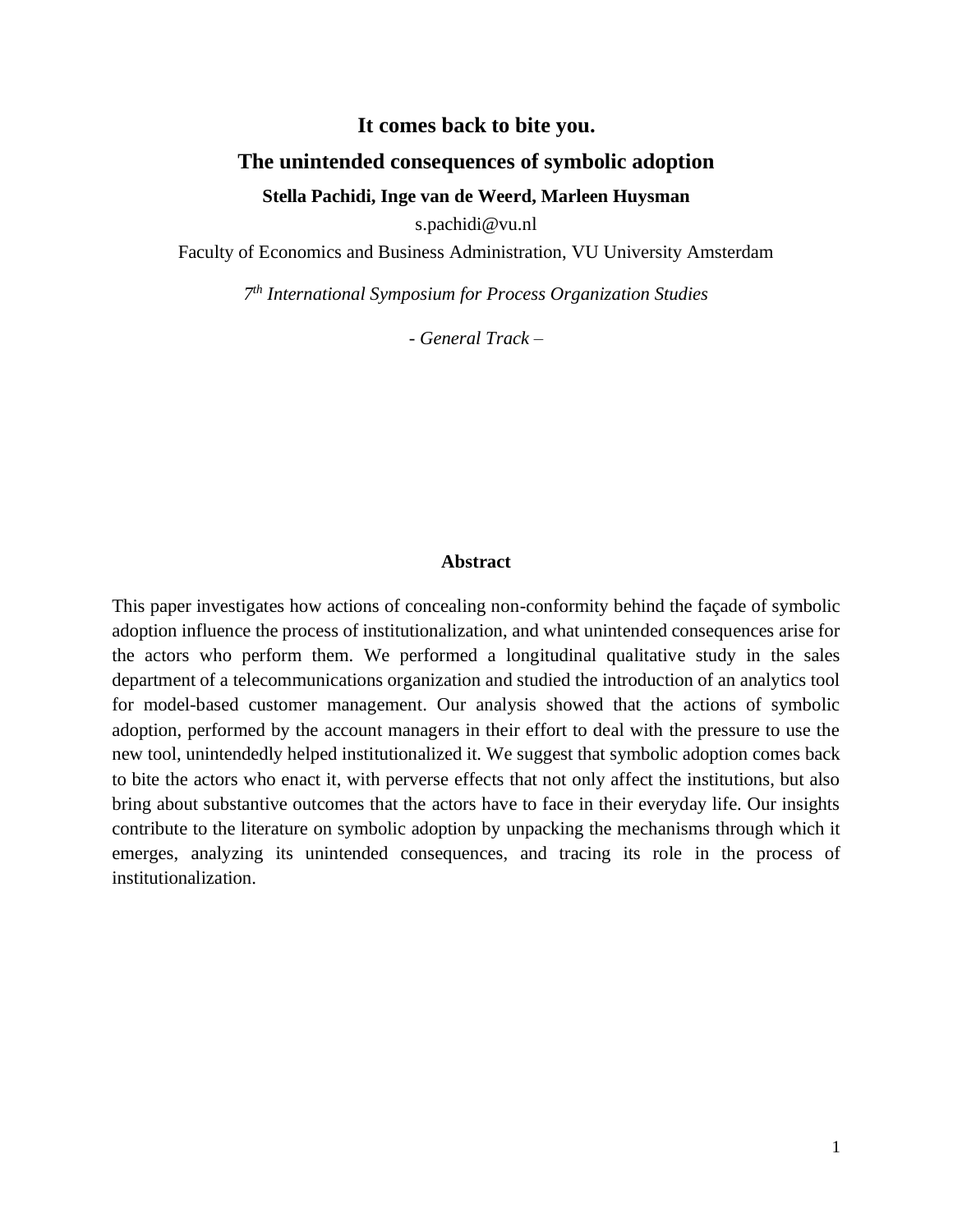## **1. Introduction**

We often come across situations where we use an easy way to avoid dealing with something and then get trapped into it. For example, pretending to agree with a decision to avoid conflict temporarily could result in having to live with the consequences of that decision. Similar incidents happen in organizations, e.g. when entrepreneurs paint a too rosy picture in their investor's pitch and later have to manage the fallout (Rutherford, Buller, & Stebbins, 2009), when employees add false data in their time-recording sheets or performance measurement systems (Roberts, 2009), or when organizations adopt budgeting systems for external reporting that are decoupled from those used for internal reasons (Moll & Hoque, 2011). While such 'symbolic adoption' - adopting rationalized myths for ceremonial or symbolic reasons, while not implementing them in practice (Meyer & Rowan, 1977; Oliver, 1991) - is considered quite common, it still has not been sufficiently theorized. In particular, we still know little about how actors influence institutional orders by concealing their non-conformity behind the façade of symbolic adoption (Oliver, 1991), or what are the unintended consequences of symbolic adoption on the organization and its members (Boxenbaum & Jonsson, 2008). In this paper we study how the institutionalization process is influenced when organizational members adopt a new practice only symbolically and what unintended consequences occur.

Symbolic adoption refers to the formal adoption of a practice primarily for legitimacy reasons, without believing its real value (Collings & Dick, 2011; Kostova & Roth, 2002; Meyer & Rowan, 1977). While institutional theorists have performed extensive studies on adoption patterns, the (closely related) notions of symbolic adoption (Fiss & Zajac, 2004; Westphal & Zajac, 1998), concealment of non-conformity (Oliver, 1991) and decoupling (Boxenbaum & Jonsson, 2008) have often been black-boxed and taken-for-granted. We argue that the role of agency in practices of ceremonial conformity and the mechanisms underlying it merit further investigation. We thereby align with the recent efforts to further investigate the unanticipated effects of symbolic adoption (Boxenbaum & Jonsson, 2008). Thus, we try to answer the following research question: *How do actions of symbolic adoption influence the process of institutionalization and what unintended consequences arise for the actors who perform them?*

Our interest in the phenomenon was drawn while we performed a longitudinal study in a telecommunications organization to study the introduction of an analytics tool for model-based customer management in the Sales department. We noticed that while the account managers were not willing to use the new tool, in order to deal with the pressure to use it, they concealed their non-conformity behind a series of symbolic actions, through which it seemed as if they were using it to generate sales opportunities. Unexpectedly for the account managers, this led to the model becoming institutionalized in the Sales department, which only increased the pressure for them to continue concealing their non-conformity. Later on, an organizational change that led to serious redundancies among the account managers, served as an occasion for the model to expand to more sales channels. The series of unintended consequences that emerged from the symbolic adoption triggered us to theorize about the phenomenon. We suggest that the actions of symbolic adoption come back to bite the actors who perform them, with perverse effects that not only affect the institutions, but also bring about substantive outcomes that they have to face in their everyday life.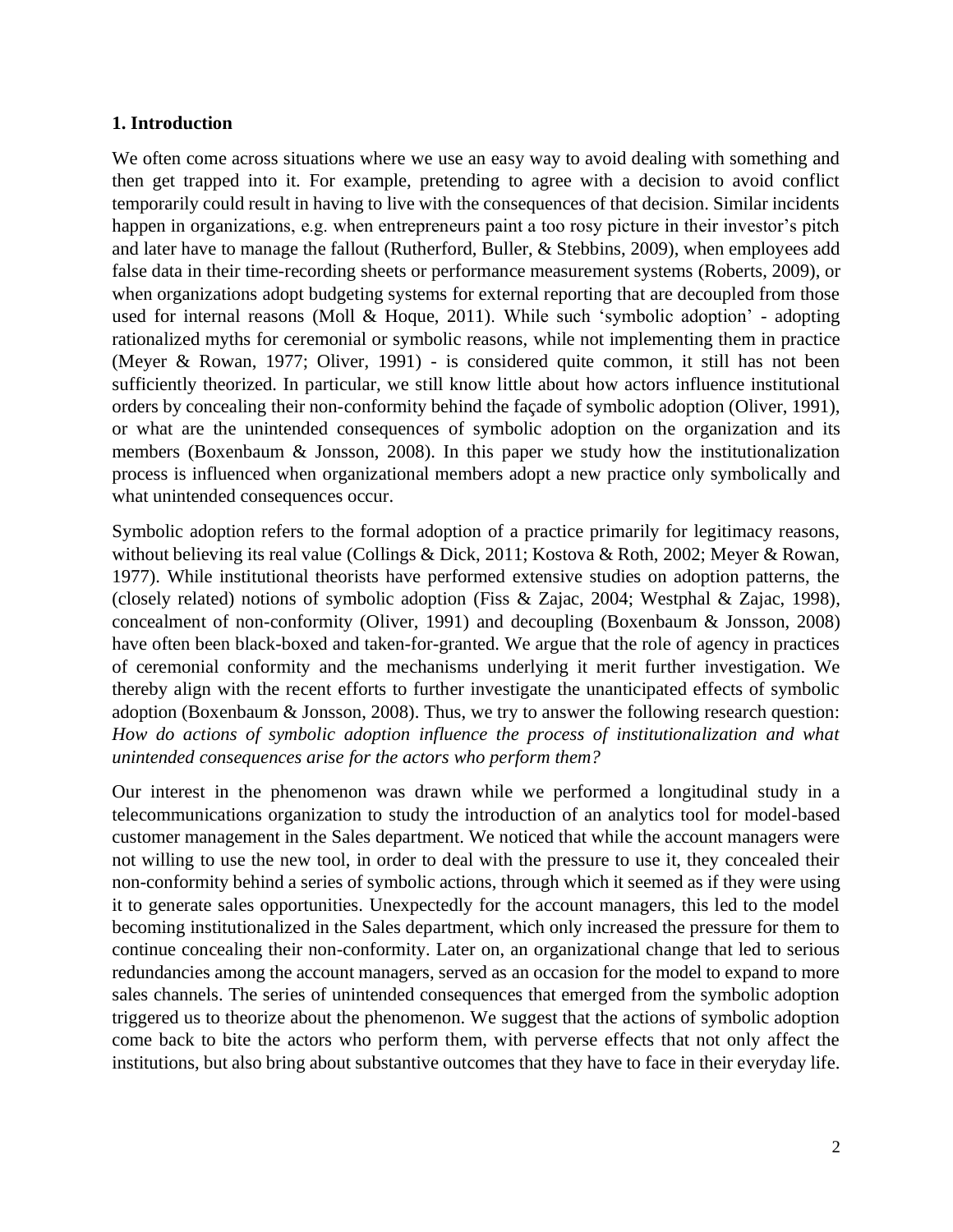In the next section, we review past literature on symbolic adoption and look at the structurational approach on institutionalization, in order to reflect on the unintended consequences of symbolic actions of concealment and their role in the institutionalization process. We continue by describing the setting where we performed our study and the methods that we followed. Next, we present our case and continue with building our process model and analyzing our findings. Finally, we discuss the implications of our study for research and practice.

# **2. Theoretical Background**

# 2.1 Symbolic adoption in institutional theory

The concept of ceremonial conformity originates from Meyer and Rowan (1977), who suggested that organizations, in their effort to gain and maintain legitimacy in the institutional environment, ceremonially conform to institutional rules by loosely coupling their formal structures from their actual work activities. In order to be more favorable to external parties (e.g. to obtain loans or investments), organizations incorporate structures with high ceremonial value, such as structures that are considered to be prestigious or in line with the latest expert thinking (Meyer & Rowan, 1977). More specifically, Scott (2003) distinguishes four types of institutional conformity: categorical conformity (following rules in the form of typifications on how to pattern an organization's structures); structural conformity (adopting specific structural elements such as organization charts and departments); procedural conformity (carrying out certain activities in specified ways); and personnel conformity (hiring people with specific qualifications, education and certification to fill in specialized roles). Formal structures often come into conflict with the logic of efficiency. They do not have significance because of their concrete effects, but because they entail activities of ritual significance (e.g. a bus company servicing required routes irrespective of the number of passengers), which make things look right and ensure legitimacy for the organization (Meyer & Rowan, 1977). To preserve efficiency, organizations decouple the formal structures from technical activities and from each other (Boxenbaum & Jonsson, 2008; Meyer & Rowan, 1977). They avoid implementation and integration of the structural elements in their everyday processes and ceremonialize their inspection and validation. Nevertheless, they maintain their legitimacy due to the "logic of confidence and good faith" (Meyer & Rowan, 1977:358): the more the organizations' formal structure is derived from institutionalized myths, the more faith and confidence they gain from their internal participants and their external constituents.

We approach symbolic adoption as the mechanism through which organizations accomplish ceremonial conformity. This phenomenon could be observed when organizations maintain symbolic displays, i.e. elements of structure and practices that exist symbolically to display conformance to the institutional pressures. The symbolic displays do not influence the technical core of the organization, which includes instrumental work processes that are performed to accomplish substantive outcomes (Basu, Dirsmith, & Gupta, 1999; Dirsmith, Fogarty, & Gupta, 2000; Pfeffer, 1981). The term symbolic adoption has been often used interchangeably with ceremonial adoption, to describe the process through which a practice is formally adopted by the organization (high implementation) for legitimacy reasons, while its employees do not find it valuable for the organization (low internalization) (Kostova & Roth, 2002). This can be expected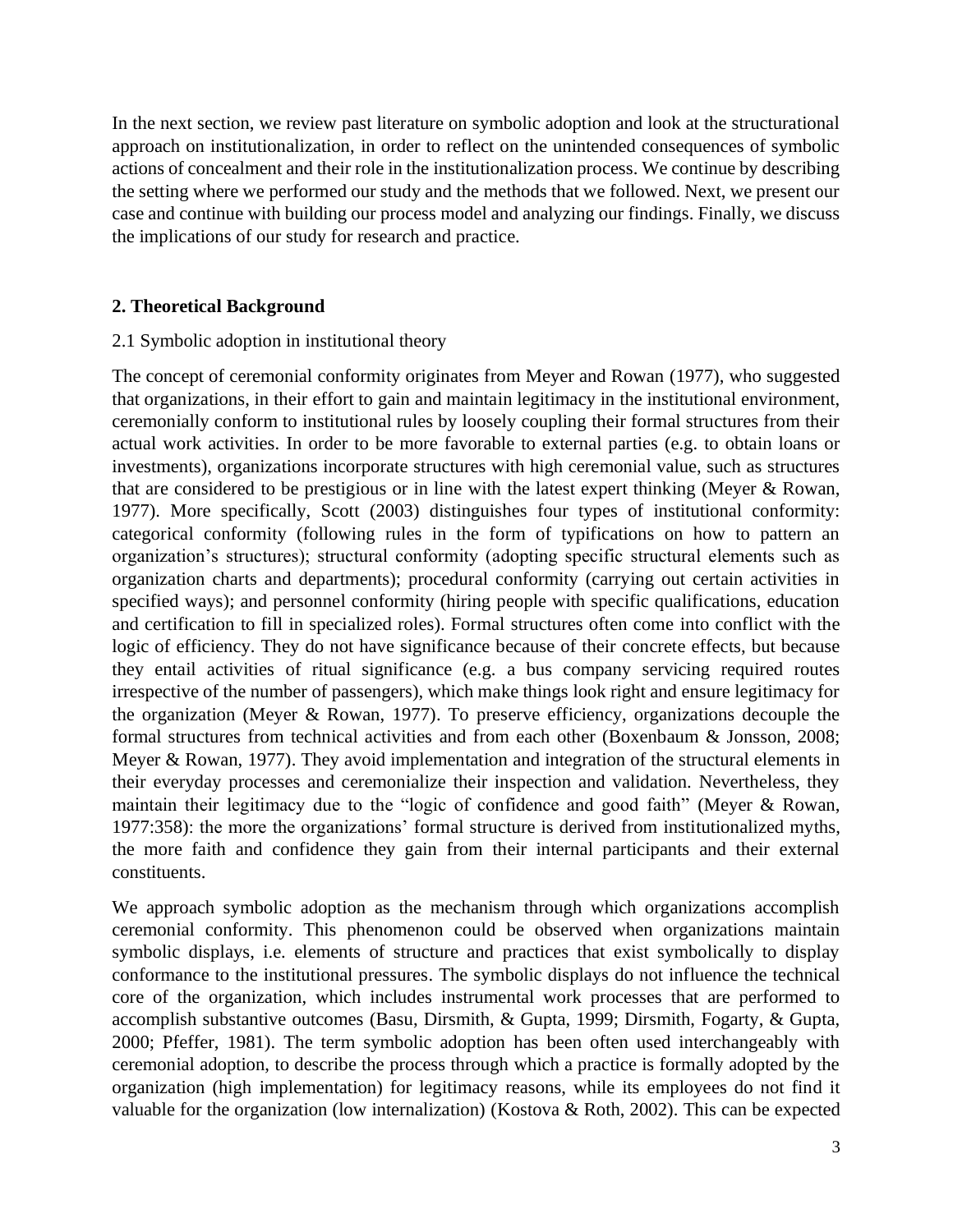when the institutional environment imposes strong pressure to adopt the practice, while organizational members are uncertain or unconvinced about its value and relevance (Boiral, 2007; Kennedy & Fiss, 2009). Thus, symbolic adoption emerges when organizations comply with institutional pressures only superficially, and adopt new structural elements often without engaging in the associated practices in the realm of everyday activity (Boxenbaum & Jonsson, 2008; Collings & Dick, 2011; Westphal & Zajac, 2001). This may be manifested through concealment tactics such as ritualism, "window dressing", ceremonial disguise or symbolic gestures of compliance with institutional rules and norms, which help cover up nonconformity with a façade of acceptance; or through buffering techniques such as decoupling internal work activities from formal structure and validation by external constituents (Bromley & Powell, 2012; Oliver, 1991). Such concealment tactics can take different forms such as rhetoric (Zbaracki, 1998), discourses and language games (Boiral, 2007), documentation, administrative rules, or decisions (Brunsson, 2002).

We argue that symbolic adoption has been often black-boxed in the vast academic literature on institutional theory. The ritualistic and symbolic aspects of rational myths have mostly been studied through functionalist perspectives, focusing on macro scale phenomena such as total quality management or corporate social responsibility (Boiral, 2007; Scheid-Cook, 1992). Symbolic adoption has been mostly approached as a possible outcome (Bromley & Powell, 2012; Collings & Dick, 2011; Kostova & Roth, 2002; Tolbert & Zucker, 1983; Westphal & Zajac, 2001) depending on the state of the institutional pressure, the motives of the organization, the degree to which the new practice contradicts with other organizational practices or activities, the organizational members' perception of the new practice, etc. Few studies so far have studied the mechanisms through which organizations and their members enact ceremonial conformity (Berente & Yoo, 2012; Boiral, 2007; Tilcsik, 2010). For example, Berente and Yoo (2012) illustrated how organizational members ceremonially used the elements of an enterprise system that were inconsistent with their local practices and the institutional logics that guided them. We suggest that more research is needed in this direction to better understand the role of symbolic adoption in the institutionalization process.

As the process of symbolic adoption remains underexplored, the role of agency in it is also undertheorized. Neo-institutional theory approached ceremonial conformity as irrational, mindless action, especially concerning the later adopters of institutionalized myths (Boxenbaum & Jonsson, 2008; Lounsbury, 2008). In this respect, a stream of research emerged (Dacin, Goodstein, & Scott, 2002; Hallett & Ventresca, 2006; Lawrence, 1999; Oliver, 1991) that started incorporating agency into institutional theory as actors respond differently to institutional pressures while pursuing their interests. Organizational members can be viewed as active carriers of institutions (Zilber, 2002), who develop interpretations about institutions and subsequently make choices and perform actions infused with the meaning that they have made through their interpretations (Dacin et al., 2002). From such an agentic perspective, symbolic adoption can be seen as a strategy (Oliver, 1991), that requires the "conscious effort" (Kostova, Roth, & Dacin, 2008) of the organization to conceal their non-compliance with institutionalized rules. Organizational members exercise their agency when they respond to institutional scripts, while being informed by their ideologies, values, interests, background knowledge and local meanings (Berente & Yoo, 2012; Binder, 2007; Tilcsik, 2010). In our quest to further understand the practice of symbolic adoption and its effects on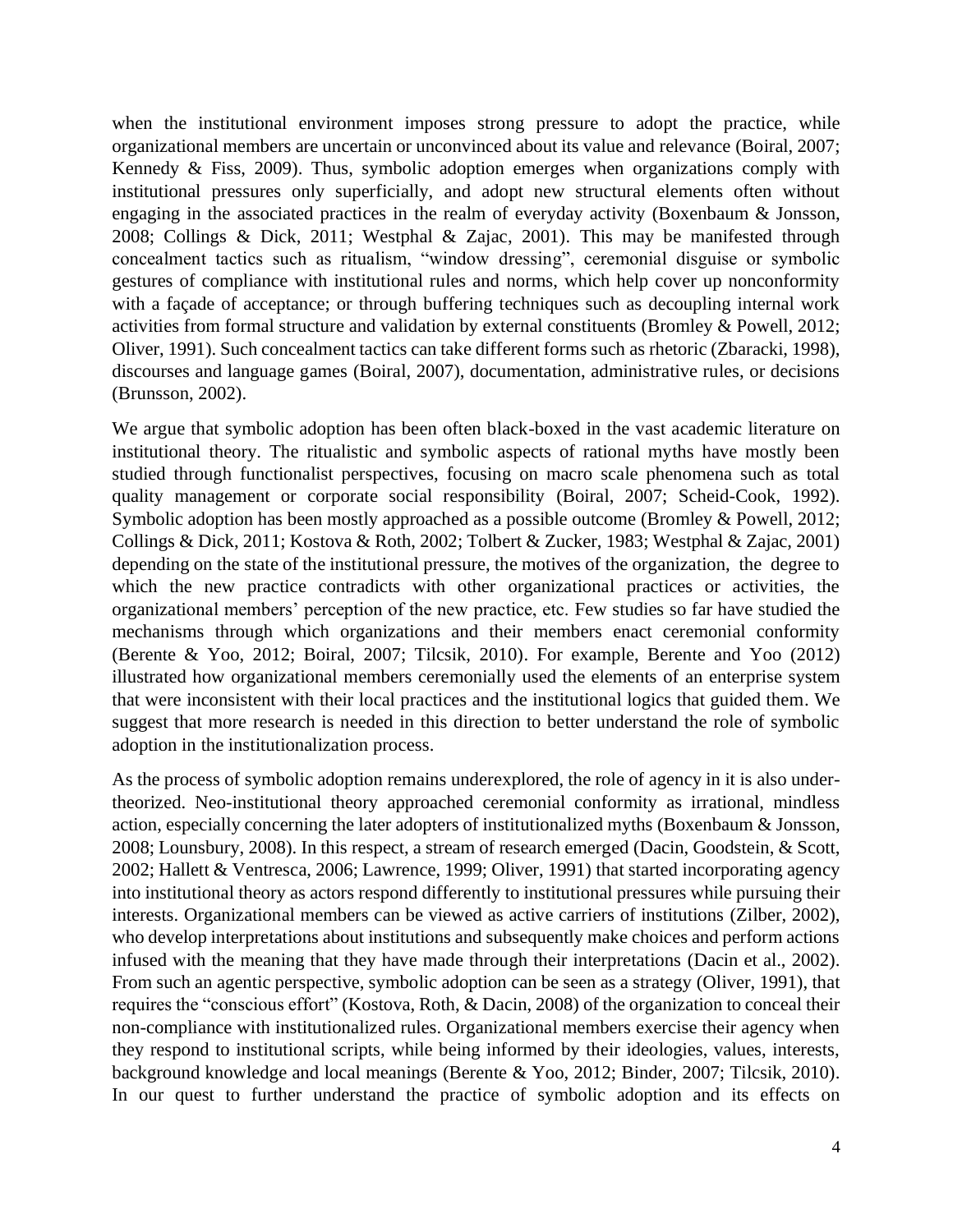institutionalization, we need to concentrate our focus more on how individual and collective actors, as mindful agents (Lawrence & Suddaby, 2006), perform acts of concealment in their effort to deal with the institutional pressures.

So far, most attention with regard to the act of symbolic adoption has been paid to the factors that predict or mediate it. For example, the large studies of isomorphism within organizational fields (DiMaggio & Powell, 1983; Tolbert & Zucker, 1983) demonstrate that late adopters often conform to institutionalized myths only symbolically (Boxenbaum & Jonsson, 2008; Lounsbury, 2008). However, literature has often overlooked the consequences of symbolic adoption, i.e. how it influences the organizations and their members who enact it (Boxenbaum & Jonsson, 2008; MacLean & Behnam, 2010). Although symbolic practices of conformity are believed to take place in organizations because they help protect the technical core of organizations from external pressures while maintaining legitimacy, they can also unintentionally trigger reactions that have other effects (Bromley & Powell, 2012). The way organizations execute their responses to institutional pressures (Oliver, 1991) is important, as it can have severe organizational consequences (Tilcsik, 2010). Recent studies show that the symbolic adoption of formal structures can eventually disrupt daily routines (Boxenbaum & Jonsson, 2008). For example, Tilcsik's (2010) study illustrated how members of a post-Communist government agency initially adopted an algorithmic budgeting system only symbolically, while after a series of stages they eventually aligned their practices with the new algorithmic approach. Hallett (2010) demonstrated how decoupling between accountability as a formal policy and the classroom practices at an elementary school eventually led to tight links between them, through "recoupling" processes. Thus, symbolic adoption can eventually disrupt established organizational orders. We suggest that scholars need to further investigate the unintended consequences of symbolic adoption on the organizations and the people who engage in it.

# 2.2 Taking a structurational approach in the process of institutionalization

In order to better understand the mechanism of symbolic adoption, its role in the institutionalization process and its unanticipated effects, we return to the structurational approach in institutionalization, as it has been developed by Barley and Tolbert (1997). The structurational approach helps us investigate the interplay between actions and institutions, and enables us to study how each action reproduces or revises an institution. In the seminal work on institutional theory by Meyer and Rowan (1977) and Tolbert and Zucker (1983) institutions are considered as socially constructed (Berger & Luckmann, 1966) templates for action (e.g. rules and typifications) that both arise from and constrain social action (Barley & Tolbert, 1997:94-95). In other words, while everyday interactions are guided by the institutions, it is through those ongoing interactions that those institutions are generated and maintained. This conceptualization, known as the "duality of structure", is inherent in Giddens' (1984) structuration theory, which describes the process through which structure (i.e. the institutions) both constrains and is produced by human action In his model of structuration, Giddens suggests that the actors act on the realm of action while being influenced by and reproducing rules and typifications on the realm of structure (i.e. the institutional realm), through different "modalities" such as interpretive schemes, resources and norms.

Barley and Tolbert (1997) developed a sequential model of the institutionalization process, which incorporates the social constructionist approach on institutionalization by Berger and Luckmann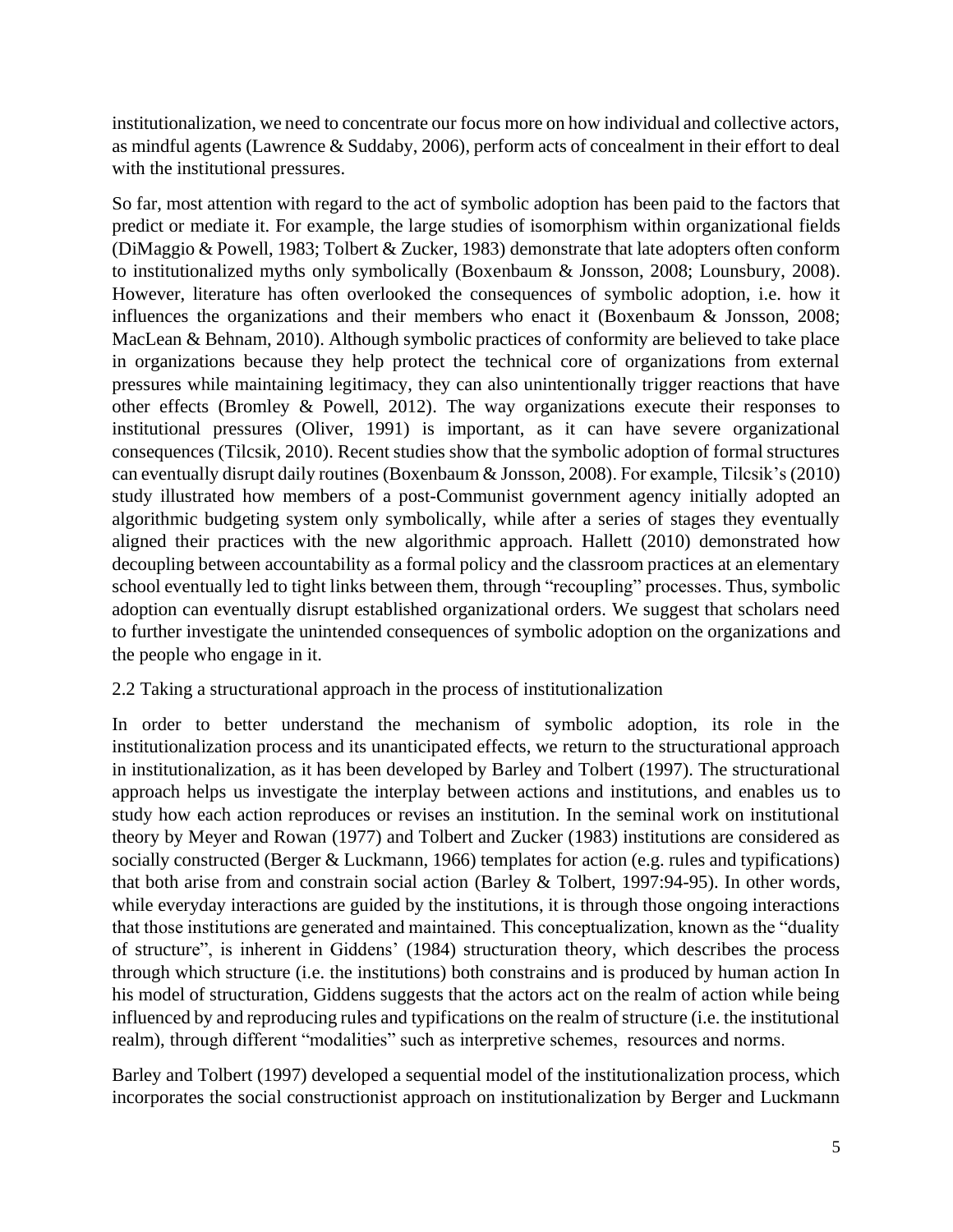(1966) and the structurational approach by Giddens (1984). The model suggests that institutionalization is a continuous process that can be observed through time only. It constitutes a continuous flow between the institutional realm and the realm of action, which can be accomplished through scripts, i.e. "observable, recurrent activities of interaction characteristic of a particular setting" (Barley & Tolbert, 1997:98). The process starts with the encoding of institutional rules in scripts, which are later enacted by actors. Because the actors mindfully choose to enact or ignore the scripts, modification is possible. The third step includes revising or replicating the scripts that informed the previous action. Finally, the reproduced or revised patterned behavior is objectified and externalized; it acquires a normative quality, which entails influencing the realm of institution. This social change emerges iteratively. Such an approach recognizes the role of agency and practices in the institutionalization process, and may help us understand better the role of actions related to symbolic adoption in influencing the institutional realm.

Furthermore, structuration theory recognizes the emergence of unintended consequences and their role in the institutionalization process. Giddens (1984) suggests that the durée of day-to-day life occurs through a continuous flow of intended action. However, the acts that actors perform often have unintended consequences, which feed back to the loop of the stratification model of the actor and constitute the unacknowledged conditions of action. Giddens emphasizes the distinction of the intentionality of the actor from the agency, in the sense that agency constitutes the potential for action, what the actor can do whether intendedly or unintendedly. The consequences of the actor's doings – which can be intentional or unintentional - are the events which would have not been brought about had the actor not performed those doings. Irrespective of the agent's intentions, these events are not brought about through the agent's power (Giddens, 1984). In this way, unintentional doings are also separated from the unintended consequences of doings (which could be intentional or unintentional). Giddens distinguishes three ways in which unintended consequences of actions are interesting to study: One single event could cause a series of unintended consequences. An aggregate of intentional acts could have a perverse effect. Repetitive activities can have regularized consequences, which are unintended by those who (reflexively) perform them. The third way constitutes the mechanism of reproduction of institutionalized practices. In this mechanism, the regularized consequences of repetitive activities later become the unacknowledged conditions of further action in the form of causal loops.

In sum, taking a structurational approach on the process of institutionalization will help us trace the actions related to symbolic adoption, how they interrelate, how they affect the realm of institution, and what unintended consequences they induce.

## **3. Research Methods**

We followed a process research approach (Langley, 1999) and performed an inductive longitudinal study with the goal to elaborate theory (Locke, 2001; Vaughan, 1992) on the role of actions of symbolic adoption in creating and maintaining institutions. Taking a practice-based perspective (Feldman & Orlikowski, 2011), we focused on micro-activities related to symbolic adoption.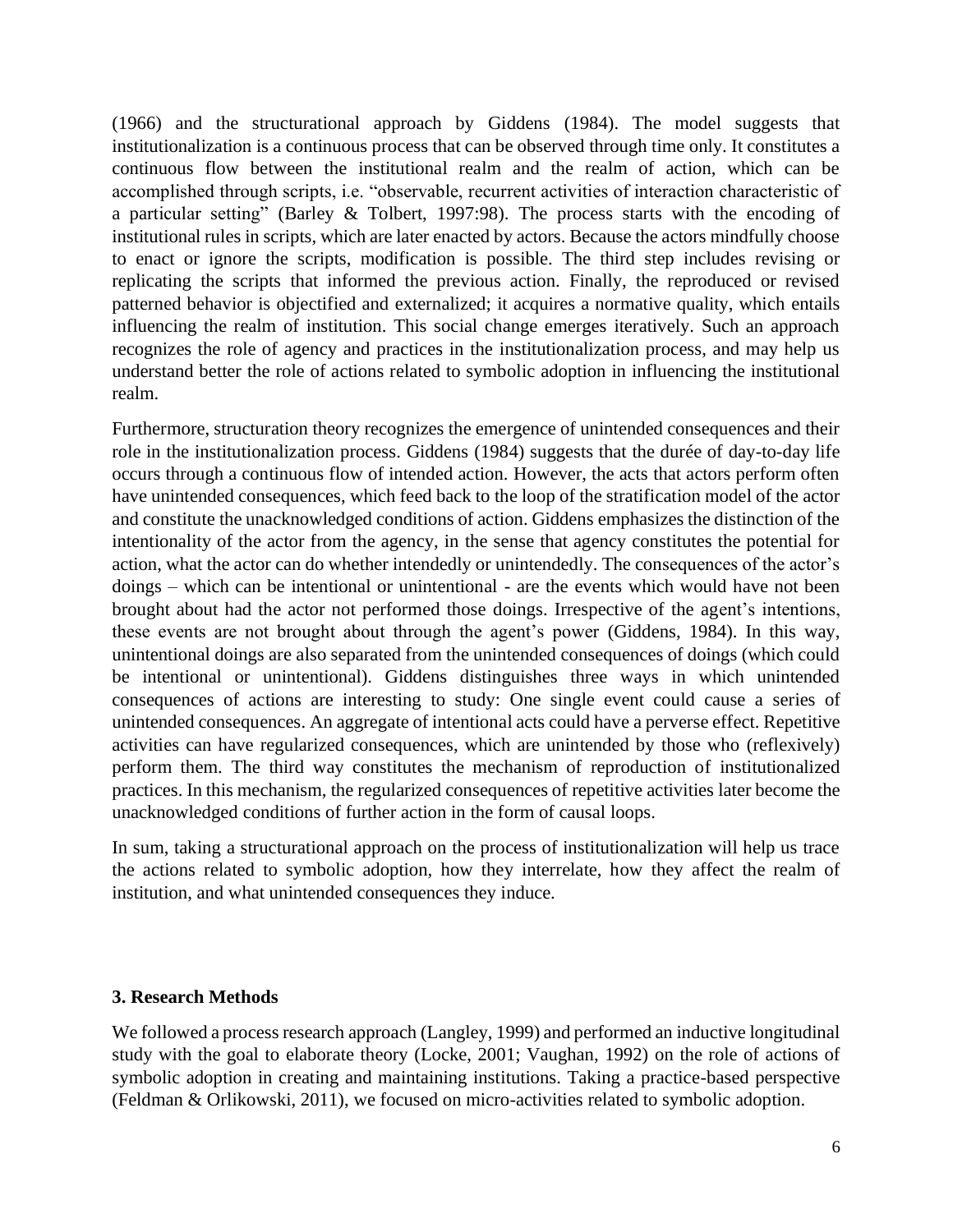# 3.1 Research Setting

TelCo is a large telecommunications provider offering telecom services to both end-consumers and businesses. Our research took place at the Marketing  $\&$  Sales department of the business division. We studied the process of institutionalization of the CLM model, a tool representing a data-based way for customer management, introduced by the analysts of Customer Intelligence to the account managers of Sales Medium.

The customers are served through different channels depending on their size and turnover: freelancers and small enterprises constitute the "mass market" and are served through direct marketing activities, such as telephone campaigns, e-mail and direct mail. Medium enterprises (50-250 FTEs) and Large enterprises (>250 FTEs) are served by the Sales department, which includes account managers coupled to specific customers.

When we started our research in TelCo (March 2013), Sales Medium consisted of ten teams of account managers divided into the three regions, including one team specializing in healthcare. Account managers would work in couples of one internal and one external account manager, managing ~300 customers. They focused on sustaining the relationship with the customers and they were responsible for generating leads, i.e. finding sales opportunities and making the customers interested in receiving an offer. The internal account manager contacted the customers on the phone while the external account manager visited the customers at their offices. In order to find sales opportunities, the account managers would use their own knowledge of the customers, about their needs and preferences, as well as their plans for the future. They would often use information from databases about the expiry dates of existing contracts, as the renewal of a contract would ensure maintaining the revenues from the customers. They also received additional information from marketers, about specific campaigns that were running in each quarter. After every contact with each customer, the account managers would use a system for customer relationship management (CRM system) to store information as well as to register the sales opportunities and the leads they might have created. As soon as a lead was generated, the account manager would contact a representative from a business partner organization to prepare the offer to the customer and close the deal. (Since 2011, TelCo had outsourced the process of closing the deal to business partner organizations.)

The Customer Intelligence department is part of Marketing and Sales and consists of analysts, database marketers and data consultants, who perform analytics such as statistical analysis and predictive modeling with customer data. Since 2006, the analysts of Customer Intelligence have been helping marketers and campaign managers by providing them with data insights. In January 2012 they expanded their activities to Sales by designing the CLM model for the Sales Medium department. The acronym CLM stands for Customer Lifecycle Management, a way of working that suggests the management of customers through customer-related metrics, which was advocated by Customer Intelligence to Marketing and Sales.

The CLM model consists of a collection of data models that indicate how each customer should be approached. More specifically, the 'Customer Segment' categorizes the customers into those with high revenues and high potential for the future, high revenues and low potential, low revenues and high potential, and low revenues and low potential. The information 'CLM phase per product' indicates in which phase of the lifecycle a customer is for a specific portfolio. For example, if a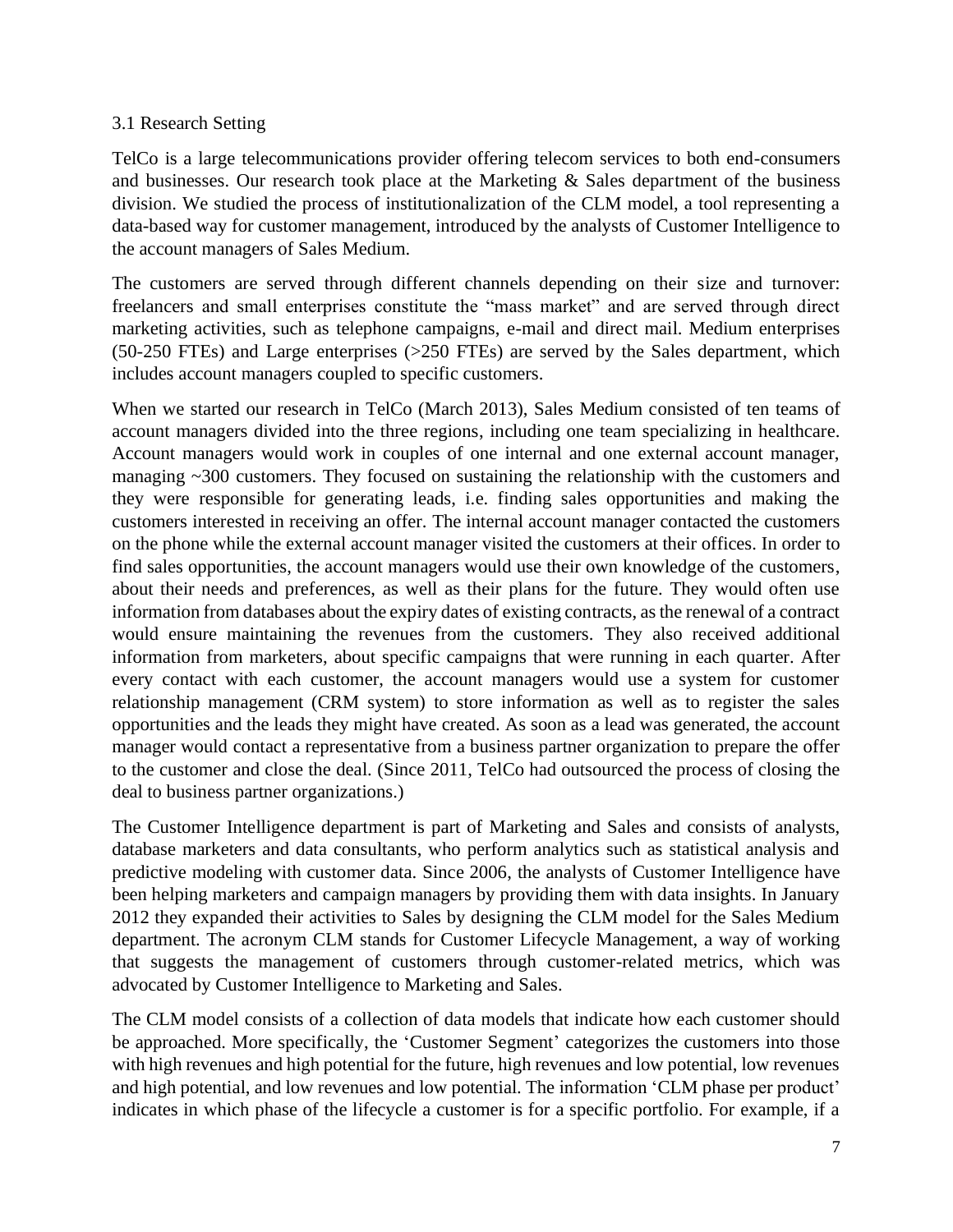customer is in the phase "Sell" for the portfolio "Mobile data", this means that the customer should be contacted now because there is high potential for sale. This information is provided to the account managers on a spreadsheet, which contains all the analytics insights for the customers of each account managers Next to this information, the CLM model eventually got enriched with information from several databases that the account managers already had access to, such as expiry dates of contracts. Overall, the analysts suggest that "the CLM model helps contact the right customer, at the right time, and with the right offer."

When we initiated our study in March 2013, we first got in touch with the head of Customer Intelligence in order to learn more about their analytics activities. He informed us that the analysts had experienced a lot of resistance from the account managers during 2012 after they introduced the CLM model. It was then that we decided to focus our research on the CLM model and its use by account managers. As we will explain later on, during the two years that we spent at TelCo, we studied how the CLM model, from an artifact that most account managers resisted to use, was symbolically adopted and eventually became a standard way of serving the customers in Sales Medium.

# 3.2 Data Collection

In March 2013, after three exploratory meetings, we initiated our qualitative study and started collecting longitudinal data (retrospective and real-time) around the development of the CLM model and its use by account managers. After the first three months, we started noticing the differences between how the analysts and higher management expected from the account managers to use the CLM model and what the account managers actually did with it. While iterating between data collection and analysis, we started digging into those differences and exploring the symbolic actions with which most account managers disguised their resistance to use the CLM tool, in order to cope with the pressure from their managers and the analysts. A few months later, events took an interesting turn: In February 2014, higher management announced a simplification program that would decrease a significant number of employees and included the reorganization of Sales Medium. All internal account managers were fired and the medium customers would be divided into the drivers (former external account managers), 2 call centers, and the business partner organizations. In order to see how these developments related to the use of analytics in Sales Medium, we continued our data collection and expanded it to incorporate the new sales channels that would receive the CLM model. In December 2014, a second re-organization was announced that entailed outsourcing all activities of the Sales Medium to the business partner organizations, while the CLM model would be used to communicate customer insights to the business partners. As access to those external companies was difficult for privacy reasons, we decided that that was a good moment to end our study. We remained in touch with Customer Intelligence for a few more months in order to stay updated on the developments around the CLM model.

*Interviews.* Our main source of data was formal semi-structured interviews (Weiss, 1995) conducted by the first author. At the end of each interview the first author would e-mail the two co-authors to share impressions about the interview, while they would meet on a bi-weekly basis to discuss the insights and find emerging themes. The co-authors would also listen to the recorded interviews later on, in order to engage in the collective thinking process. All interviews were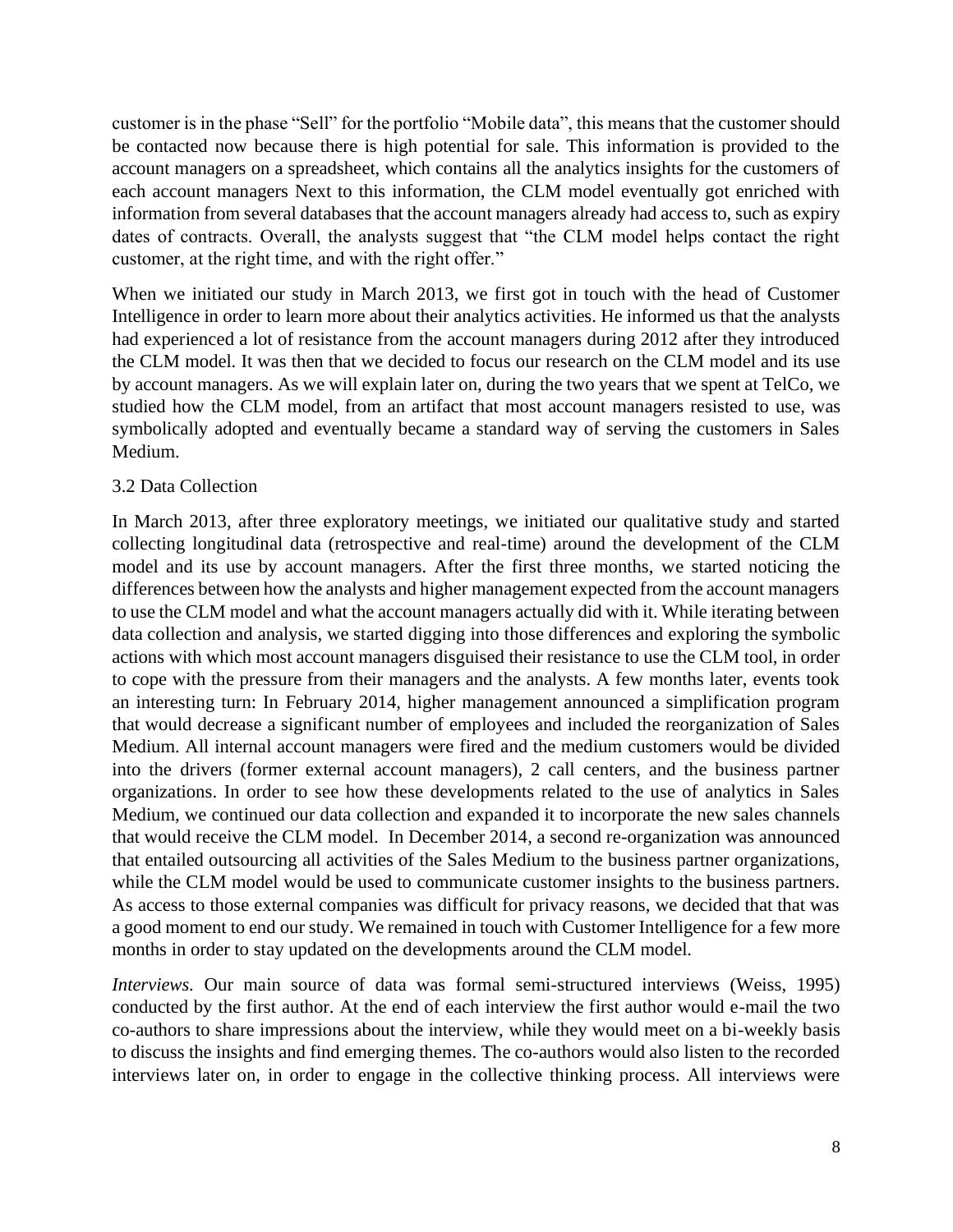recorded and transcribed verbatim. From the total 78 interviews, 58 were transcribed by the first author herself and the remaining 20 were transcribed by a research assistant.

At the start of our study, we focused on interviewing analysts, account managers, sales managers, and the campaign manager who collaborated with the analysts. Our interviews often contained retrospective elements in order to learn more about the events when the CLM model was first introduced in Sales Medium. We often asked the account managers to describe their everyday activities and routines to understand further how they worked, how they used the CLM tool, etc. We asked both analysts and account managers about concrete events relevant to the introduction and implementation of the CLM model, in order to compare their different views and interpretations of those events. When the reorganization became effective in May 2015, we approached informants from other sales channels that started being involved with the CLM model, such as account managers from Sales Large, from the Hunting team (a new team that was created in May 2015 to create relationships with new large customers), and people who worked at the call center (which was initiated with the reorganization). Two interviews with the directors were useful to get the involvement of higher management in decisions about the CLM model and the structure of the Sales organization.

Next to the formal semi-structured interviews, the first author, often together with one of the coauthors, would also have informal meetings with the Head of Customer Intelligence and/or the analysts in order to stay informed on the unfolding of events. Those meetings (15) were not recorded, but extensive notes were written down by the first author after the completion of each meeting.

*Observations*. In order to better understand the activities performed by analysts and account managers, we complemented the interview data with ethnographic observations conducted mostly by the first author as a passive participant observer (Spradley, 1980). We observed analysts and account managers while they were working by shadowing one individual for a number of hours. Whenever the first author was in the field and the Customer Intelligence team would have a team meeting, she would attend and keep extensive notes. Finally, the first author together with one of the co-authors attended a number of kick-off meetings, during which the analysts would present the CLM model to the account managers' teams. Both authors kept extensive notes during those meetings and compared them afterwards to discuss their interpretations. Overall, we conducted 85hours of observation which have been documented in 182 single-spaced pages of typed notes.

*Documents.* Documents were used to verify retrospective information from the interviews, as well as to collect additional information. We used 43 internal documents such as PowerPoint presentations and Excel sheets, 23 public documents (mostly press releases and annual reports of TelCo) and nine news items extracted from online media discussing the developments in TelCo.

An overview of our collected data can be found in table 1, where we also structure our interviews and observations into the phases of the process that we analyzed in the study. (Data about phases 1 and 2 were collected retrospectively throughout the study.)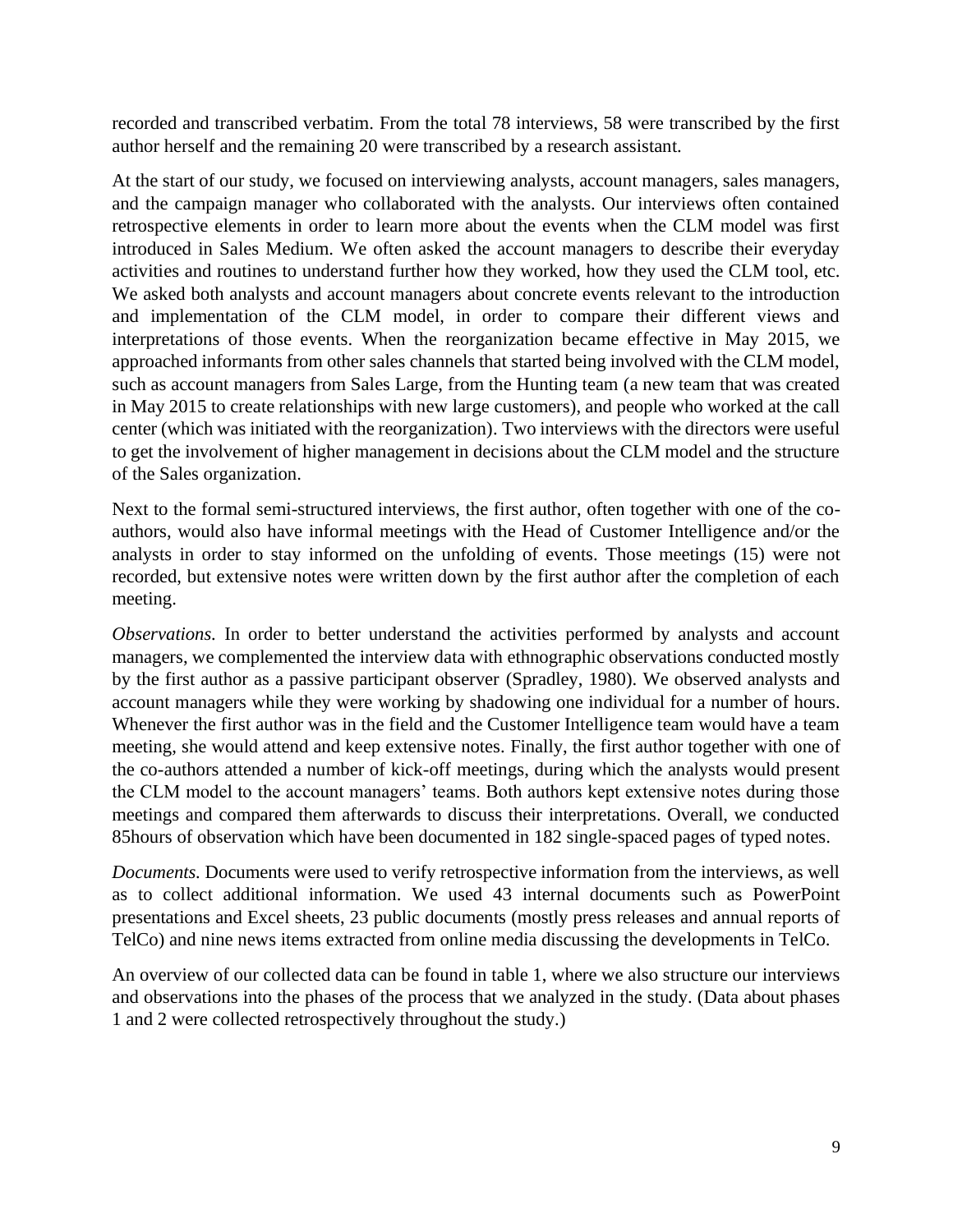#### *Table 1 - Overview of collected data*

| <b>Phase</b>                  | <b>Type of</b><br>data           | <b>Type of informants</b>                                     | <b>Number</b>                                        | <b>Total time</b> |
|-------------------------------|----------------------------------|---------------------------------------------------------------|------------------------------------------------------|-------------------|
| <b>March 2013-</b><br>January | Interviews                       | Account managers from Sales<br>Medium                         | 18 interviews                                        | 15.6 hours        |
| 2014<br>(Phase 3)             | Observations                     | Account managers from Sales<br>Medium                         | 5 observations, 42 single-<br>spaced pages of notes  | 8 hours           |
|                               | Interviews                       | Analysts                                                      | 6 interviews                                         | 5.75 hours        |
|                               | Interviews                       | Sales managers from Sales<br>Medium                           | 4 interviews                                         | 4.1 hours         |
|                               | Interviews                       | Campaign manager                                              | 1 interview                                          | 1 hour            |
|                               | Interviews                       | Marketer                                                      | 1 interview                                          | $0.8$ hour        |
| February<br>2014-April        | Interviews                       | Account managers from Sales<br>Medium                         | 4 interviews                                         | 4.25 hours        |
| 2014<br>(Phase 4)             | Observations                     | Account managers from Sales<br>Medium                         | 2 observations, 10 single-<br>spaced pages of notes  | 19.75 hours       |
|                               | Interviews                       | Analysts                                                      | $\overline{2}$ interviews                            | 1.5 hours         |
|                               | <b>Observations</b>              | Analysts                                                      | 12 observations, 59 single-<br>spaced pages of notes | 45.5 hours        |
|                               | Interviews                       | Sales managers from Sales<br>Medium                           | 1 interview                                          | $1.1$ hour        |
|                               | Interviews                       | Campaign manager                                              | 1 interview                                          | 1 hour            |
| May 2014-<br>December         | Interviews                       | External account managers from<br>Sales Medium (Drivers)      | 8 interviews                                         | 8.5 hours         |
| 2014<br>(Phase 5)             | Interviews                       | Former account managers from<br>Sales Medium                  | 1 interview                                          | 1.5 hours         |
|                               | Interviews                       | Account managers from Sales<br>Large                          | 10 interviews                                        | 10 hours          |
|                               | Interviews                       | Account managers from Hunting<br>team                         | 5 interviews                                         | 5.5 hours         |
|                               | Interviews                       | Call center Agent                                             | 1 interview                                          | $0.5$ hour        |
|                               | Interviews                       | Analysts                                                      | 9 interviews                                         | 7.25 hours        |
|                               | Observations                     | Analysts                                                      | 2 observations,<br>7 single-spaced pages of<br>notes | 12 hours          |
|                               | Interviews                       | Sales directors                                               | 2 interviews                                         | 1.1 hour          |
|                               | Interviews                       | Marketers                                                     | 1 interview                                          | $1.5$ hour        |
| February<br>2015              | Interviews                       | Account manager from Sales Large                              | 1 interview                                          | 1.35 hours        |
| (After Phase<br>5)            | Interviews                       | Former account managers from<br>Sales Medium                  | 1 interview                                          | 0.75hours         |
| All                           | Unofficial<br>meetings           | Analysts                                                      | 15 meetings                                          | 15 hours          |
| All                           | Personal<br>notes                | All                                                           | 62 single-spaced pages of<br>notes                   | $\overline{a}$    |
| All                           | Documents                        | Internal documents                                            | 43 documents                                         | $\sim$            |
| All                           | Documents                        | Public documents                                              | 23 documents                                         |                   |
| All                           | Documents                        | <b>News</b>                                                   | 9 documents                                          |                   |
|                               |                                  | Total number of interviews: 78 Total recorded time: 73h       |                                                      |                   |
|                               |                                  | Total number of observations: 21 Total time of observing: 85h |                                                      |                   |
|                               | Total number of notes pages: 182 |                                                               |                                                      |                   |
|                               | Total number of documents: 76    |                                                               |                                                      |                   |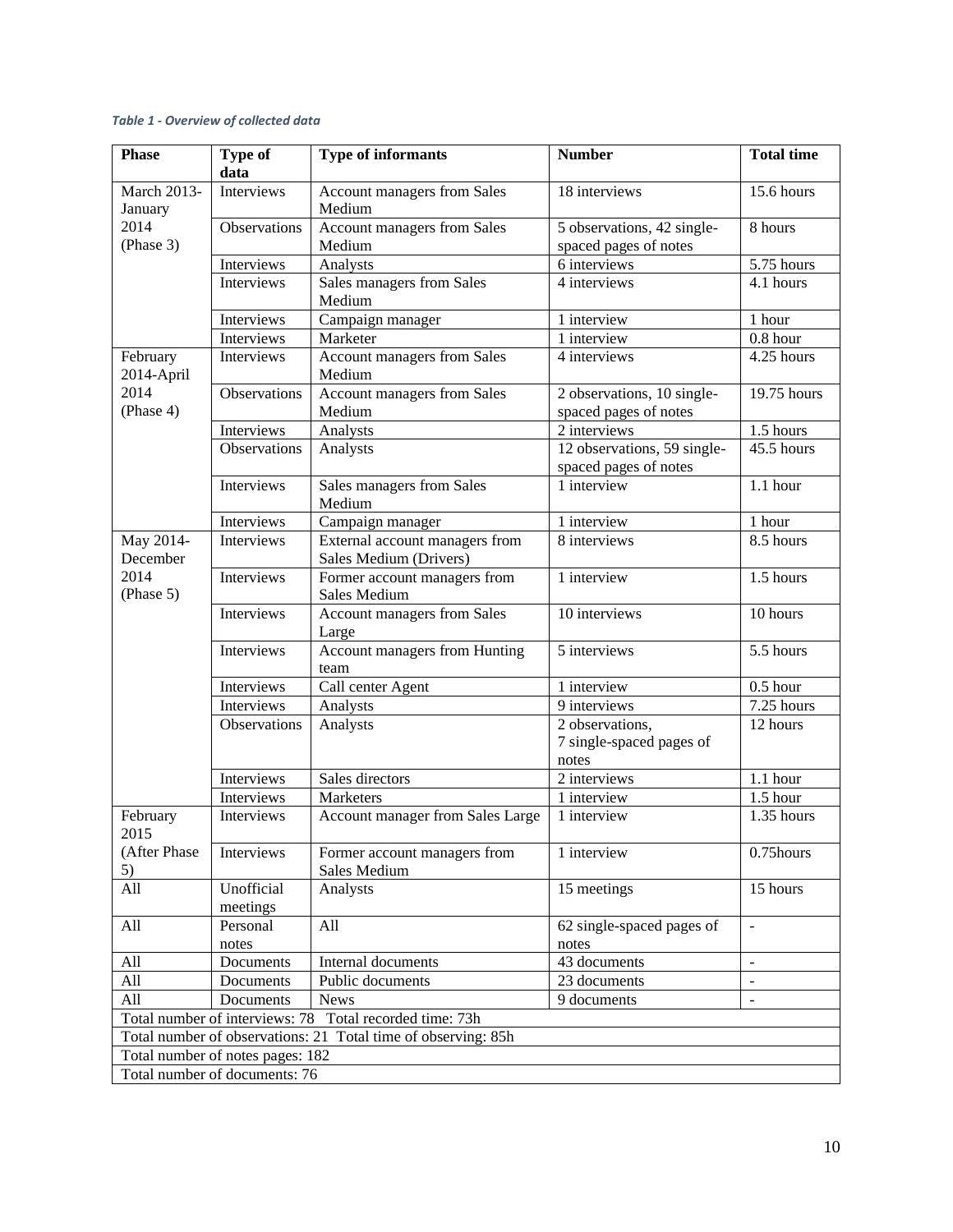### 3.3 Data Analysis

We followed qualitative methods to analyze the data from the interviews, field notes and documents. The longitudinal nature of our data required us to analyze how things unfolded over time and why they unfolded in this way (Langley, 1999). More specifically, we aimed to look for the sequence of events that led to the CLM model becoming an institutionalized practice in the Sales department of TelCo, and the dynamics among those events. We therefore chose to use sensemaking strategies that are aligned with the process research approach (Langley, 1999). Due to the complexity of the data and the variability of their temporal embeddedness, we had to combine a multitude of strategies, namely a narrative strategy, a temporal bracketing strategy, a visual mapping strategy and a grounded theory strategy. An event list (Poole, van De Ven, Dooley, & Holmes, 2000) was used as a scaffold in order to maintain the chain of evidence, identify patterns and iterate through the different strategies and the literature.

*Inductive coding and Event list.* We performed open coding in parallel with the fieldwork, looking for aspects that would help us understand better how the analysts worked, how they developed and strived to institutionalize the CLM model, how the account managers worked and why they resisted to use the CLM tool, how the developments in TelCo influenced the CLM model, etc. Through time and by iterating from interview transcripts to field notes and to documents, we would enrich our understanding and triangulate the events. After a round of open coding, we selected all codes that represented events relevant to the institutionalization of the CLM model. These events included: decisions, outcomes, or facts that indicated the institutionalization of the model; actions, practices, behavior and background trends that were directly or indirectly related to the institutionalization; and facts or actions that –based on the understanding that we had developedwere consequences of the institutionalization. This step was done in parallel with building the case narrative, as both processes were informing each other, and it resulted in a list of 219 events labeled with the time that they emerged. Whereas facts and decisions were clearly appointed in time, other types of events such as actions, practices and behaviors would recur throughout timespans whose limits were not always clearly appointed. For example, our informants would often refer to a specific quarter or year to locate an event in time. This often complicated our analysis (Langley, 1999) and required extra attention and more iterations of closely studying the data sources while arranging the final sequence of events.

*Case narrative.* While creating the event list, we started constructing a detailed story from the raw data (Langley, 1999). This strategy not only helped us in preparing the chronology of events, but more importantly, it played a substantial role in identifying the linkages and patterns between different types of events, and establishing analytical themes (Pettigrew, 1990: 280). The contextual details of the narrative captured the richness and complexity of the setting, which was fundamental to accomplish a rich understanding of the phenomenon (Langley, 1999). Our narrative voiced the different perspectives of analysts, account managers and sales managers, by drawing on their quotes from the interview transcripts, and enriching with the authors' observations from their field notes and analysis of the documentation. Using a temporal bracketing strategy (Langley, 1999), we structured our narrative in five phases: The first phase (January 2012-May 2012) represented the first months of the introduction of the CLM model in Sales Medium, when most account managers and their sales managers expressed their resistance to use the CLM model. Our documentation and input from the analysts indicated that all account managers started registering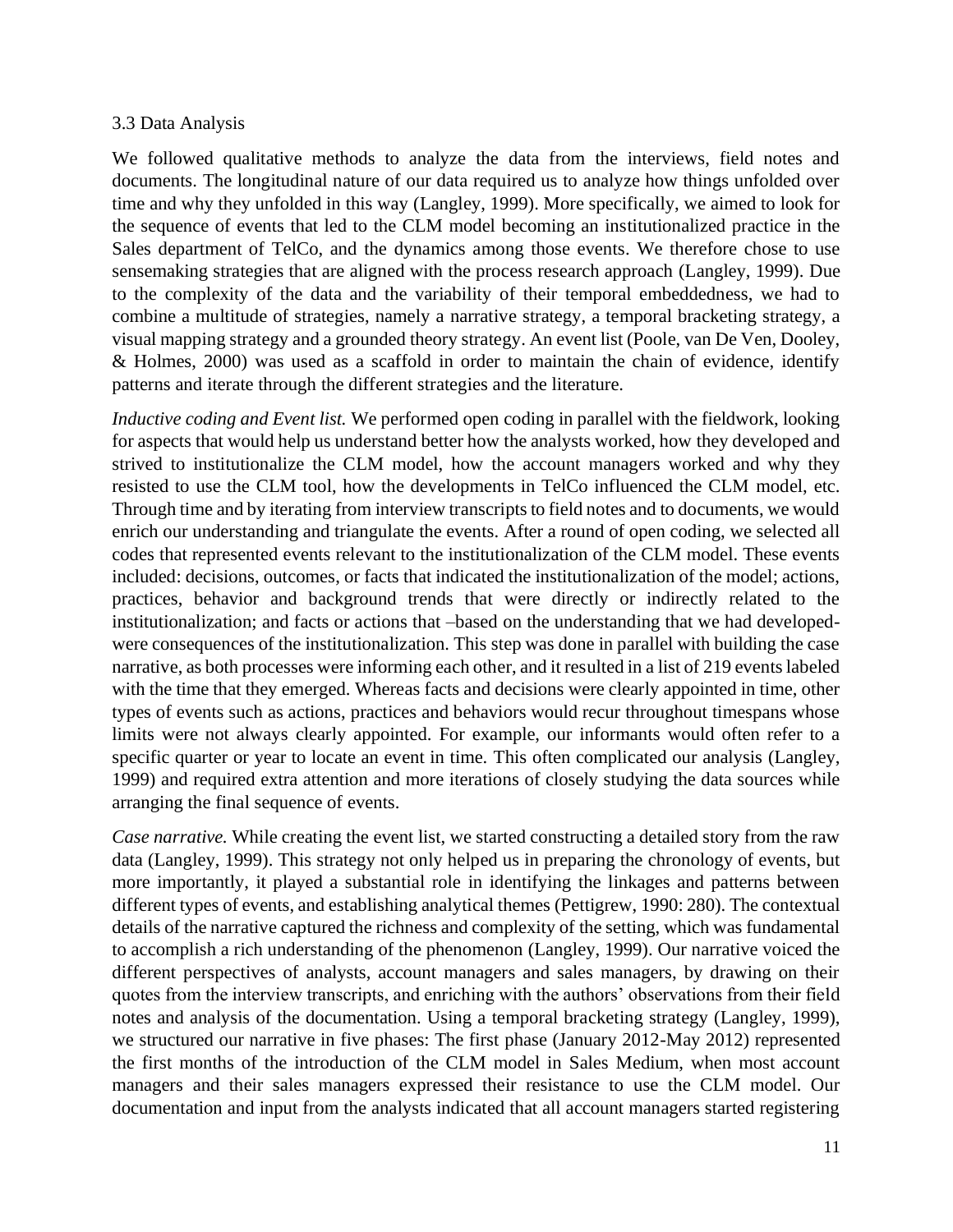that they used the CLM at the end of the second quarter of 2012. This signaled the start of the second phase (June 2012-December 2012), during which the symbolic adoption of the CLM model was unfolding. The decision of the Sales director to support the CLM model and his official request to the sales teams indicated the dawn of the third phase (January 2013-January 2014), during which the CLM model became an institutionalized practice. The announcement of higher management to reorganize the Sales Medium department and fire all internal account managers indicated an important turn of events. The fourth phase (February 2014-April 2014) represented the period in which the re-organization was on its way, the account managers were under ambiguity and the analysts were looking for ways to expand the CLM model to more sales channels. In the final phase (May 2014-December 2014) the re-organization had become effective and the CLM model had expanded to more sales channels. The announcement of a new re-organization indicated the end of the period and of our study, as this indicated how the CLM model would remain an established way of working for sales processes that regarded the medium-sized customers, despite all functional changes.

*Thematic coding.* Through the narrative we started seeing emerging themes that reflected the role of symbolic actions in the process of institutionalization. Before proceeding with the second-order coding, we further refined our list of events and condensed it into a list of 35 categories of events, which were still close to the raw data. By zooming in and out of the event sequence, and going back and forth between the coding and the case narrative, we assigned these event categories to eight second-order themes (Strauss & Corbin, 1990). These themes were then further aggregated in three aggregate dimensions. The "pragmatic actions" dimension consisted of the constructs that represented substantive actions and events that constituted the pragmatics of the phenomenon. The "symbolic actions" dimension consisted of the constructs that represented actions performed not to accomplish any actual work outcome, but for symbolic reasons. The "institution" dimension included events that represent changes in the institutional order.

*Visual mapping.* The visual mapping strategy helped us create a visual graphical representation of the process of the institutionalization of the CLM model, which can be viewed in figure 2 in section 5. We positioned the events from the condensed event sequence on three different realms: the realm of pragmatic actions, the realm of symbolic actions and the institutional realm. Drawing from the event sequence and the case narrative, we modeled the temporal sequence of events with arrows. By looking at the graph, we could start noticing the relation between many pragmatic actions with symbolic actions. We could see that several actions that took place on the realm of pragmatic actions were translated into symbolic actions. We went back to our data and to the case narrative to verify these relations and we modeled them on the visual map using dashed lines. In sum, the visual mapping strategy helped us understand better the underlying dynamics of the phenomenon.

In section 4 we provide a descriptive first-order narrative of the TelCo case, while remaining close to the data. In section 5 we continue with a second-order analysis to conceptualize the pragmatic and symbolic actions, and the dynamics between them and the institutional order.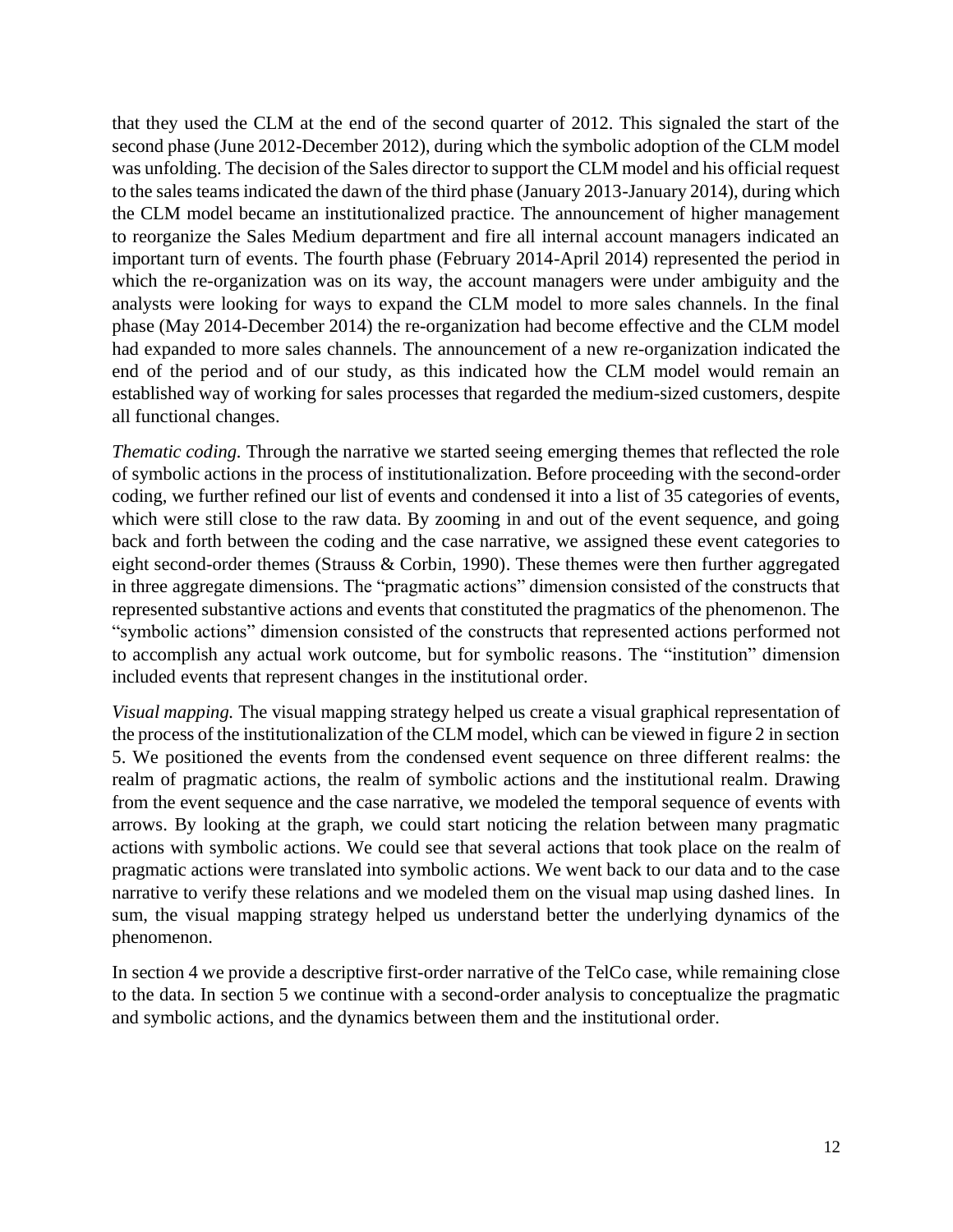# **4. The case of the institutionalization of the CLM model in TelCo**

## *Phase 1: Introduction of the CLM model*

The analysts from Customer Intelligence had been developing analytical models for Marketing since 2006, in order to help marketers manage their campaigns. In 2011, when TelCo decided to improve the structure of Sales Medium, the head of Customer Intelligence decided to support the work of account managers by introducing the concept of customer lifecycle management and providing them with an analytical model that would bring efficiency in the sales process. After meeting with some account managers and their sales managers, two analysts, Kelly and Claire, started developing the CLM model. (CLM stood for customer lifecycle management.) The model represented a data-based way of working, through which the account managers could contact "the right customer, at the right time, and with the right offer". As they needed help from someone who would work closely with the sales teams, they approached Mike, the newly-appointed campaign manager whose responsibility was to manage the campaigns run at Sales Medium. Together with a database marketer who was going to extract data from the sales databases, they four of them formed the "CLM team".

In the start of 2012, the CLM team organized a kick-off presentation in which they invited all account managers and their sales managers from the 9 Sales Medium teams and presented the CLM model. Although they tried to explain how it could help them in contacting their customers, they experienced a lot of resistance: *"Yeah, last year… A year ago I went to a presentation of the model with Mike, and they were sitting there just like… 'Oh, I know my customer myself, and why do I have to use the model… And it only takes a lot of time for me…' So it wasn't a nice presentation! (chuckles) […] So in the first half year also the sales managers weren't that positive about the model." (Kelly-analyst).* The campaign manager spent a lot of time with the sales teams to explain the benefits of the model, while the analysts also tried to explain to the account managers how they calculate the potential of the customers. They also arranged extra evaluation sessions in which they asked the account managers to give them feedback on the CLM model.

The analysts believed that they needed to prove that the model was effective, in order to get the support from higher management and continue developing the CLM model. Therefore, they asked the account managers to register the use of the model in the CRM system that they used for customer relationship management. More specifically, every time the account managers stored a lead in the CRM system (which indicated that a customer is interested in receiving an offer for a portfolio), they had the opportunity to fill in a field named "campaign code", with a code of a specific campaign. This was a common way for TelCo to measure the effectiveness of campaigns. The CLM team asked the account managers to register the code "MCLM2012" every time they created a lead with the help of the CLM model. In this way, they could track how many leads are created with the model.

Most account managers and their sales managers were not inclined to use the CLM model, as they were used to a different way of working, according to which they decided which customers were important to call or visit and when, based on their intuition and by using their own administration. Therefore, they doubted about the effectiveness of the CLM tool: *"I think they really wanted to help us do our jobs, but on the other hand, the feeling I personally got, is that they were like 'look how great of a model we have made, look this is the best model you could possibly get'. I had my*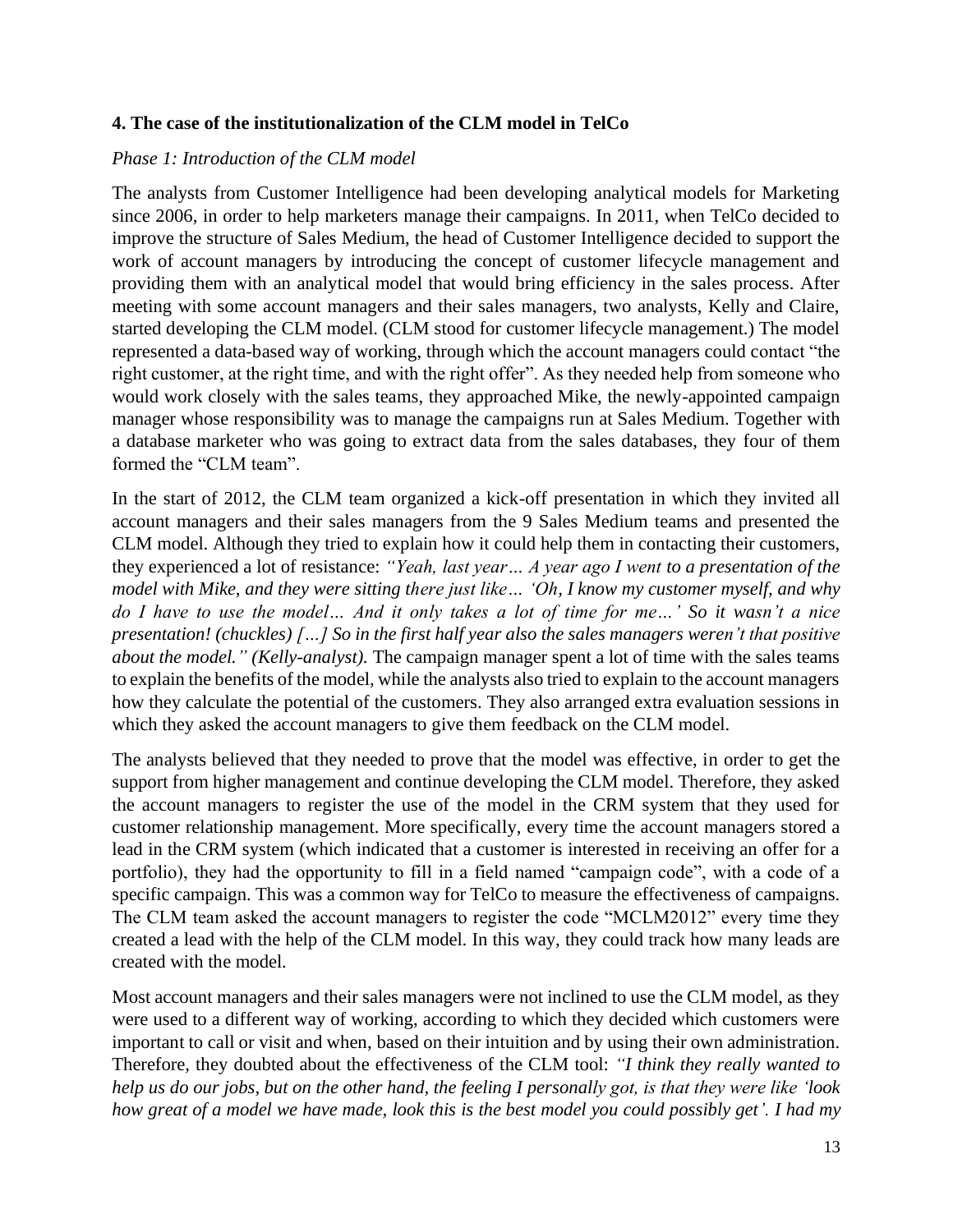*doubts with that… So maybe there was a little bit of resistance from my side." (External account manager)* They did not want to add the CLM code when they were registering leads in the CRM system, as they believed that their way of working was better: *"And at first… and I can, I could really understand that… It was some sort of insult, because whenever I give you a list and say that you have to call this list, and with that move I neglect the fact that you have so much in your head, or in your CRM system, or an excel list – a lot of people work with Excel list… Then first you're gonna prove to me that my list is wrong, and your list is perfect…" (External account manager)*

Only one sales manager got enthusiastic with the model: Kate had recently started working as the sales manager in one of the teams in the South region, after having spent several years in the Marketing department of TelCo. She was very ambitious and already looked for a way to bring more structure in the often intuitive and messy way of working of her account managers. She found the customer segmentation of the CLM model useful to plan which types of customers should be targeted at which time of the year. Therefore, she encouraged her account managers to register the CLM code even when they did not use the model, in order to prove that the model is working and thus to establish this more structured way of working in Sales: *"No, she tells us to use it…. But the code we always… Because when a business partner calls me and says "We have a client" and it's my client too, then I have the opportunity from him. And not from CLM. But still, I have to use the CLM code. Even if it's not from the CLM." (Internal account manager)* The CLM team was happy to see that Kate and her team were positive about the model. They thought that they could use Kate as an ambassador to promote the CLM model to the other sales managers.

In the second quarter of 2012, the CLM team organized a routine that they would continue following every quarter: In the start of the quarter they would visit each team separately to present the model and new information that they added. In every presentation they would also emphasize the need to register the "MCLM 2012" code when storing leads created by using the CLM tool. Furthermore, they would show the results from the registration of the previous quarter and benchmark how each team was performing. In the second month of the quarter, they would visit each team again for the evaluation session, in order to ask for feedback. Most account managers would attend those kick-offs symbolically, without finding them insightful for their work: *"I've seen these presentations for four-five times… So, after two times I told R [his manager] "very nice to be there, but it has no added value for us to be at the presentation". Because we get the input… And the presentations are pretty much the same: We've changed this, we've changed that, blah blah blah blah… This is it. But it's politically good to be there. For R, to have his complete team there, and for us to be there, and show presence. So we go…" (External account manager)*

The registration numbers from the first quarter clearly showed the resistance of most teams to use and register the CLM mode. Except for Kate's team, the rest of the teams had extremely few to zero leads registered. In the second quarter, one more team had started registering a few leads, while the remaining teams had minimal to zero registration. The numbers of leads registered per quarter can be seen in table 2.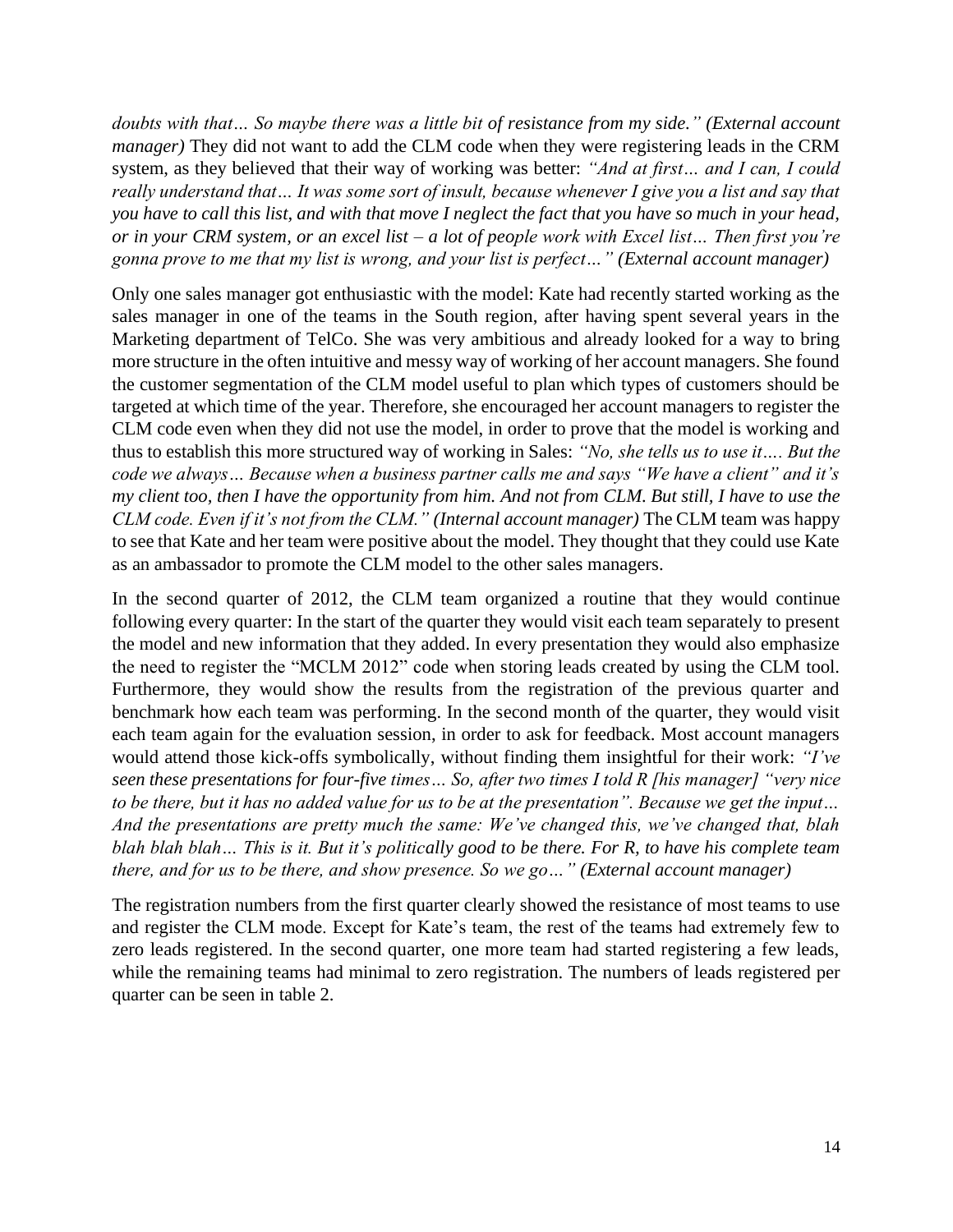|                   | Q <sub>1</sub><br>2012 | Q <sub>2</sub><br>2012 | Q <sub>3</sub><br>2012 | Q4<br>2012 | Q1<br>2013 | Q <sub>2</sub><br>2013 | Q <sub>3</sub><br>2013 | Q4<br>2013 | Q <sub>1</sub><br>2014 |
|-------------------|------------------------|------------------------|------------------------|------------|------------|------------------------|------------------------|------------|------------------------|
| Healthcare        | 3                      | 0                      | 176                    | 46         | N/A        | N/A                    | N/A                    | N/A        | N/A                    |
| East 1            | 9                      | 24                     | 122                    | 56         | N/A        | N/A                    | N/A                    | N/A        | N/A                    |
| East 2            | $\theta$               | 28                     | 95                     | 116        | N/A        | N/A                    | N/A                    | N/A        | N/A                    |
| East 3            | 4                      | 7                      | 111                    | 30         | N/A        | N/A                    | N/A                    | N/A        | N/A                    |
| West 1            | 4                      | $\mathbf{0}$           | 269                    | 63         | N/A        | N/A                    | N/A                    | N/A        | N/A                    |
| West 2            | $\Omega$               | $\mathbf{0}$           | 167                    | 69         | N/A        | N/A                    | N/A                    | N/A        | N/A                    |
| West 3            | $\theta$               | 100                    | 106                    | 148        | N/A        | N/A                    | N/A                    | N/A        | N/A                    |
| South 1<br>(Kate) | 286                    | 637                    | 1455                   | 1396       | N/A        | N/A                    | N/A                    | N/A        | N/A                    |
| South 2           | 6                      | 22                     | 393                    | 127        | N/A        | N/A                    | N/A                    | N/A        | N/A                    |
| South 3           | 9                      | 5                      | 1085                   | 360        | N/A        | N/A                    | N/A                    | N/A        | N/A                    |
| Total             | 321                    | 823                    | 3979                   | 2411       | 13180      | 11418                  | 24306                  | 15955      | N/A                    |

*Table 2 - Number of leads registered with the CLM code in the CRM system*

# *Phase 2: The symbolic adoption expands*

In the third quarter of 2012, the registration of the CLM model had started increasing for all sales teams. The benchmarking of the registration numbers at the kick-off meetings had some influence in that: *"If you would take, with all due respect, [someone non-educated], and you would give him the model, and he would outperform me, not using the model, then… I would be, you know, without a job, and I would feel kind of stupid. So I'd rather use the model, and have the [non-educated person] use the model, and show the difference between what I can do with the model and what a non-educated person can…" (External account manager)*

In the meantime, the analysts tried to change their approach towards the account managers, in order to avoid the expressions of resistance during the meetings. As they said, they started following a "massage" approach: *"But we don't say 'you have to work with it', because the sales managers are allergic to that. Because then they say 'we know, we are familiar with our customers', and 'you don't have to tell me how I work with my customers'. So we say 'ok, this is a tool that you can use to contact my customers in the right way'."(Kelly-analyst)*

Although most account managers still resisted to use the CLM mode and preferred working on their own way, they would still register several leads using the CLM code in the CRM system. In this way, they thought that they would get rid of the pressure coming from the analysts and the campaign manager to use the model: *"Because not all account managers, but parts of the account managers don't want to use the CLM. They think 'eh, I know it for myself…' And the data analysts want them to use the CLM. So what has happened…The CLM people said 'when you have a sales opportunity in the CRM system just sign the CLM code'. So everybody did it. So now it looks that all the sales opportunities came from CLM, but in the real world, that's not true. So everybody did it because, yeah… we thought for now, and then we get rid of them… (chuckles)[…] Everybody thought, when we sign the CLM code, we get rid of them, because otherwise then we don't have the pressure."(External account manager)*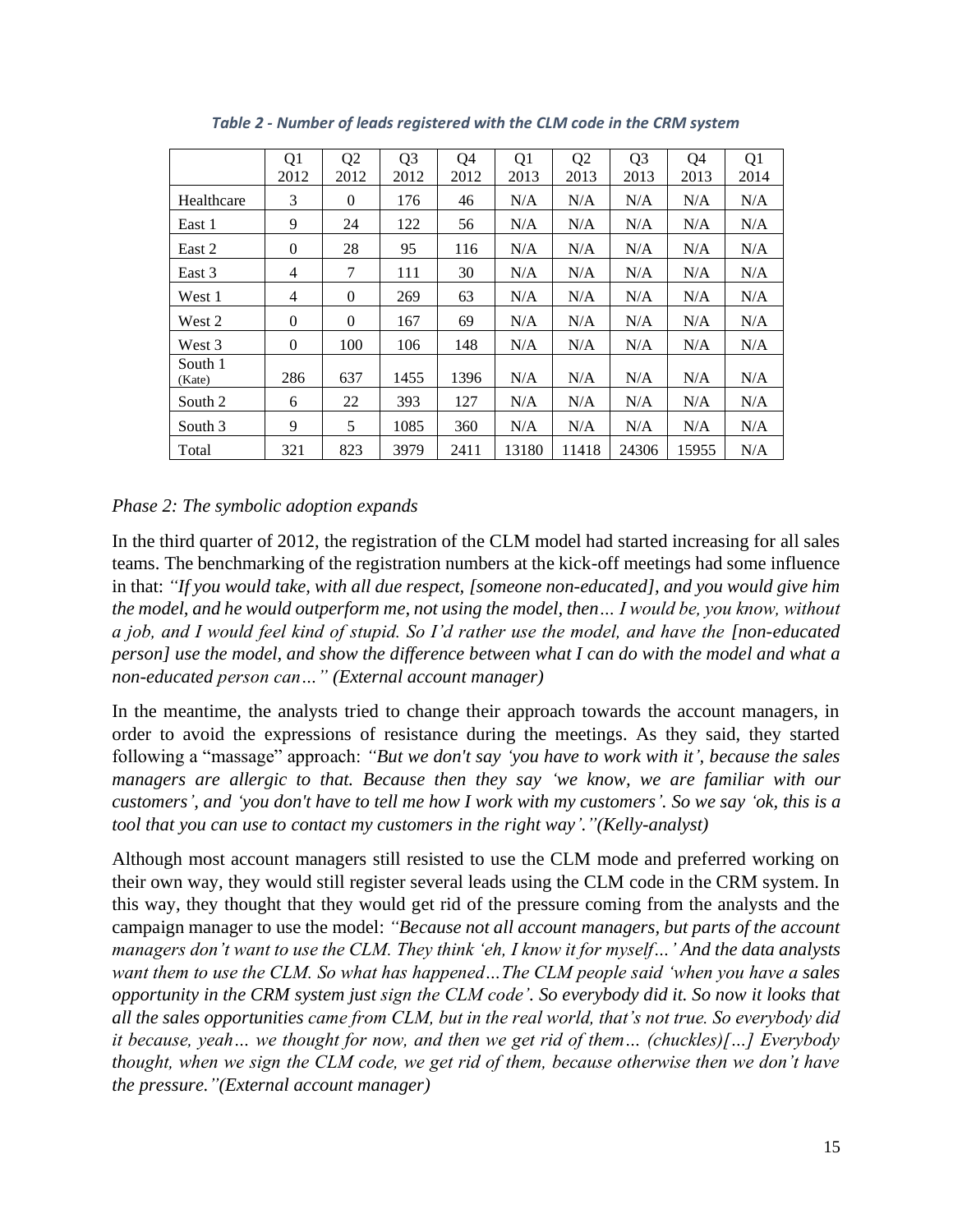The analysts interpreted the increase in the registration numbers as an increase in the use of the CLM model, which would indicate that their tool was effective: *"It's positive, and we can see that in the reports – every week we have a report- that it contributes to the business."(Mike-campaign manager)*

# *Phase 3: The CLM model becomes an institutionalized practice*

In January 2013, the analysts and the campaign manager met with the Sales director and the director of Marketing & Sales to ask for their support in the CLM model: *"For me, it is most important that the sales director and the marketing director say 'it is good'... […] Because if I say to Sales 'it works so do it', in that way they get bored, or they get other priorities. And when the director says 'it's ok', which he's saying to the whole Marketing and Sales, then we make sure that it's being done, and we get the reports from it, so it's a success..."(Head of Customer Intelligence)*

The analysts used the registration numbers that indicated how many leads had been created in 2012 with the help of the CLM model. Then, higher management started formally supporting the CLM model. In a meeting with all sales teams, the director announced that this should be a standard way of working for the Sales Medium: *"They organized a workshop, with all the sales managers and general managers, and the director of sales. We organized that last February, and then we made a deal that that's the way of working that we do, and the Director of Sales said to the sales managers 'No discussion, you must work with that'. On the other way, we also had the sales managers with the benchmark of the year before, and showed them that…." (Mike-campaign manager)*

In an effort to further establish the CLM model as a standard practice, the analysts, with the support of the director, put more pressure on the sales managers to commit that they would motivate their team members to use the CLM model: *"Then I organized all the sales managers. We had a big meeting in [city], they came to it, and there we explained it. And they gave their commitment. They said ok, we do it. And we were asking them if they commit, and they would say 'yes, I do'. It was a little joke of me, but we meant it seriously. And since that time – I talk about January 2013 - […] then we saw the progress of using the model, as a standard way of working, but also the right registration in CRM. And that made the better component of taking the resistance away, and make it a way of working. So the sales management adopted it, and gave direction in the teams to it. During the reviews, the sales manager would talk about the CLM with his account manager."(Mike-campaign manager)*

Indeed, as Mike (the campaign manager) mentioned in the quote above, after that moment the registration of the (now "MCLM 2013") code started increasing significantly. Many account managers would register the code even if they didn't use the CLM model, as now it was considered to be an established way of working and higher management expected them to use it: *"For every sales chance we had to put MCLM2013 in there. […] People did not use CLM, but put the code in there. […] Yeah… Excel management from the management. They don't want to hear at the headquarters, that in Region East, nobody used the CLM. […] It is political: Somebody takes a lot*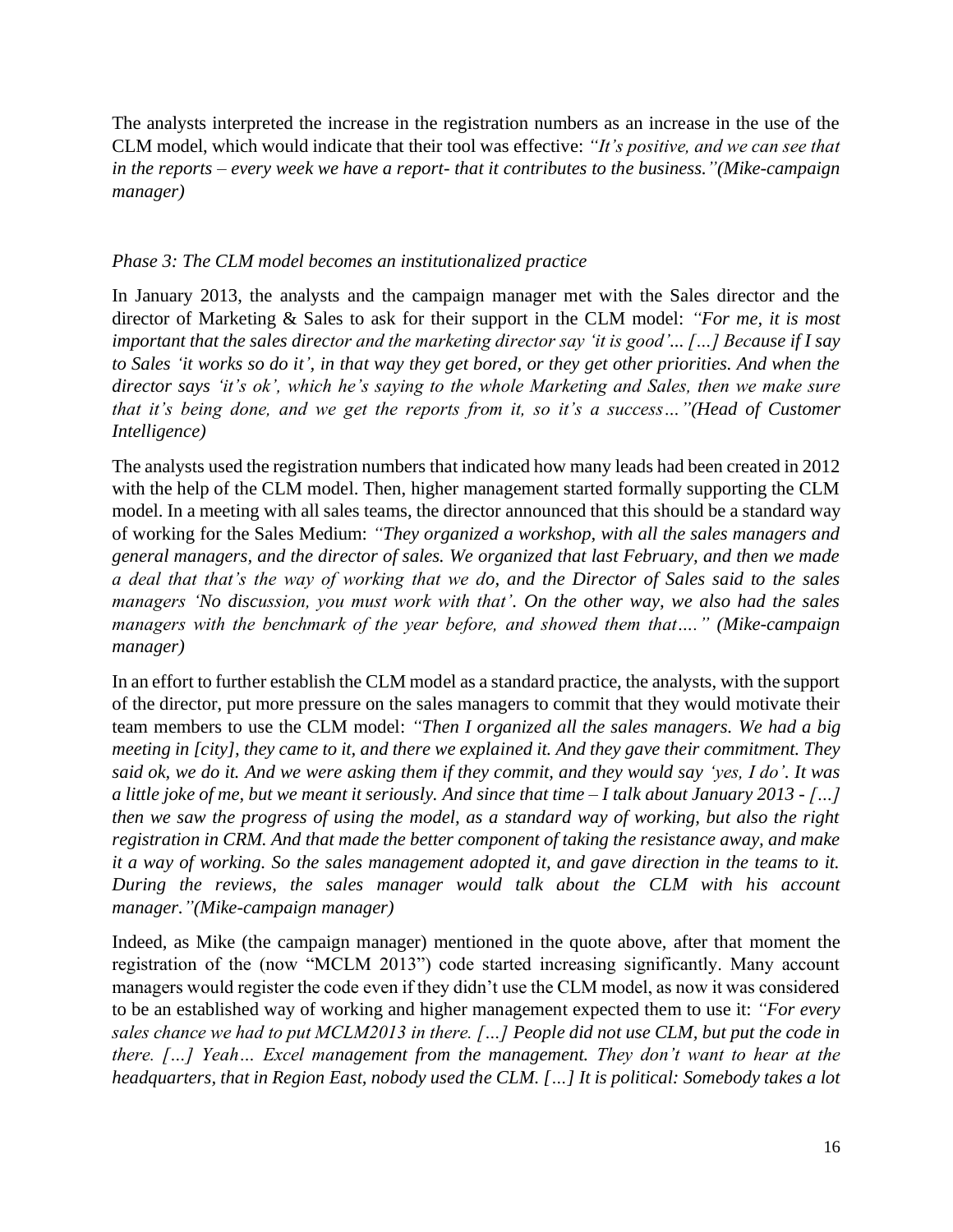*of time to make the CLM model. Yeah, that's a lot of money. (chuckles) Yeah, then you have to show that it works…" (External account manager)*

The pressure on the account managers to use the model had been increasing as the model was becoming institutionalized. This would lead to more registration of the code largely for symbolic reasons, in order to disguise the limited or non-use of the model: *"Maybe at the beginning of 2013, eh… A big rumble in the jungle… 'Why don't you use that?' And not only to me, also my other colleagues… And 'can you tell me why?' You can go in conversation with your sales manager, but he has another way of thinking. […] He had to make people quiet, and he said 'I can get to my people, they have to fill that code in and I get no more questions'."(Internal account manager)*

In August 2013, the training of account managers at the TelCo Sales Academy incorporated a module about the CLM model. This strengthened the establishment of the CLM model as a standard way of working, since all new account managers would be introduced with the tool from the start of their work. However, both new and old account managers would use limited information from the CLM model. Most times that they would open the spreadsheet they would check information about expiry dates of contracts, which they would otherwise have to look up into other databases. This information had been added by the analysts in response to the feedback they would get from the account managers at the evaluation sessions. The few times in which the account managers might use the analytical insights of the model (such as the customer segment or the customer's potential to buy a specific portfolio) would be when they had no knowledge of a specific customer, or when they had to organize focus days to accomplish quick orders for one portfolio.

Although the registration of the CLM code was largely done for symbolic reasons, the analysts interpreted the notable increase in the registration numbers as a success. They had stopped benchmarking every team's registration numbers at the kick-offs, but instead presented the total sum of leads registered with the CLM code every quarter, to present the revenues earner through the model. As Mike told us in one of the interviews: *"CLM is commercial success, we get a lot of that business that we do with the model, and we see that in the reports."(Mike-campaign manager)*

## *Phase 4: Organizational change as an occasion for the CLM model to expand*

The situation at the Sales Medium changed utterly in February 2014, when higher management announced its re-organization. For the past 5 years the telecom industry had undergone a lot of changes, with rates becoming flattened, customers changing their expectations, and telecommunications becoming almost a commodity. TelCo had to respond to these changes by simplifying its processes and reducing its costs. This led to the decision to change the Sales Medium. In February 2014, all sales teams were invited to a meeting in which the Sales director announced that the function of internal account managers would be discontinued as of  $1<sup>st</sup>$  May 2014. The management of most medium accounts would be handled either by two newly-formed call centers, or by the business partner organizations (that were already responsible for closing the deal after a lead was generated), or by the drivers. The external account managers would remain in TelCo, but in a new function named "drivers", which would entail less nurturing of the relationship with the customers and more creation of business opportunities.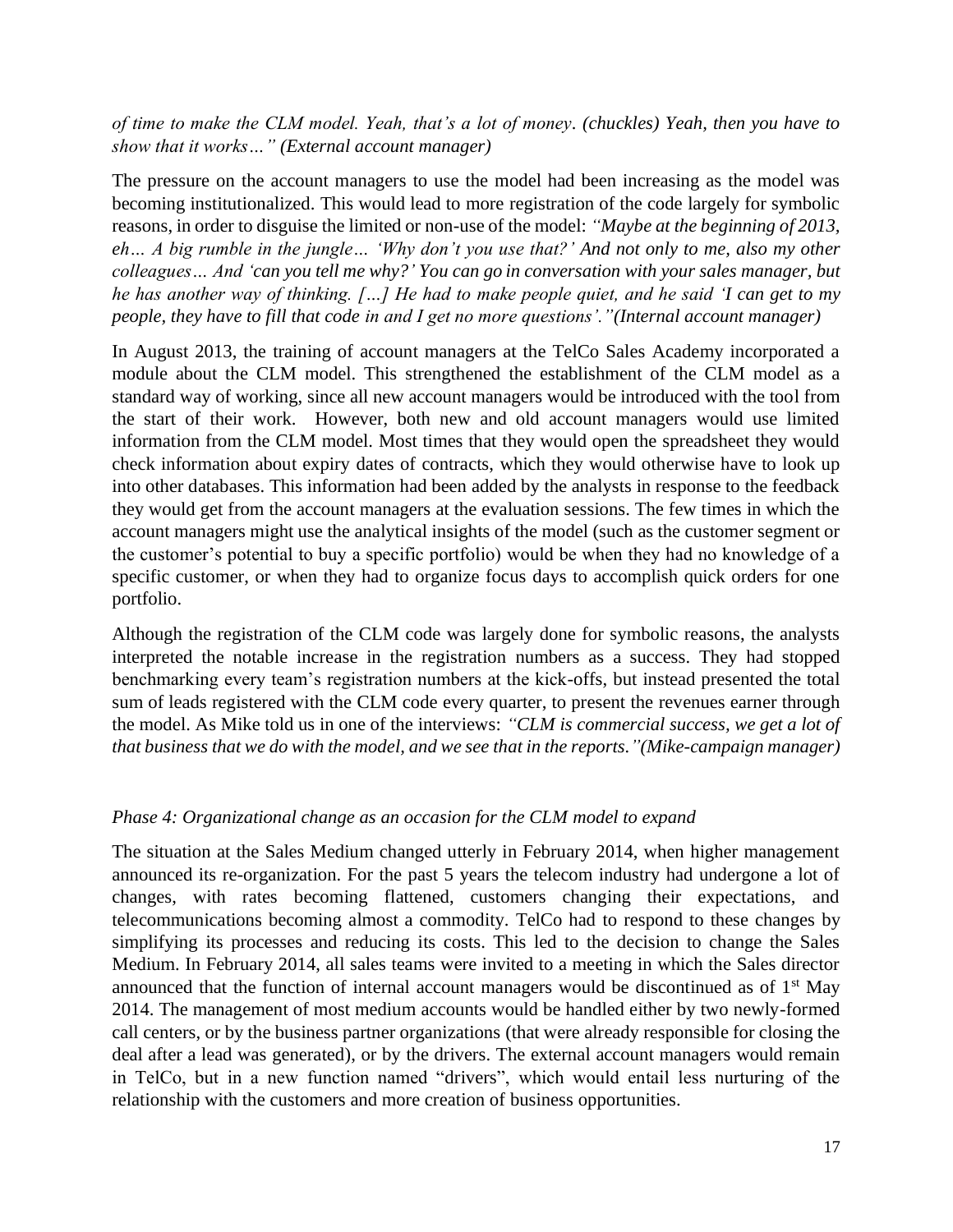As the analysts were already thinking of expanding the CLM model to more sales channels (e.g. they had performed a pilot with Sales Large in the  $3<sup>rd</sup>$  quarter of 2013), they saw the opportunity to proceed with this faster, together with the re-organization. Thus, they started planning the expansion of the CLM model. The support from higher management assisted in the expansion of the CLM model to multiple sales channels. The directors presented the changes in the Sales Medium as the move towards efficiency and simplification. Since the CLM way of working aligned with efficiency, it was presented as part of the new plan: *"In February we had this meeting, and there was this presentation by the Marketing and Sales director. And most of the slides contained 'CLM model', 'CLM way of working', because he saw it as 'the way'; which, you can ask if he's completely right, -I don't think so-, but he told 'this is the way we are doing it, and this is gonna make it all more efficient and effective'. But it's, for them, it's… -and I'm very honestit's like something they can hang, you know, hook these things on. If they say 'CLM model', people believe it… you know? But still, it's just a strategic step to less costs, and more IT oriented, and I think it's the way to do a decision, but it's not all because of this CLM way of working."(Head of Customer Intelligence)*

As the CLM model was considered as a standard way of working for sales, the analysts did not need the registration numbers anymore, although the code was still used for administrative reasons, to extract data from the CRM system.

## *Phase 5: The CLM model expands*

After the re-organization, the CLM model expanded to the following sales streams: the drivers, the two call centers, six major business partners who undertook a part of the medium accounts, the Sales Large, and the hunting team – a new team that would search for new business opportunities with large customers:

In the hunting team, the business developers used the CLM model to rank a large set of old large customers who were creating little to no revenues for TelCo, in order to start approaching them for new opportunities. However, after this one-time processing they did not wish to continue using the CLM model, as the data that was available for these customers required a different approach. In Sales Large, the account managers did not find any use of the CLM model, as they had a small set of customers with whom they had frequent contact, thus the information included in the model was redundant. The analysts aimed to promote this model for use by the sales managers of the Sales Large teams, in order to challenge their account managers on portfolios on which they were underperforming but which appeared to have potential according to the model. The analysts organized kick-offs and provided the CLM model to Sales Large in the 3rd quarter of 2014. However, ongoing changes in the structure of Sales Large required the attention of the sales managers on other issues and thus the plans of the analysts ceased temporarily.

However, the CLM model was maintained as a standard practice for the new call centers, the six business partners and the drivers. In the call centers, the model helped select in an automated way which customers would be contacted by the call center agents. The business partners were enthusiastic to receive the CLM model, because they had less information about the customers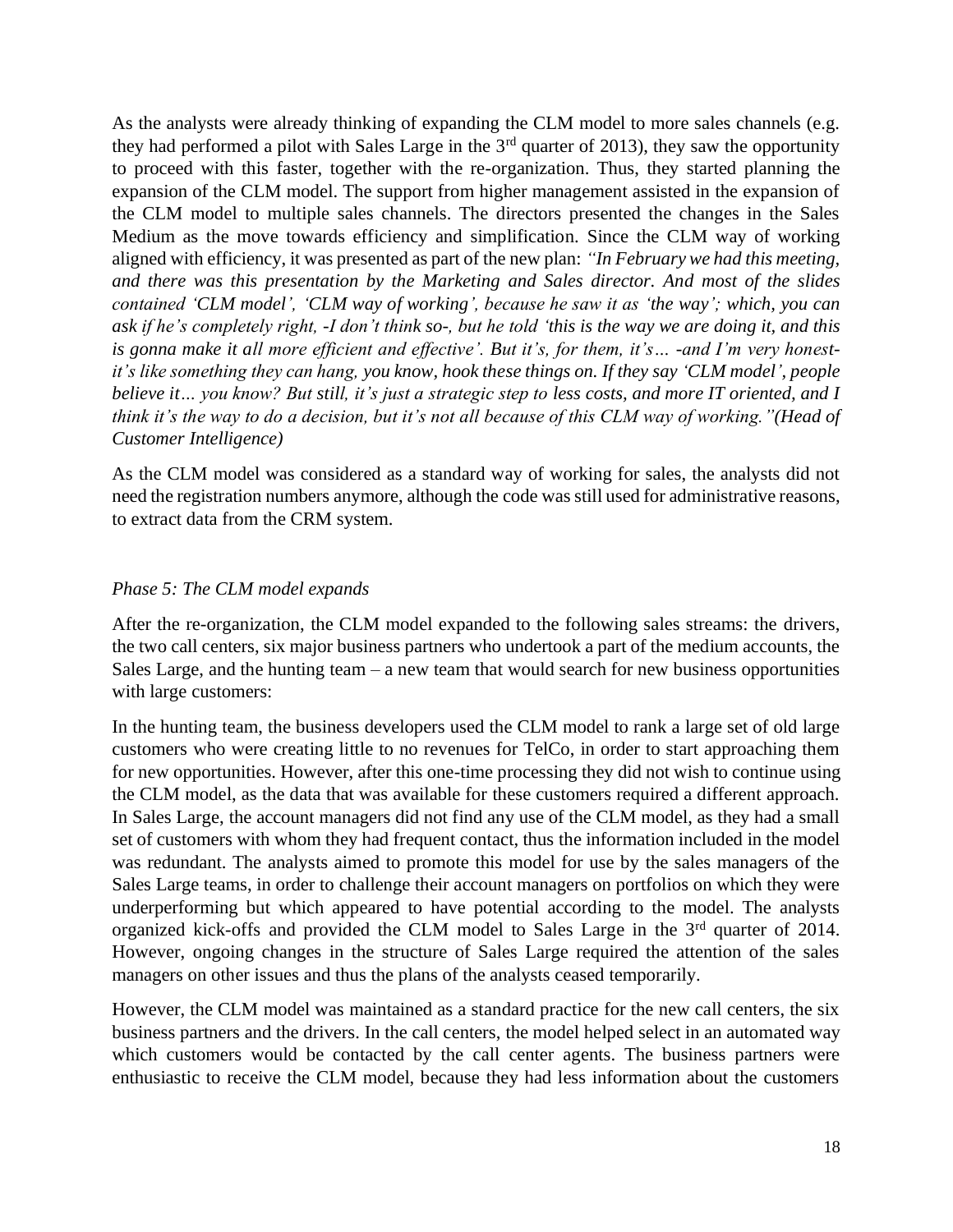compared to TelCo, and the CLM model would provide them with additional information to find more opportunities and successfully close their deals.

The analysts considered this positive reaction as a success, and in November 2014 they made a plan to start providing the CLM model to many more business partners. Considering all these developments, they also started automating the development of the CLM model in order to manage with the multiple demands of all channels.

The drivers, i.e. the former external account managers, were struggling with the changes in their function. They were required to perform more and shorter visits to their customers and their main goal was to find new opportunities for sale. They were not allowed to interfere with the closing of the deal anymore (which they often did in the past), and they could not spend time on maintaining the relationship with their customers. They were frustrated with the layoffs of the internal account managers and were afraid that their function was also going to be temporary. Although they understood that the main reason of the re-organization was eliminating costs, they were wondering what would have happened if the CLM model had not been proved to be an efficient way of estimating sales opportunities, and TelCo still depended only on the work of the account managers; would it still be so easy to replace them? *"And in the end, like with the restructuring, it sort of showed that what everybody was afraid of, it was sort of coming through. […] So, with the restructuring, they said 'ok, we're gonna throw the internal account managers out. And then we're gonna have people from an internal and an external call center make calls based upon the CLM list.' I don't want to be disrespectful, but the people on the internal account management, are either highly trained or have a lot of experience, so they are not like the random street guy you could just put on the phone and just call, yeah? So to me, it seemed like 'ok we're just gonna get random street guys, and they're gonna make phone calls based upon the CLM model, and because the CLM model already proved itself, it's gonna be very successful!' That's how it came across to me. I don't know if I'm right on it, but that's just how it felt back then…" (Driver-former external account manager)*

In December 2014, a second re-organization was announced that entailed the cease of function for both the call centers and the drivers. All medium customers would be outsourced to the business partners for the whole sales process. The team of managers who planned the changes for the new format decided to continue using the CLM tool, in order to manage the sales process with the business partner organizations. Thus, while the function of account managers ceased to exist in Sales Medium, the CLM model prevailed as an institutionalized practice.

## **5. The role of symbolic actions in the institutionalization process**

We analyzed our data to identify the dynamics between the realm of action and the institutional realm (Barley & Tolbert, 1997). Through our thematic coding we distinguished two types of action: pragmatic actions, which are performed to accomplish substantive outcomes; and symbolic actions, which are performed not to accomplish any actual work outcome, but for symbolic reasons. Those symbolic actions represent a cover with which we often disguise the pragmatic actions in order to manage impressions. Symbolic actions were performed by account managers to conceal their non-conformity through the façade of symbolic adoption and symbolic use. For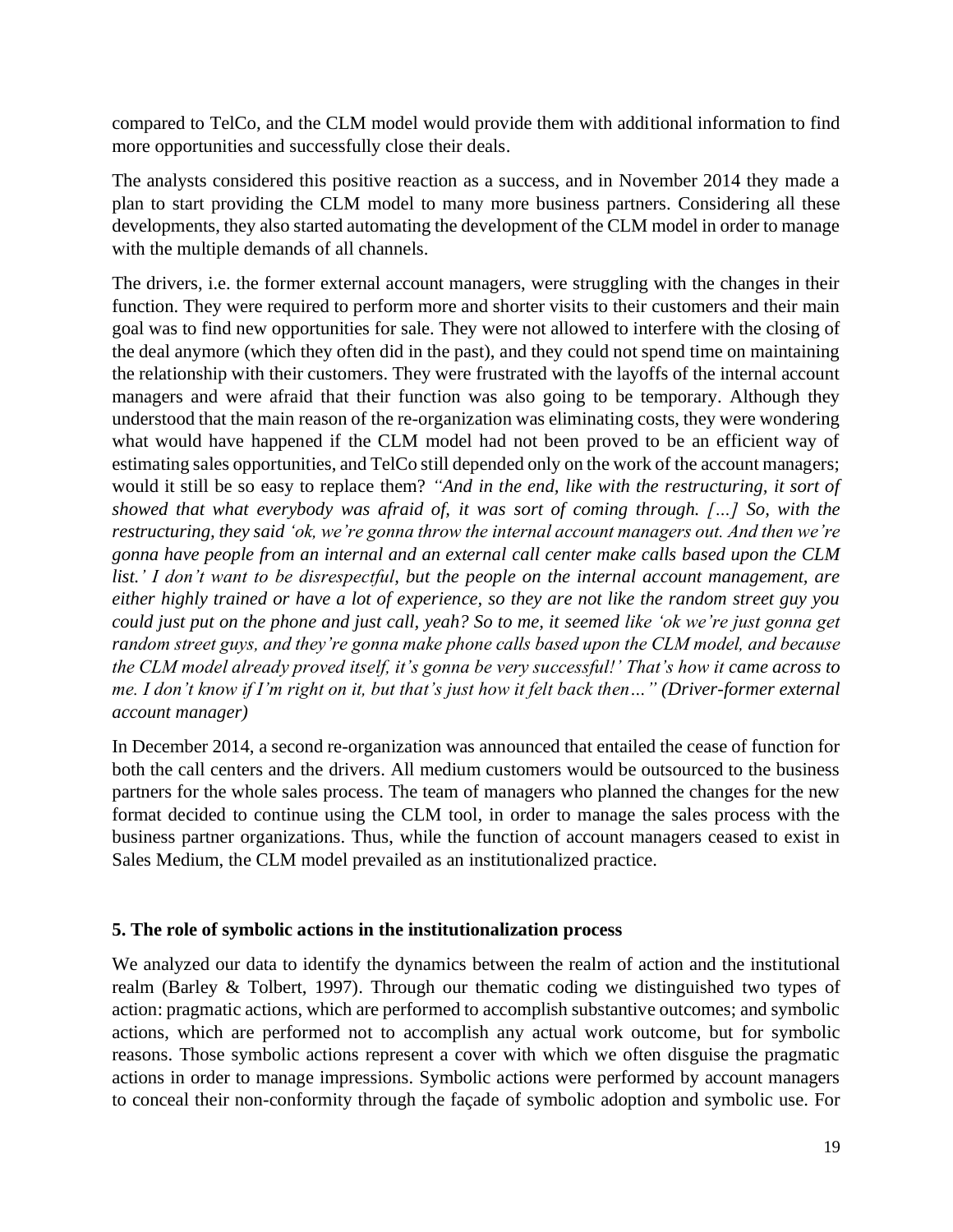example, although the account managers did not change their way of working and ignored the insights of the CLM model, they would register the CLM code in the CRM system, to create the impression that they used the model and thus get rid of the pressure from the analysts. Symbolic actions were also performed by the analysts, to create the impression that the CLM model was useful and effective (first to the account managers and later to higher management), and thus accomplish its institutionalization. We assigned the different actions and events that we observed in three aggregate categories: the pragmatic actions, symbolic actions and the institution. Table 3 contains our data structure:

|  |  | Table 3 - Data structure |
|--|--|--------------------------|
|--|--|--------------------------|

| Category    | <b>Second-order themes</b>                                  | <b>First-order concepts</b>                                                 |  |  |
|-------------|-------------------------------------------------------------|-----------------------------------------------------------------------------|--|--|
|             |                                                             | Analysts develop the CLM model                                              |  |  |
|             |                                                             | Account managers ignore the CLM model insights                              |  |  |
|             |                                                             | Limited use of the CLM model                                                |  |  |
|             |                                                             | Analysts develop the CLM model for more sales channels                      |  |  |
|             | Actions performed for<br>substantive reasons                | Reorganization of Sales Medium                                              |  |  |
|             |                                                             | Internal account managers are laid off                                      |  |  |
| Pragmatic   |                                                             | Changes for external account managers                                       |  |  |
| actions     |                                                             | New reorganization                                                          |  |  |
|             |                                                             | Drivers and call center agents are laid off                                 |  |  |
|             |                                                             | Analysts think that the CLM model is a success                              |  |  |
|             | Substantive                                                 | Analysts do not need to prove the effectiveness of the CLM model<br>anymore |  |  |
|             | consequences from the<br>institutionalization               | The CLM model is used to plan the sales process with the business           |  |  |
|             |                                                             | partners                                                                    |  |  |
|             |                                                             | The development of the CLM model becomes automated                          |  |  |
|             |                                                             | Using early adopters as ambassadors                                         |  |  |
|             | Symbolic actions to<br>institutionalize the new<br>practice | Promoting the CLM model                                                     |  |  |
|             |                                                             | Analysts benchmark the registration numbers                                 |  |  |
|             |                                                             | Analysts change to a "massage approach"                                     |  |  |
|             |                                                             | Analysts show registration numbers to higher management                     |  |  |
| Symbolic    |                                                             | Kate's team starts registering                                              |  |  |
| actions     | Actions of symbolic                                         | Attending the kick-offs to show conformity                                  |  |  |
|             | adoption and use to<br>conceal non-conformity               | Account managers register the CLM code symbolically                         |  |  |
|             |                                                             | Sales managers commit to support the CLM model                              |  |  |
|             |                                                             | Registration of the CLM code increases                                      |  |  |
|             | Explaining substantive<br>facts by referring to the         | Blaming the fact that the CLM model proved effective                        |  |  |
|             | institutional order                                         | Higher management uses CLM to explain the changes towards efficiency        |  |  |
|             |                                                             | Higher management supports the CLM model                                    |  |  |
|             | Events indicating that                                      | The CLM model becomes the established way of working                        |  |  |
| Institution | the practice has been                                       | The CLM model becomes part of the training                                  |  |  |
|             | institutionalized                                           | The CLM model expands to more sales channels                                |  |  |
|             |                                                             | CLM model becomes standard for the business partners                        |  |  |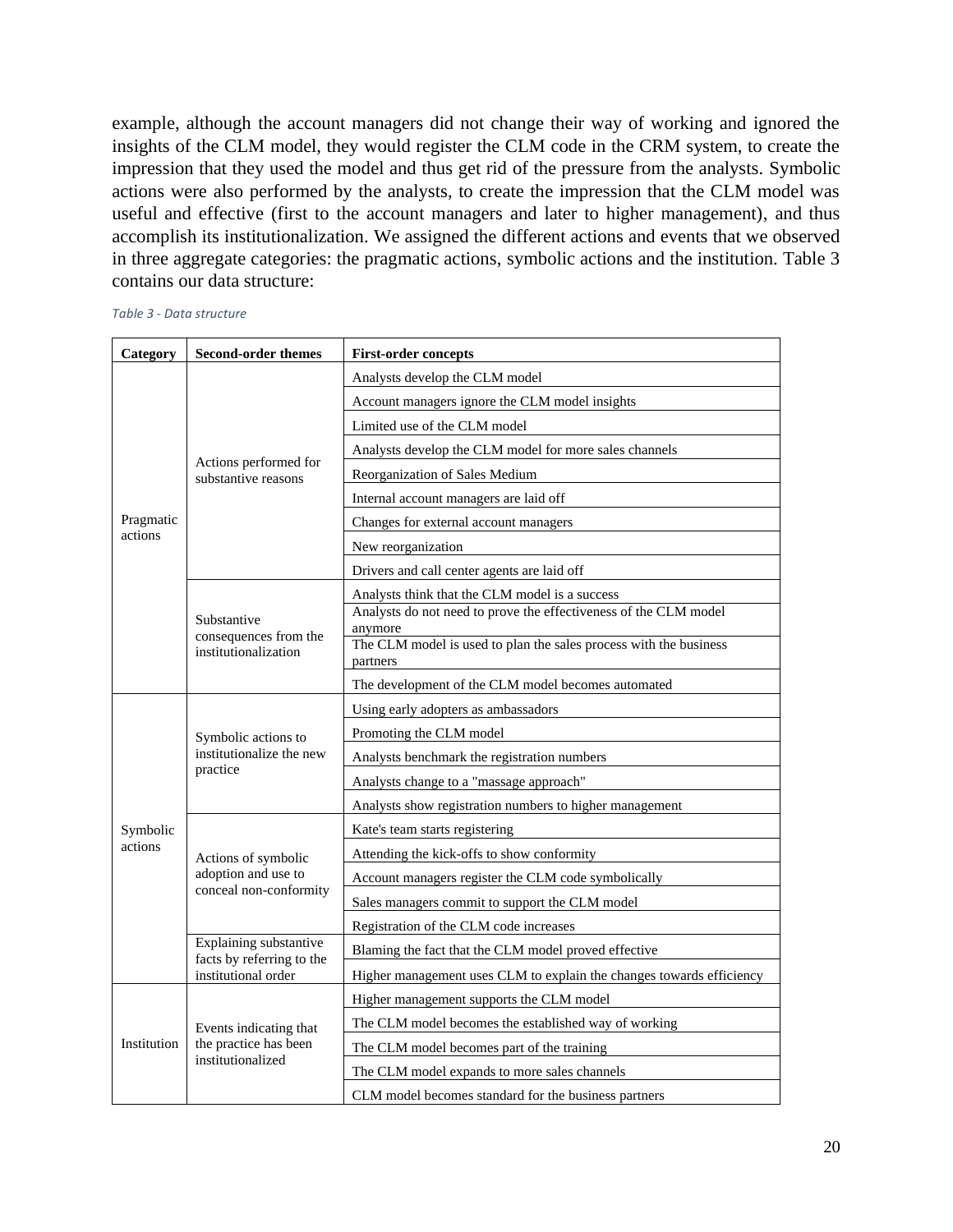Our study in TelCo highlighted the role of symbolic actions in the process of institutionalization of a newly introduced practice. All actors would often perform actions for symbolic reasons, in order to deal with the pragmatic circumstances at hand, to disguise their substantive actions, and finally manage impressions. The study showed that it was through the symbolic actions performed by the different actors, that the institutional realm could be changed. Interestingly, although for the analysts these symbolic actions were performed with the intention to prove the CLM model's value and institutionalize it, the symbolic actions performed by the account managers were driven by quite different motives, namely to disguise nonconformity (Oliver, 1991) and to avoid having pressure from the analysts in the start, or to deal with the pressure from management later. However, without these actions of symbolic adoption by the account managers, it would not have been easy or even possible for the analysts to make CLM an established way of working at Sales. Thus, we see that the interplay of those symbolic actions from different actors is often necessary to influence the institutional order.

The account managers did not expect how their symbolic actions would interplay with those of the analysts. To avoid having pressure, the account managers symbolically registered the CLM code every time they stored a lead in the CRM system. The increasing number of leads seemingly produced with the help of the CLM model was used by the analysts to create the image of an effective way of working to the higher management, who decided and announced that this should be a standard way of working. This was the start of a series of (for the account managers) unintended consequences, namely changes on the institutional realm (e.g. new rules, the CLM gaining importance in more sales channels, etc.). These institutional changes started feeding the realm of symbolic action: as the account managers received more pressure to use the model, they registered even more leads with the CLM code, which again influenced more the institutionalization of the CLM model. This eventually incurred substantive consequences on the pragmatic realm of action (such as getting fired). Thus, we get to see that symbolic actions intendedly performed to disguise nonconformity (Oliver, 1991), unintendedly create and strengthen the institution. Drawing on our analysis, and following the structurational approach on institutionalization (Barley & Tolbert, 1997; Giddens, 1984), in figure 1 we develop a process model to illustrate the effect of symbolic actions on the institutionalization process.



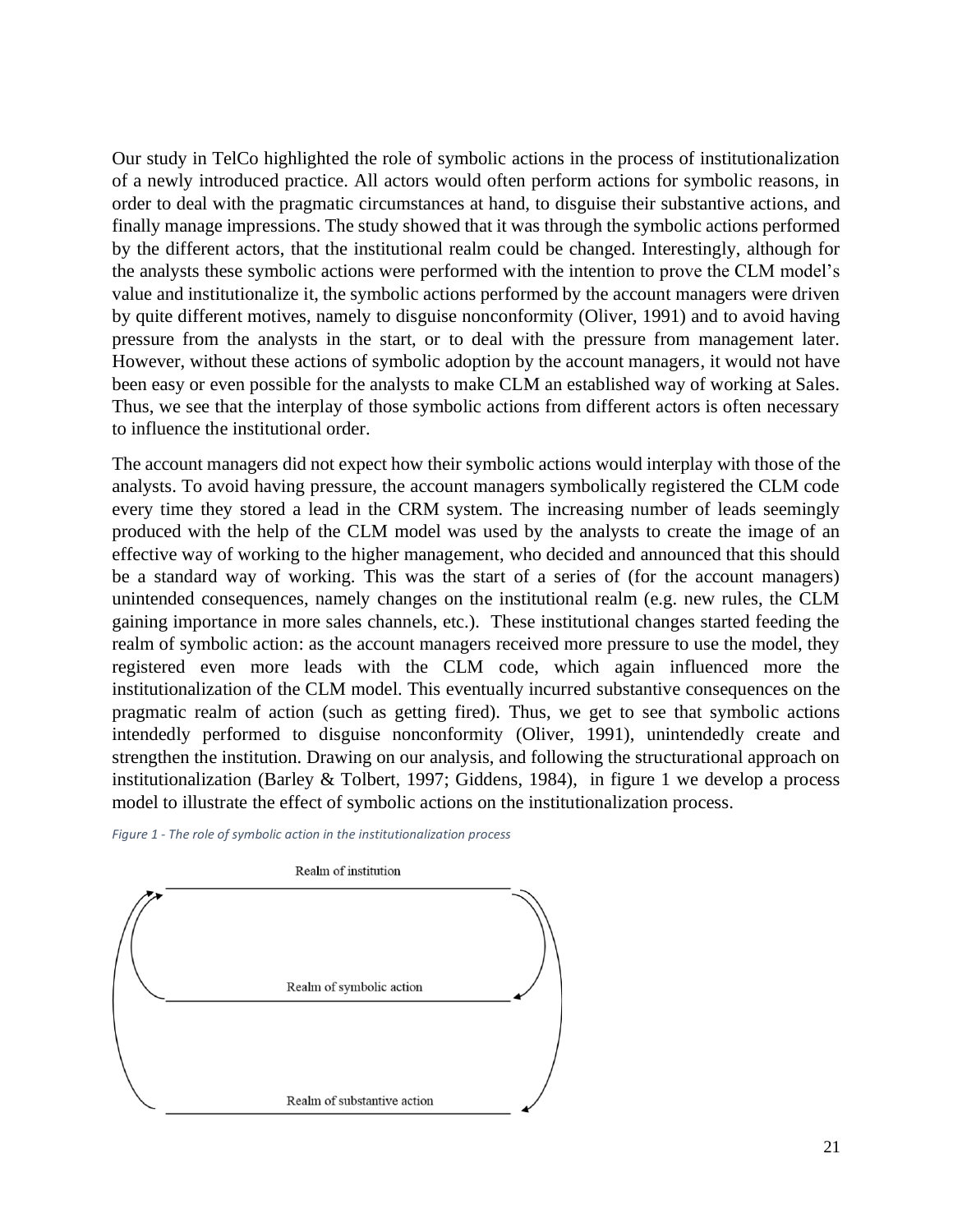Figure 1 shows that events and actions emerging on the substantive realm are often covered with different actions on the symbolic realm, which (often unintendedly) influence the institutional order. This is modeled with the arrow from the realm of symbolic action to the realm of institution. The changes on the institutional realm first feed back to the symbolic realm triggering more symbolic action, while later on they become more influential and cause pragmatic consequences on the realm of substantive action, which are often unintended by the actors. A direct arrow from the realm of substantive action to the realm of institution has also been modeled, although it was not observed in the TelCo case, but it has been illustrated through past research institutions (Garud, Hardy, & Maguire, 2007; Lawrence, Leca, & Zilber, 2013; Lok & De Rond, 2013).

In figure 2, we apply this conceptual model to the case of institutionalizing the CLM model at TelCo. We illustrate the actions (rounded rectangle), consequences (rectangle), and conditions (punched tape) that emerge on the substantive, symbolic and institutional realm. The arrows indicate the temporal sequence, while the dashed lines show a direct relationship between substantive actions and the symbolic actions that disguise them.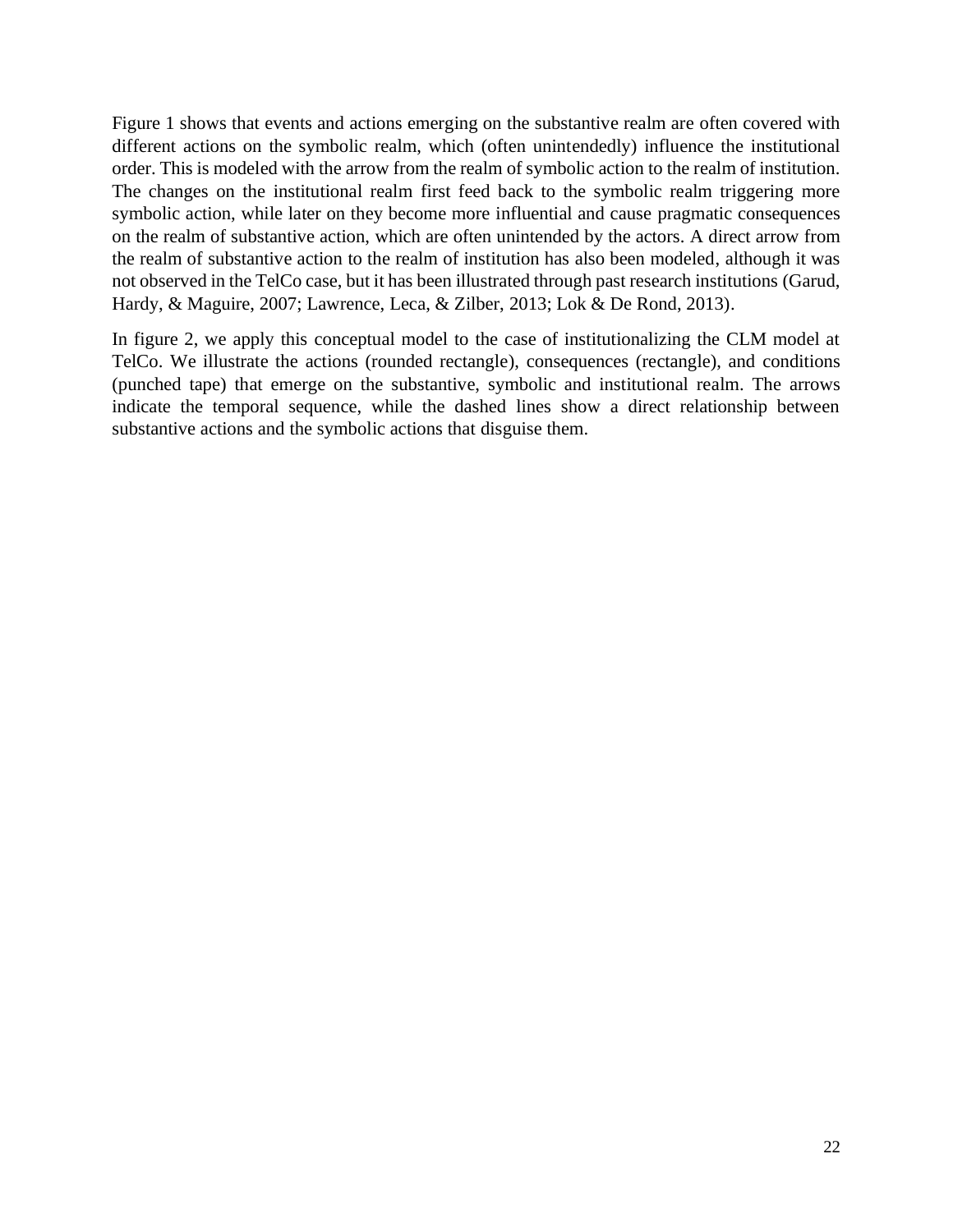



Shows relation substantive and symbolic actions

Shows temporal sequence

23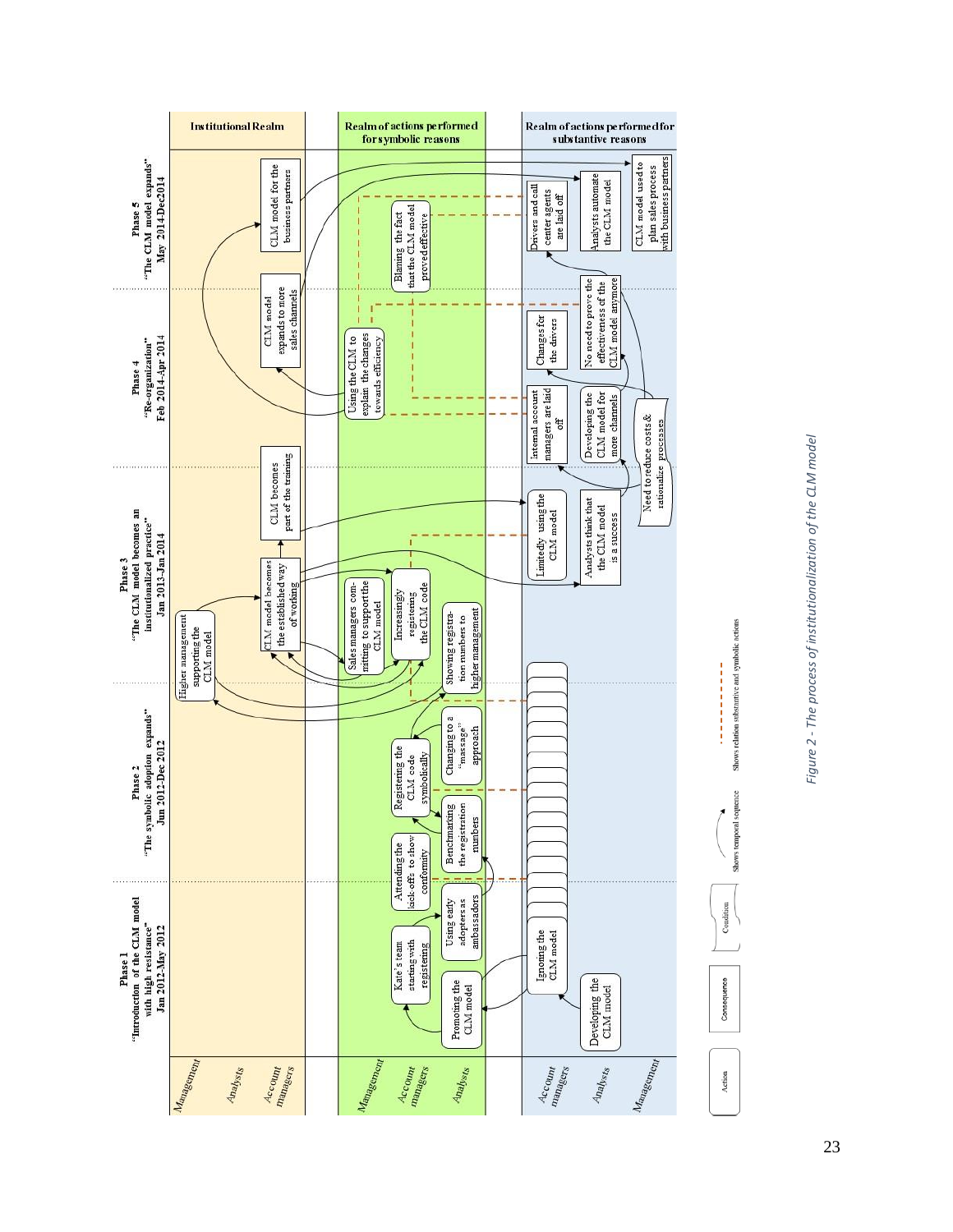#### 5.1 Symbolic actions influencing the institutionalization process

During our study at TelCo we found three types of symbolic actions that influenced the process of institutionalizing the CLM model: actions performed with the intention to institutionalize the new practice; actions performed to conceal non-conformity with the new practice; and assigning meaning to hard facts (i.e. events emerging on the substantive realm) by referring to the institutional order. These symbolic actions were either triggered by substantive actions, or by other symbolic actions, and it was their interplay that would eventually trigger changes on the institutional order.

#### *Performing symbolic actions to institutionalize the new practice*

Actors who intend to accomplish institutional change often perform symbolic actions, with the intention to create positive impressions about the new practice subject to institutionalization and gain the support from other actors in order to support the practice and thus help establish it in the social context. In the case of TelCo, the analysts, who wanted their CLM model to become a standard tool for customer management in Sales Medium, performed five different types of symbolic actions to create the impression that the CLM model was an effective tool and eventually have it institutionalized: *Using early adopters as ambassadors* was especially useful when they first introduced the CLM model, as they believed that the early adopters (i.e. Kate and her team), who were very successful in sales, would influence the rest of the teams in starting to use the model if they showed them how they used it. During the first year of the introduction of the CLM tool, the analysts, together with the help of the campaign manager, were performing a lot of meetings and presentations to *promote the CLM model*, by providing arguments on why and how the account managers should use it. Through this action, they expected that the account managers would be persuaded by the value of the model and that they would start using it. As they believed in datadriven ways of acting, the analysts thought that the numbers of registered leads in the CRM system indicated how useful the CLM tool was for managing accounts. They believed that by *benchmarking the registration numbers*, they would show the success of the teams who registered to the other teams, and thus motivate them to also start using the CLM and registering in the CRM system. After the first year that all teams started registering systematically, the analysts stopped benchmarking and only presented the total number of leads generated with the CLM code from all teams in Sales Medium, as they did not need to persuade them to register anymore, but they still wanted to show the "success" of their model. A few months after introducing the tool, the analysts started understanding that the account managers were "allergic to being told what to do" (as Kelly mentioned during an interview). Therefore, they decided to *change to a "massage approach"*, which entailed presenting their model as something useful that could support the account managers in their work to reach their sales targets, without trying to impose that they should use it, in an effort to eliminate the resistant behavior that they had been experiencing during the kick-off presentations. Finally, in order to substantiate their efforts to establish the CLM way of working in Sales Medium, they *showed the registration numbers to higher management*, to persuade them about the effectiveness of the CLM model, and asked for their support in getting the account managers to use the tool. Table 4 provides supplementary evidence of the aforementioned actions performed to institutionalize the CLM model in Sales Medium.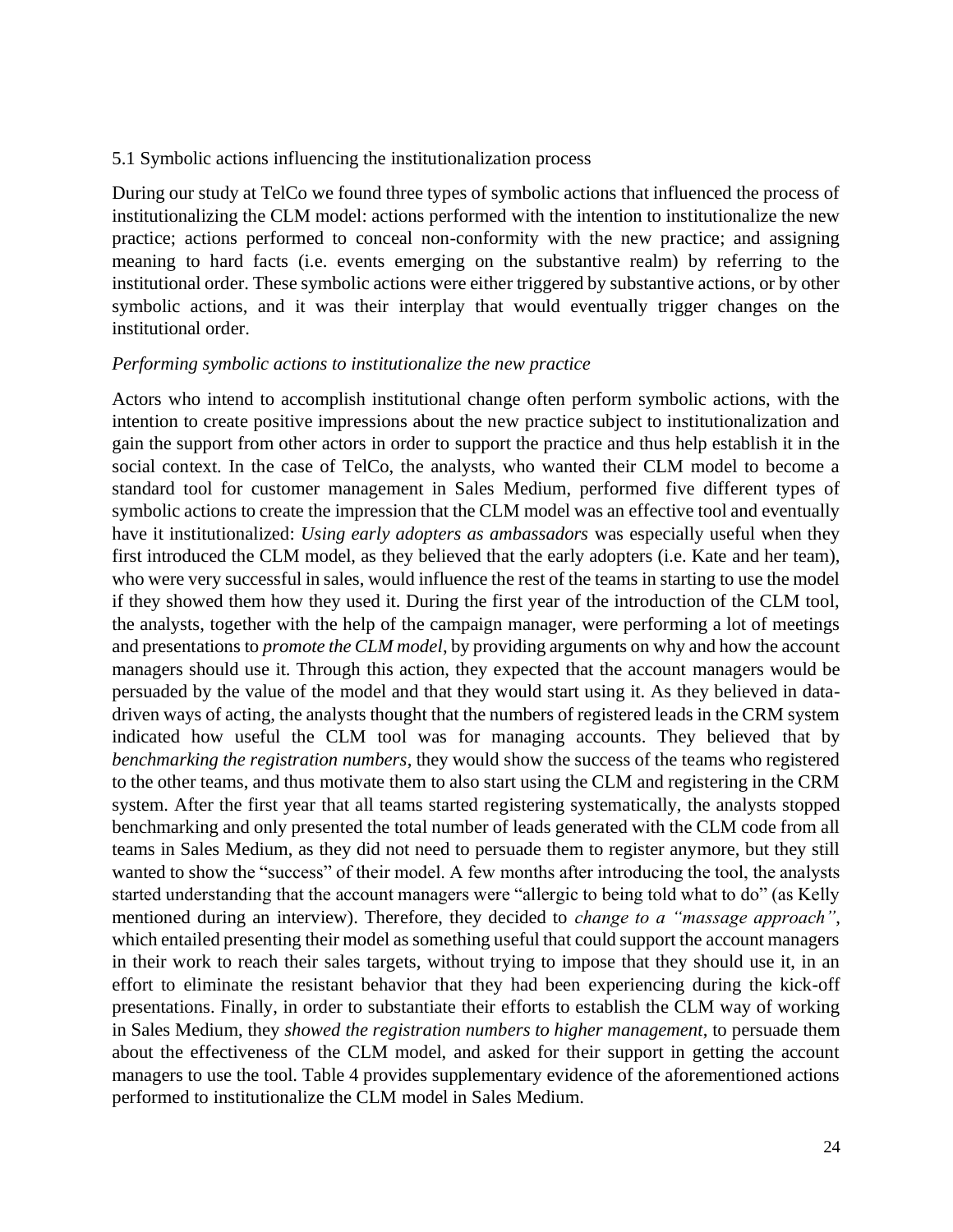|                                                | <b>Time</b>              | <b>Exemplary Quotes</b>                                                                                                                                                                                                                                                                                                                                                                                                             |
|------------------------------------------------|--------------------------|-------------------------------------------------------------------------------------------------------------------------------------------------------------------------------------------------------------------------------------------------------------------------------------------------------------------------------------------------------------------------------------------------------------------------------------|
| institutionalize the new                       |                          |                                                                                                                                                                                                                                                                                                                                                                                                                                     |
| practice                                       |                          |                                                                                                                                                                                                                                                                                                                                                                                                                                     |
| Using early adopters as                        | 2012-Q1                  | It's a lot of work, but on the other hand it's something that proves                                                                                                                                                                                                                                                                                                                                                                |
| ambassadors                                    |                          | itself, so we can show results and this and this and this And like the<br>pilots are proven things, but also creating some enthusiastic people,                                                                                                                                                                                                                                                                                     |
|                                                |                          | who started working as an ambassador for this thing(Mike-campaign                                                                                                                                                                                                                                                                                                                                                                   |
|                                                |                          | manager)                                                                                                                                                                                                                                                                                                                                                                                                                            |
| Promoting the CLM                              | 2012-Q1-                 | Well not really authorization, but like selling the thing. This is how it                                                                                                                                                                                                                                                                                                                                                           |
| model                                          | 2013-Q1                  | happens in a company like ours. We start talking with people on the                                                                                                                                                                                                                                                                                                                                                                 |
|                                                |                          | sales floor, with account managers, asking what do you need, and how                                                                                                                                                                                                                                                                                                                                                                |
|                                                |                          | can we help you We bring that together, and then we build the<br>prototype. [] And if it works and people get enthusiastic, I know I                                                                                                                                                                                                                                                                                                |
|                                                |                          | have to expand this project to a bigger project, and I know I have to get                                                                                                                                                                                                                                                                                                                                                           |
|                                                |                          | money for this project and to get people involved, who start working,                                                                                                                                                                                                                                                                                                                                                               |
|                                                |                          | like M [the campaign manager], who have to promote it. And at some                                                                                                                                                                                                                                                                                                                                                                  |
|                                                |                          | point in time M started thinking that it was his project, which is ok, you                                                                                                                                                                                                                                                                                                                                                          |
|                                                |                          | know, because they know it came from customer intelligence(Head                                                                                                                                                                                                                                                                                                                                                                     |
|                                                |                          | of Customer Intelligence)                                                                                                                                                                                                                                                                                                                                                                                                           |
| Analysts benchmark the<br>registration numbers | $2012 - Q1 -$<br>2013-Q1 | So we've got this report from the CRM system. And we do a<br>benchmark for the different teams. So you see Kate's team, and per                                                                                                                                                                                                                                                                                                     |
|                                                |                          | week how many orders they put in the funnel, in the system, and they                                                                                                                                                                                                                                                                                                                                                                |
|                                                |                          | made it with the CLM model. And then you see that Kate is doing it                                                                                                                                                                                                                                                                                                                                                                  |
|                                                |                          | very good. So she's got 2800 orders in the system and she said she did                                                                                                                                                                                                                                                                                                                                                              |
|                                                |                          | the orders with CLM. And the other teams like this, [name of another                                                                                                                                                                                                                                                                                                                                                                |
|                                                |                          | sales manager], he did only 140 in the whole year. [] These are leads                                                                                                                                                                                                                                                                                                                                                               |
|                                                |                          | that are put in the system by using the correct code. [] Two quarters                                                                                                                                                                                                                                                                                                                                                               |
|                                                |                          | ago we looked at the percentage [leads with the CLM over total leads]                                                                                                                                                                                                                                                                                                                                                               |
|                                                |                          | once, and then we saw that there was another team that was having just<br>the biggest Order InTake and Kate was not the one with the biggest. So                                                                                                                                                                                                                                                                                    |
|                                                |                          | we said ok, the model helps you, but you can also have If you just                                                                                                                                                                                                                                                                                                                                                                  |
|                                                |                          | have 4 big customers that want to get all their mobile phone contracts                                                                                                                                                                                                                                                                                                                                                              |
|                                                |                          | with TelCo, you didn't use the model but you're just lucky, like I said,                                                                                                                                                                                                                                                                                                                                                            |
|                                                |                          | then you can have a very high Order InTake. So we do it [checking the                                                                                                                                                                                                                                                                                                                                                               |
|                                                |                          | percentage], but we don't want to get it known, that's all. (Kelly-                                                                                                                                                                                                                                                                                                                                                                 |
| Analysts change to a                           | 2012-Q4                  | analyst)<br>So that's why we've got the model, but also a lot of massage, and                                                                                                                                                                                                                                                                                                                                                       |
| "massage approach"                             | 2013-Q4                  | trying just to get the acceptance of the model. (Kelly-analyst)                                                                                                                                                                                                                                                                                                                                                                     |
| Analysts show                                  | 2013-Q1                  | She also showed me a slide she has specifically about the CLM model.                                                                                                                                                                                                                                                                                                                                                                |
| registration numbers to                        |                          | She said that she and Claire put such a slide every month to show to                                                                                                                                                                                                                                                                                                                                                                |
|                                                |                          |                                                                                                                                                                                                                                                                                                                                                                                                                                     |
|                                                |                          |                                                                                                                                                                                                                                                                                                                                                                                                                                     |
|                                                |                          |                                                                                                                                                                                                                                                                                                                                                                                                                                     |
|                                                |                          |                                                                                                                                                                                                                                                                                                                                                                                                                                     |
|                                                |                          |                                                                                                                                                                                                                                                                                                                                                                                                                                     |
|                                                |                          | It was an increasing line, which proved that the model has been used a                                                                                                                                                                                                                                                                                                                                                              |
|                                                |                          | lot. In fact, she said that the value for 2013 (roughly 450millio euros) is                                                                                                                                                                                                                                                                                                                                                         |
|                                                |                          | almost double than the value for 2012. On the bottom left there was                                                                                                                                                                                                                                                                                                                                                                 |
|                                                |                          | another graph showing the value of orders (OIT) that were done in                                                                                                                                                                                                                                                                                                                                                                   |
| higher management                              |                          | management and to higher management that the model is really<br>working. The slide had 4 parts. First (top left) it had the new items the<br>model contains this month (the new calculation of the potential) and<br>the special items (the campaigns). On the top right there was a graph<br>showing the number of leads and value of leads that have been<br>registered in the funnel with the MCLM code, for all months of 2013. |

#### *Table 4 - Supplementary evidence: Symbolic actions to institutionalize the new practice*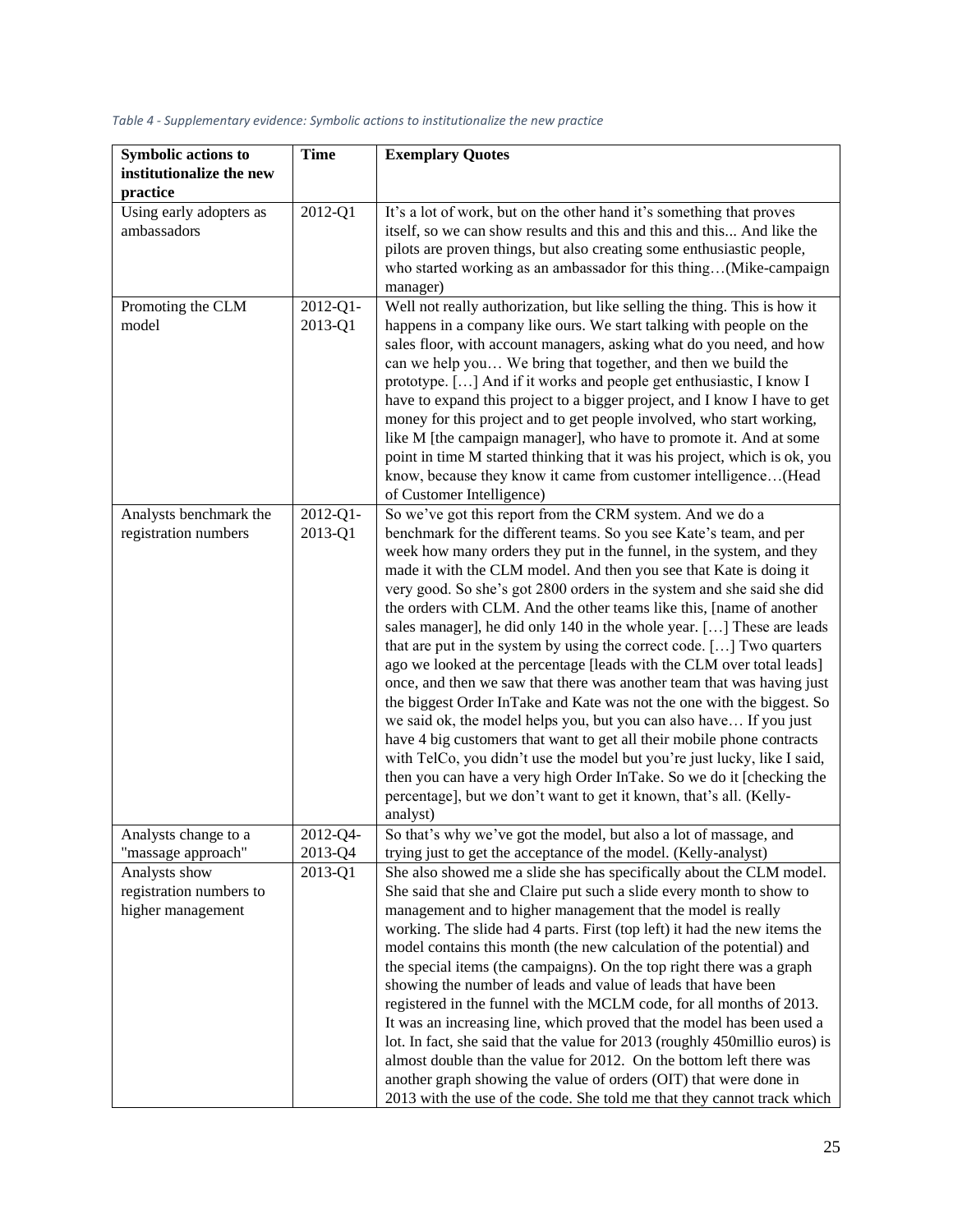| of the leads were transferred into orders. On the bottom right corner<br>there was a table with their ambitions for 2014. (Observing analyst |
|----------------------------------------------------------------------------------------------------------------------------------------------|
| while she was preparing a presentation for higher management)                                                                                |

# *Performing actions of symbolic adoption and use to conceal non-conformity*

Actors often adopt new practices only symbolically (Zajac & Westphal, 1995) and engage in concealment practices to disguise their non-conformity (Oliver, 1991). While the account managers resisted to change their way of working towards a data-based with the use of the CLM model, they soon (most of them in the second or third quarter in 2012) started to conceal their nonconformity in order to manage with the pressure they experienced, first from the analysts only and later from the management. *Kate's team started registering leads with the CLM code* almost as soon as it was introduced. Because Kate wanted sales to work in a better structured and more systematic way, she believed that this could be accomplished with the CLM model, without necessarily using all analytics insights such as the CLM phase of customers at each portfolio. Hence, she asked her account managers to register the code anyway, even if they did not use the model. Although most account managers did not find the presentations useful in terms of learning new insights, they would *attend the kick-offs regularly* because "it was politically good to be there", to avoid having pressure from the management. As of the third quarter 2012 most teams had started *registering leads with the CLM code symbolically*, i.e. without necessarily having used the CLM tool to create those leads, because they thought that in this way the analysts would stop pressuring them to use the tool and they would get rid of them. However, after the Marketing & Sales director announced in the start of 2013 that everyone should be using the CLM model at Sales Medium, the pressure increased even more. The *sales managers had to commit that they would support the CLM model*, and that they would motivate their teams to use it. As they had to fulfill the expectations from higher management, and since their sales managers were also asking them to comply, the account managers had to continue concealing its limited (or even non) use by assigning the CLM code when storing leads in the CRM system. This explains how *the registration of the CLM code increased significantly* (as can be seen in table 2) in 2013. Table 5 includes supplementary evidence of the symbolic actions performed for concealing non-conformity by the account managers and their sales managers.

| Symbolic actions to conceal non-              | Time                     | <b>Exemplary quote</b>                                                                                                                                                                                                                                                                                                                                                             |
|-----------------------------------------------|--------------------------|------------------------------------------------------------------------------------------------------------------------------------------------------------------------------------------------------------------------------------------------------------------------------------------------------------------------------------------------------------------------------------|
| conformity                                    |                          |                                                                                                                                                                                                                                                                                                                                                                                    |
| Kate's team starts registering                | 2012-Q1                  | I think Kate is more about using the information you get,<br>and just use it and it always can get better So I think she<br>had pressed enough to work more with it(Internal account<br>manager)                                                                                                                                                                                   |
| Attending the kick-offs to show<br>conformity | $2012 - Q2 -$<br>2014-Q1 | I've seen these presentations for 4-5 times So, after two<br>times I told R [his manager] "very nice to be there, but it has<br>no added value for us to be at the presentation". Because we<br>get the input And the presentations are pretty much the<br>same: We've changed this, we've changed that, blah blah<br>blah blah This is it. But it's politically good to be there. |

#### *Table 5 - Symbolic actions to conceal non-conformity*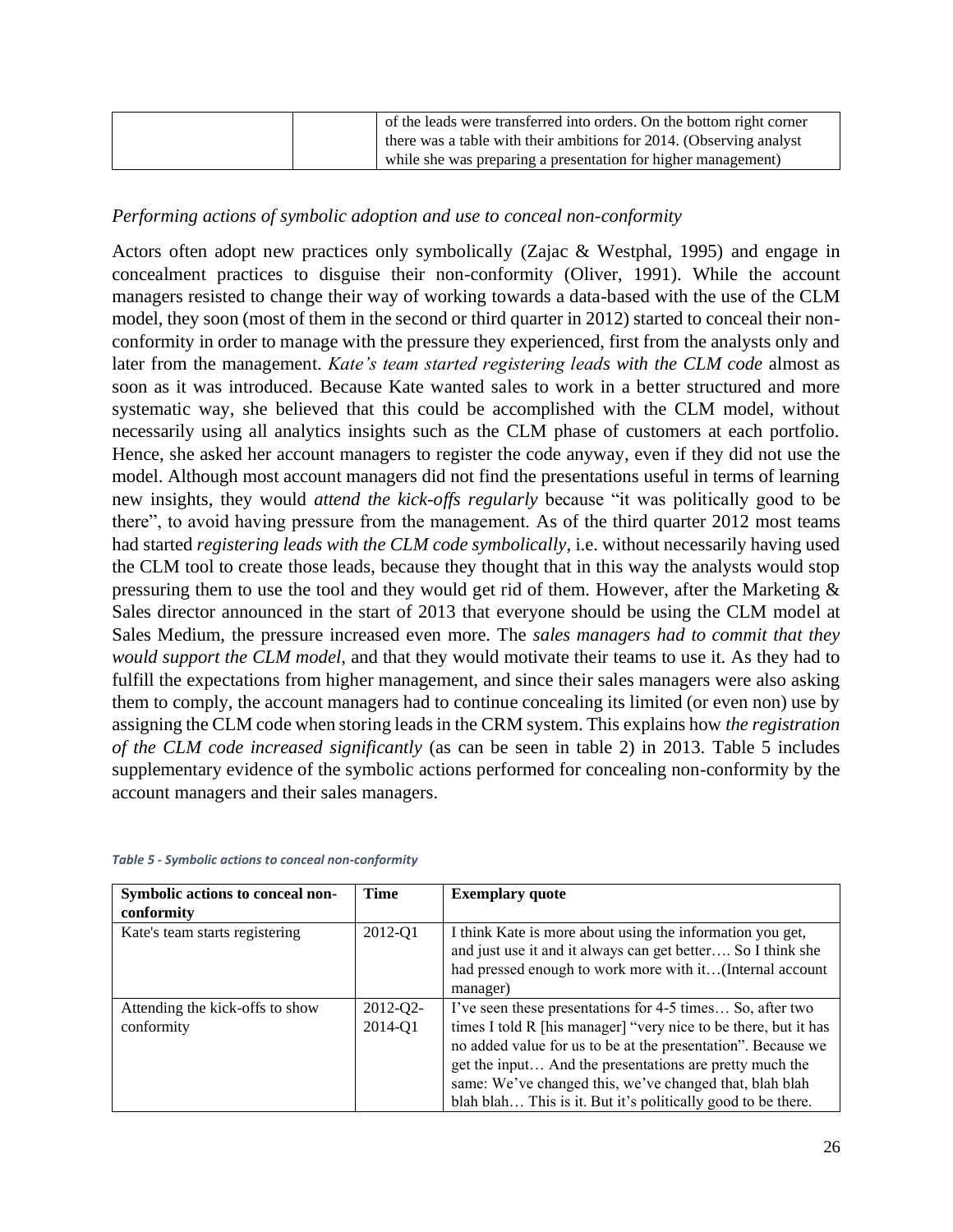|                                  |               | For R, to have his complete team there, and for us to be        |
|----------------------------------|---------------|-----------------------------------------------------------------|
|                                  |               | there, and show presence. So we go(External account             |
|                                  |               |                                                                 |
|                                  |               | manager)                                                        |
| Account managers register the    | 2012-Q3-      | There's always pressure from management. TelCo is pretty        |
| CLM code symbolically            | 2014-Q1       | political, and the director of Marketing and Sales, he is       |
|                                  |               | completely blue, he lives from lists. So we have to put in a    |
|                                  |               | list with how many appointments we make, and in how             |
|                                  |               | many days All input is from lists So a CLM list is his          |
|                                  |               | heaven! (laughs) And then it's politically good to use it       |
|                                  |               | Or to let them think you use it! (External account manager)     |
| Sales managers commit to support | 2013-Q1       | Then I organized all the sales managers. We had a big           |
| the CLM model                    |               | meeting in [city], they came to it, and there we explained it.  |
|                                  |               | And they gave their commitment. They said ok, we do it.         |
|                                  |               | And that's eh that's asking, and 'yes, I do'. It was a little   |
|                                  |               | joke of me, but we meant it seriously. And eh since that        |
|                                  |               | time $-I$ talk about January 2013 [] Then we saw the            |
|                                  |               | progress of using the model, as a standard way of working,      |
|                                  |               | but also the right registration in CRM. And that made the       |
|                                  |               | better component of taking the resistance away, and make it     |
|                                  |               | a way of working. So the sales management adopted it, and       |
|                                  |               | gave direction in the teams to it. During the reviews, the      |
|                                  |               | sales manager would talk about CLM with his account             |
|                                  |               | manager. (Mike-campaign manager)                                |
| Registration of the CLM code     | $2013 - Q1 -$ | At least we see that they have a growth of using the code       |
| increases                        | 2014-Q1       | and there's a growth in sales, in this funnel where they have   |
|                                  |               | to put the code. So now, what we now should do, and what        |
|                                  |               | we're gonna do, is validate the codes to the model              |
|                                  |               | Meaning if there's a lot of push to use this code for the sales |
|                                  |               | funnel based on the CLM model, we should validate if this       |
|                                  |               | code is used this way, meaning that they're not using it by     |
|                                  |               | "Oh let's say it's the campaign code so I can say to my         |
|                                  |               | manager that I've been using the model." So we want to          |
|                                  |               | validate that at a later stage. (Head of Customer Intelligence) |

# *Assigning meaning to substantive facts by referring to the institutional order.*

Another interesting type of symbolic actions that we observed in the TelCo case included assigning meaning to substantive facts by referring to the institutional order. (Supplementary evidence can be found in table 6.) These actions were categorized as symbolic because they were not performed to accomplish any actual work outcome, but with the intention to create impressions to others: The need to reduce costs and rationalize processes led the higher management to announce the reorganization of the Sales Medium in February 2014, which entailed a lay off all the internal account managers. However, as the CLM model had become an established way of working, and it had been proven (through the registration) to foster efficiency, *the higher management included it in their explanation to the Marketing & Sales employees, to symbolize the change towards efficiency and rationality*. With this symbolic action the higher management aimed to paint the picture that the re-organization was a necessary move to ameliorate their sales process by making it more efficient, instead of presenting the pragmatic need to reduce costs. However, this action had an influence on the institutional realm, as it legitimized the intentions of the analysts to expand the CLM model to more sales channels. This expansion of the CLM model fostered the feeling to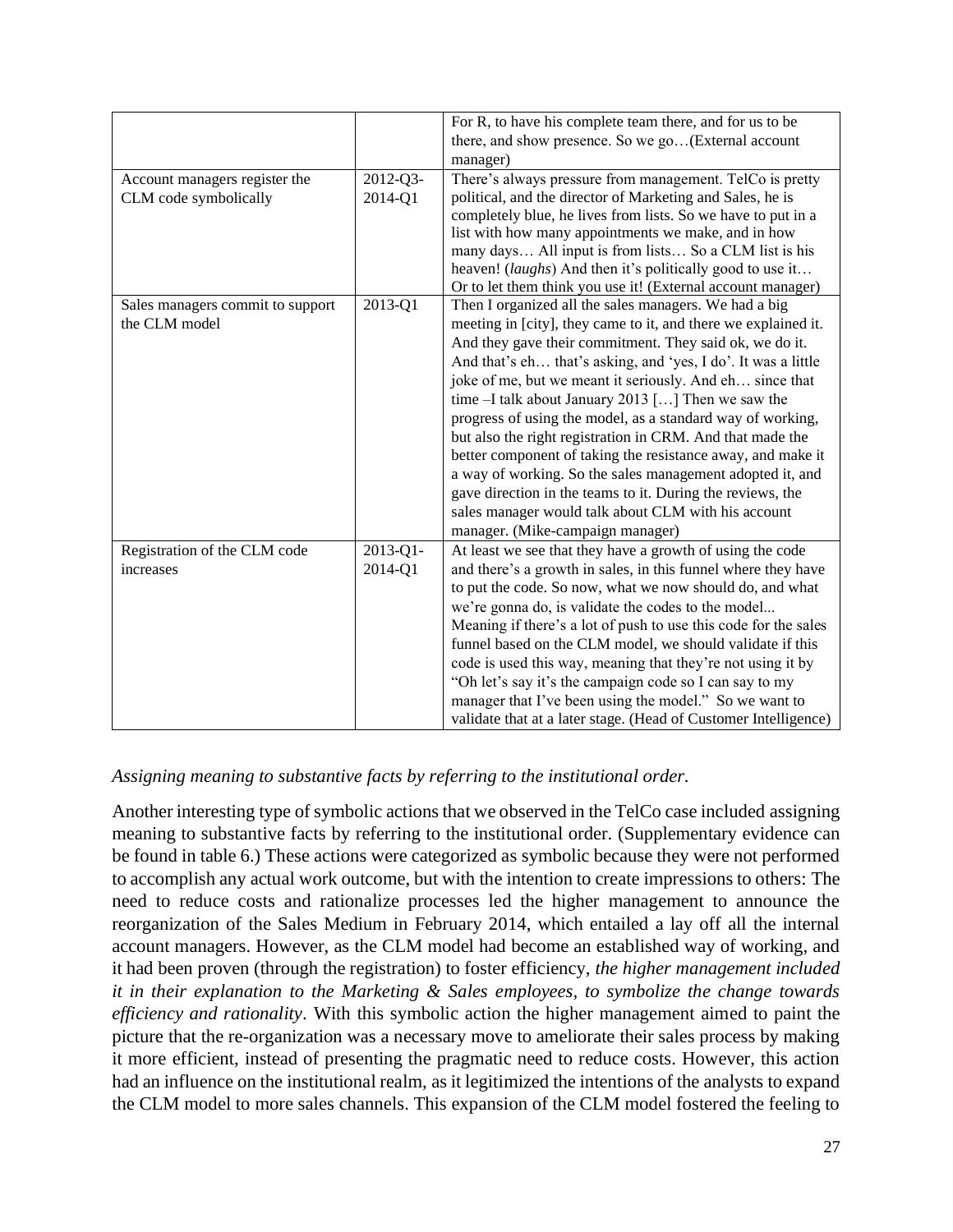the account managers that they were being replaced by a model, so they often *blamed the fact that the CLM model proved effective* (through their own symbolic registration), to explain the layoffs of the internal account managers in the second quarter of 2014 and of the drivers at the end of the same year. This action was also symbolic, as the account managers understood the pragmatics behind the organizational change, but wanted to create the impression that they would still be needed had it not been for the CLM model.

| <b>Explaining substantive facts by</b> | <b>Time</b> | <b>Exemplary quote</b>                                                                                                             |
|----------------------------------------|-------------|------------------------------------------------------------------------------------------------------------------------------------|
| referring to the institutional         |             |                                                                                                                                    |
| order                                  |             |                                                                                                                                    |
| Higher management uses CLM to          | 2014-Q1     | In February we had this meeting, and there was this                                                                                |
| explain the changes towards            |             | presentation by the Marketing and Sales director. And most of                                                                      |
| efficiency                             |             | the slides contained 'CLM model', 'CLM way of working',                                                                            |
|                                        |             | because he saw it as 'the way'; which, you can ask, if he's                                                                        |
|                                        |             | completely right, -I don't think so-, but he told 'this is the                                                                     |
|                                        |             | way we are doing it, and this is going to make it all more                                                                         |
|                                        |             | efficient and effective'. But it's, for them, it's -and I'm very                                                                   |
|                                        |             | honest- it's like something they can hang, you know, hook                                                                          |
|                                        |             | these things on, if they say 'CLM model', people believe it,<br>you know? But still, it's just a strategic step in less costs, and |
|                                        |             | more IT oriented, and I think it's the way to do a decision, but                                                                   |
|                                        |             | it's not all because of this CLM way of working. (Head of                                                                          |
|                                        |             | Customer Intelligence)                                                                                                             |
| Blaming the fact that the CLM          | 2014-Q2-    | Why do we have to use common sense, when a product like                                                                            |
| model proved effective                 | 2014-Q4     | CLM does the thinking for you? Because we make the                                                                                 |
|                                        |             | mistake to fill in every lead, with the code, MCLM2013. And                                                                        |
|                                        |             | when they use the database and they see "look at how TelCo                                                                         |
|                                        |             | and account managers are successful with using this model"                                                                         |
|                                        |             | When you are successful, you have to expand it for all the                                                                         |
|                                        |             | channelsAnd the call centers, and Large, because it's very                                                                         |
|                                        |             | successful! "Look at how much money I've saved with                                                                                |
|                                        |             | CLM!" That's the politics, eh? (Internal account manager)                                                                          |

#### *Table 6 - Supplementary evidence - Explaining substantive facts by referring to the institutional order*

#### 5.2 Consequences of the symbolic actions

As we explained earlier with our process model in figure 2, the symbolic actions often have consequences on the institutional order, while those institutional changes later feed the substantive realm with new pragmatic conditions. We have conceptualized these two types of consequences as consequences on the institutional realm (table 7 illustrates supplementary evidence) and substantive consequences from the institutionalization (table 8).

The action of the account managers registering the CLM code symbolically helped the analysts in presenting the registration numbers to higher management to prove the effectiveness of the CLM model. This had an effect on the institutional realm, since *higher management started supporting the CLM model* in the start of 2013 and the pressure to use the CLM model increased. This was not expected by the account managers, who initially thought that they would register and get rid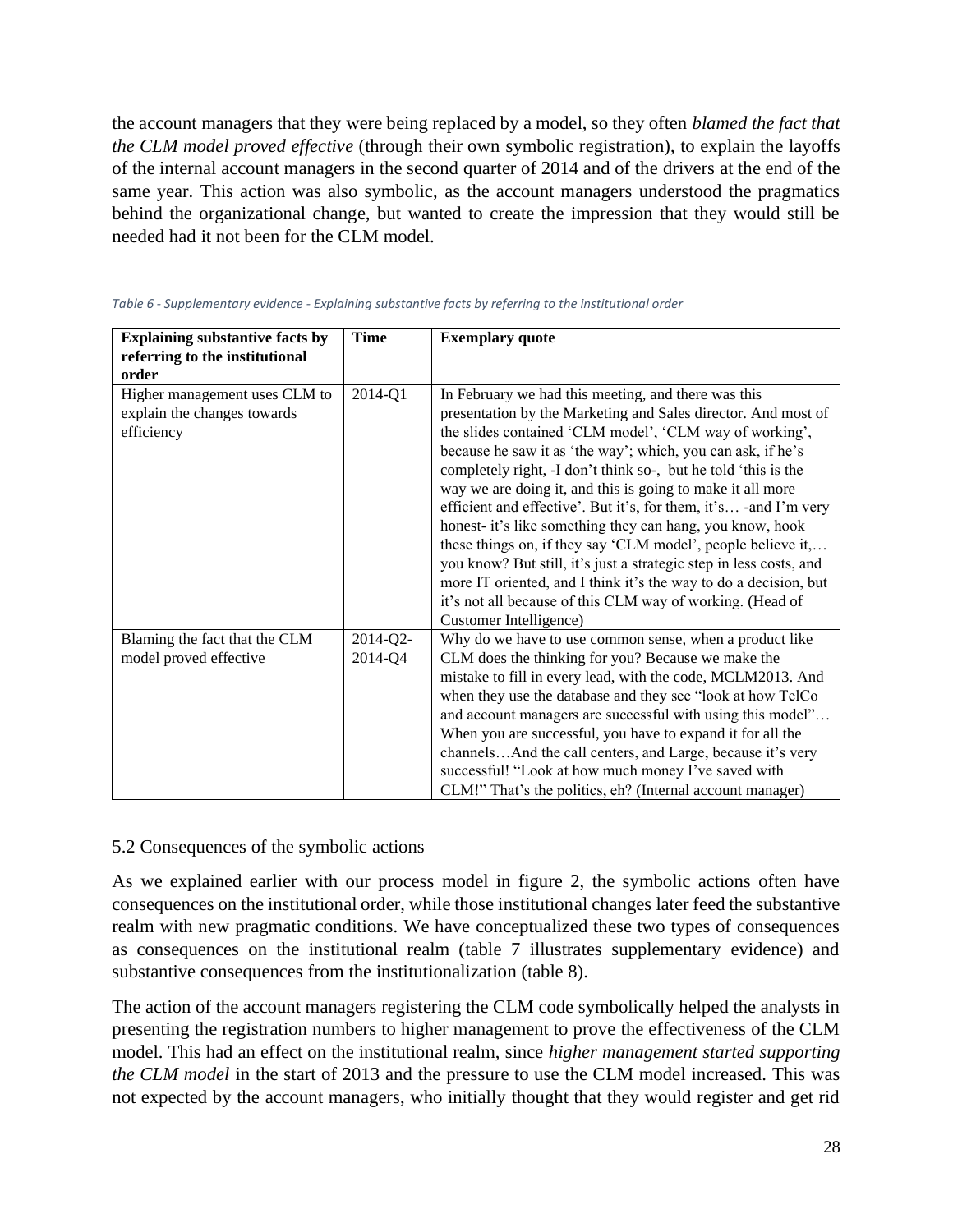of the pressure from the analysts, but now had to continue registering and concealing their nonconformity to deal with the pressure not only from the analysts, but also from the higher management and their sales managers (who also received pressure to motivate their teams to use the model): *"When you have a CLM just for a reminder, why is it useful to pump money at the department of maybe four, five people -wise guys, thinking about marketing strategy and that kind of stuff- for just a reminder for the account managers? (chuckles) The marketing people, they are very spoiled, and they thought 'we have to show our management that account managers, they are very glad about using the CLM, and with the data we use, and the pipeline they cross with our opportunities, they sell the opportunities when they use the CLM'. In CRM, I have to click MCLM2013, and the management sees that I did use the CLM to close the deal."(Internal account manager)*

Consequently, the increasing registration and the commitment from the sales managers influenced the institutionalization of the CLM model, as it *became an established way of working in Sales Medium* in the start of 2013. A few months later the CLM also *became part of the training* for new account managers, which reinforced its institutionalization. These consequences led to *more account managers starting to use the CLM model, but in a limited way*. Some account managers had started using some information included in the spreadsheet, such as expiry dates of contracts, or used the analytics insights at exceptional occasions such as when they did not know a customer or when they organized a focus day with quick calls.

As the CLM model became an established way of working on the institutional realm, this triggered *the analysts to consider that the CLM model was a success*, and thus start making plans to develop the CLM model for more channels on the substantive realm, while it also indicated that *it was not needed anymore to prove its effectiveness*. After deciding to re-organize the Sales Medium and implement plans for simplification and elimination of costs in February 2014, the higher management saw the CLM aligned with the changes for efficiency and thus supported the analysts to *expand the CLM model to more sales channels*, an event that indicated how important the CLM model had become in TelCo. The account managers were realizing that their symbolic registration had unexpectedly assisted the CLM model to become a powerful tool in Sales: *"They're changing. It's changing. Because eh… Why do we have to use common sense, when a product like CLM does the thinking for you? Because we make the mistake to fill in every lead, with the code, MCLM2013. And when they use the database and they see 'look at how TelCo and account managers are successful with using this model'… When you are successful, you have to expand it for all the channels…And the call centers, and Large, because it's very successful! 'Look at how much money I've saved with CLM!' That's the politics, eh?"(Internal account manager)*

The second re-organization that was announced at the end of 2014 meant the end for the drivers (i.e. the external account managers) in Sales Medium, as all their work would be outsourced to the business partners. However, by then the *CLM model had become a standard tool for the business partners*, which indicated that despite the radical changes in Sales Medium, the CLM model was a part of the institutional order in TelCo and it would remain as a tool for data-based account management while all account managers were fired. Indeed, on the substantive realm, we saw that the team planning the transition to the new format was *using the CLM model to plan the sales process with the business partners.*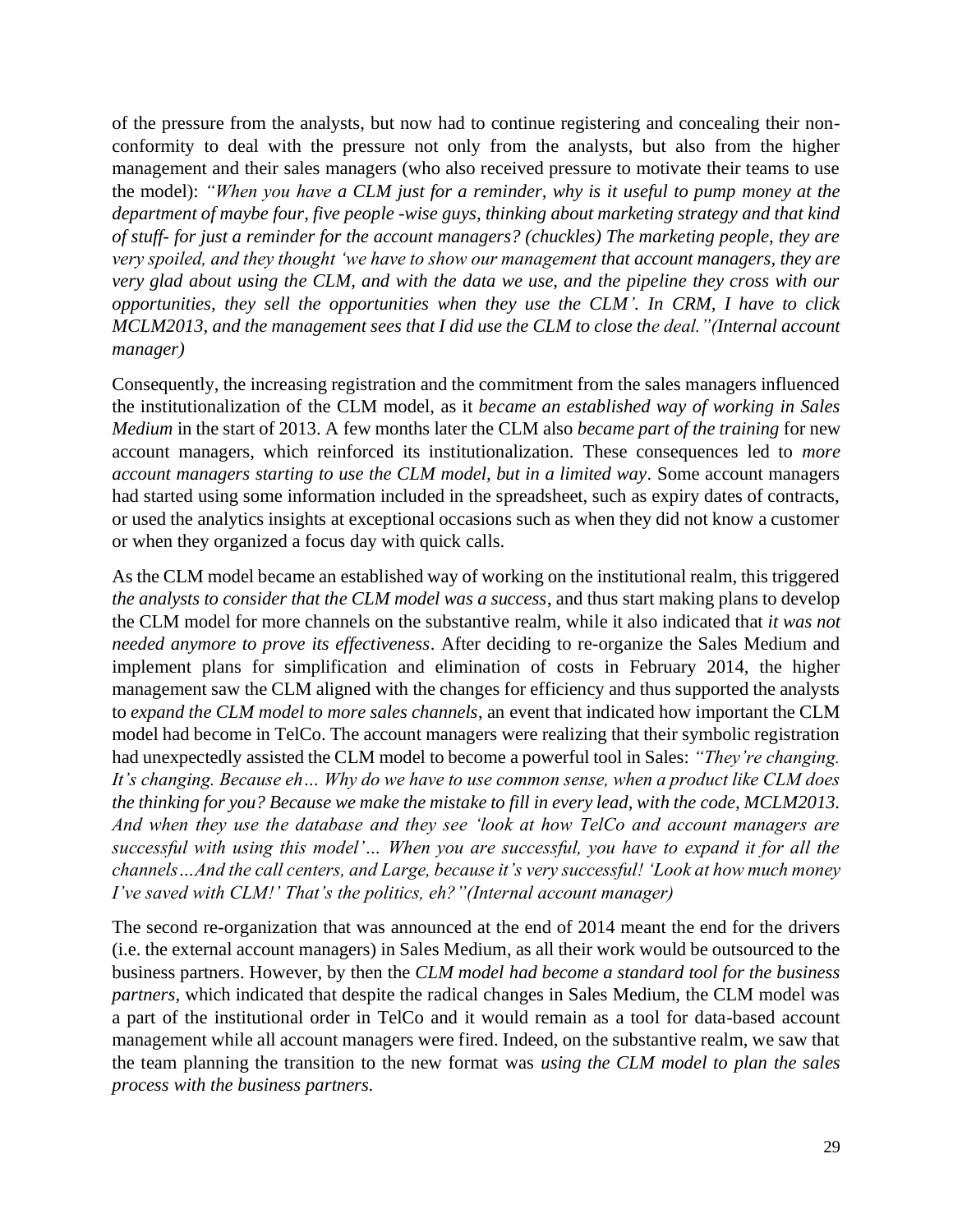In sum, we see that the interplay of the symbolic actions of analysts and account managers had helped accomplish the intentions of the analysts to establish the data-based way of managing customers in Sales, while it had several unintended consequences for the account managers, manifesting on both the institutional and the substantive realm. Not only did the account managers trap themselves in the act of symbolic registration, but later on they even felt that the CLM model was replacing them: *"The thing that is going to be replaced it's us, that's for sure… You know? We would be stupid if we think that our function will stand for very long time, for years after this. Because they wanted to put us out already. And it's, eh… Like you said, I think, the chance is also big, that they chose for it, to make it needed, that you always have to put the CLM code in it, to get the lead through to the business partner. Because… what they want, is to get rid of us as externals as well." (Driver-external account manager)* 

Consequently, as we previously described and illustrated in figure 2, the symbolic actions of concealing non-conformity can have unintended consequences (Giddens, 1984) for the actors who perform them, initially on the institutional order while later also on the substantive realm of action.

| <b>Consequences on the</b>                              | <b>Time</b>         | <b>Exemplary quote</b>                                                                                                                                                                                                                                                                                                                                                                                                                                                                                                    |
|---------------------------------------------------------|---------------------|---------------------------------------------------------------------------------------------------------------------------------------------------------------------------------------------------------------------------------------------------------------------------------------------------------------------------------------------------------------------------------------------------------------------------------------------------------------------------------------------------------------------------|
| institutional order                                     |                     |                                                                                                                                                                                                                                                                                                                                                                                                                                                                                                                           |
| Higher management supports the<br>CLM model             | 2013-Q1             | They organized a workshop, with all the sales managers and<br>general managers, and the director of sales. We organized that<br>last February, and then we made a deal that that's the way of<br>working that we do, and the Director of Sales said to the sales<br>managers "No discussion, you must work with that". On the<br>other way, we also had the sales managers with the benchmark<br>of the year before, and showed them that (Mike-campaign<br>manager))                                                     |
| The CLM model becomes the<br>established way of working | 2013-Q1             | We don't discuss it on the work floor. We don't discuss it,<br>because we've got the meeting once in the quarter. It is not for<br>the first time, we are working with it for two years now,<br>everybody knows how to work with the CLM list and<br>everybody is just working his own way.                                                                                                                                                                                                                               |
| The CLM model becomes part of<br>the training           | 2013-Q3             | And also, maybe to mention, we have a sales academy All<br>the new account managers, sales people, go through that<br>academy, and CLM is a module in the sales academy. And<br>there, with new people, new account managers, new sales<br>managers, I give them the explanation about the program, how<br>to use it, and that makes it                                                                                                                                                                                   |
| The CLM model expands to more<br>sales channels         | 2014-Q2-<br>2014-Q4 | And also because it's now Because of all the success<br>(chuckles) of the CLM We've got now CLM Large, CLM<br>Medium, CLM Business Partner, and the yeah It's a big<br>success now, so we've got a lot of questions, and a lot of<br>demands, and they want to expand it, and that's ok [] At<br>this moment, for me, it's my full time job, to run the model, to<br>do all the presentations, the kick-offs, all the questions, the<br>preparation for a new model So it takes my whole<br>(chuckles) 32 hours per week! |

#### *Table 7- Supplementary evidence: Consequences on the institutional order*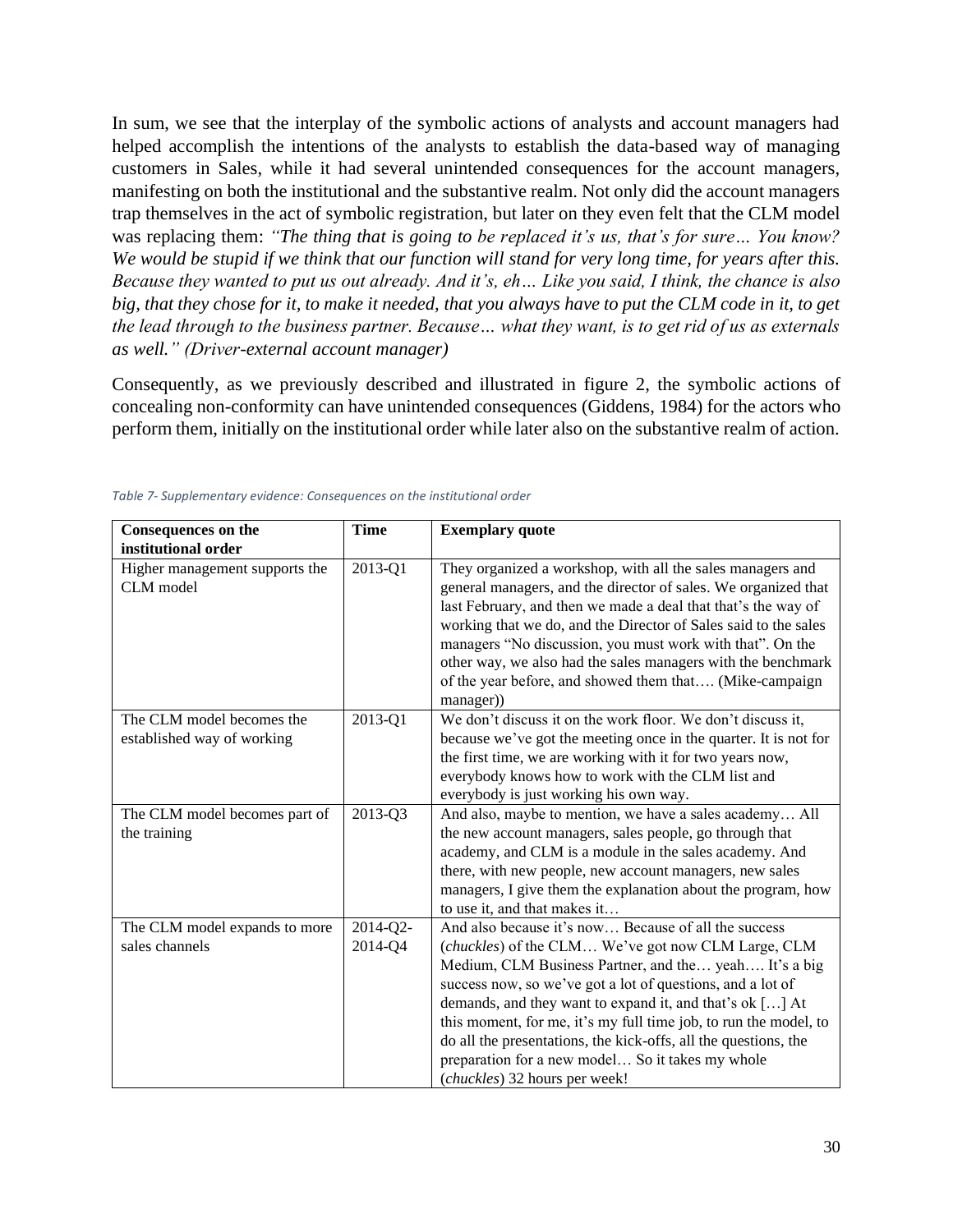| CLM model becomes standard for 2014-Q3- |       | And because this is now a success They want to enlarge the         |
|-----------------------------------------|-------|--------------------------------------------------------------------|
| the business partners                   | today | group of business partners. So we decided now to enlarge it        |
|                                         |       | with 7 partner every quarter. $[\dots]$ Till 40 at the end of next |
|                                         |       | vear                                                               |

#### *Table 8 - Supplementary evidence: Substantive consequences from the institutionalization*

| <b>Substantive consequences from</b> | <b>Time</b>   | <b>Exemplary quote</b>                                           |
|--------------------------------------|---------------|------------------------------------------------------------------|
| the institutionalization             |               |                                                                  |
| Analysts think that the CLM          | 2013-Q2-      | If you have a commercial success, and CLM is commercial          |
| model is a success                   | 2014-Q1       | success, we get a lot of business we do with the model, we see   |
|                                      |               | that in the reports, I give that that's not only my success,     |
|                                      |               | but it's a success of the team. And the team is Kelly, Claire    |
|                                      |               | [the analysts], Thomas [database marketer], and myself. We       |
|                                      |               | are the team, and that makes a success.                          |
| No need to prove the                 | 2014-Q2       | So we need the code for administration, and the code is not      |
| effectiveness of the CLM model       |               | meant to measure the success of the CLM campaign.                |
| anymore                              |               |                                                                  |
| The development of the CLM           | 2014-Q4       | Because of all the success (chuckles) of the CLM We've           |
| model becomes automated              |               | got now CLM Large, CLM Medium, CLM Business                      |
|                                      |               | Partner It's a big success now, so we've got a lot of            |
|                                      |               | questions, and a lot of demands, and they want to expand it,     |
|                                      |               | and that's ok, but [the head of Customer Intelligence] was also  |
|                                      |               | saying 'yeah, it's fine with you, but it takes too much time     |
|                                      |               | from my people'. And it's actually, at this moment, for me,      |
|                                      |               | it's my full time job, to run the model, to do all the           |
|                                      |               | presentations, the kick-offs, all the questions, the preparation |
|                                      |               | for a new model So it takes my whole (chuckles) 32 hours         |
|                                      |               | per week!                                                        |
| The CLM model is used to plan        | $2015 - Q1 -$ | On the other hand, the Sales Medium is changing its formula      |
| the sales process with the           | today         | and everything will be outsourced to the business partners. So   |
| business partners                    |               | these people are now exploring how to apply the changes and      |
|                                      |               | they want to use the CLM for that so they want more from         |
|                                      |               | Customer Intelligence (Notes from the meeting with the head      |
|                                      |               | of Customer Intelligence in March 2015)                          |

#### **6. Conclusions and Discussion**

In the introduction of this paper we formulated the research question about how actions of symbolic adoption influence the process of institutionalization and what unintended consequences arise for the actors who perform them. In our analysis, we conceptualized the actions of symbolic adoption as symbolic actions to conceal non-conformity with the institutional pressure. We showed that these actions were used by the account managers to cover the pragmatic actions (ignoring the CLM model insights in the start, limitedly using the CLM model later) in order to create the impression that they were using the model, and thus cope with the pressure that was exercised on them. However, the account managers did not expect that their symbolic adoption actions would interplay with the symbolic actions of the analysts, who intended to institutionalize the CLM model. Because of this dynamic, the symbolic adoption influenced the institutional order: As the analysts presented the registration numbers (that had been generated by the account managers to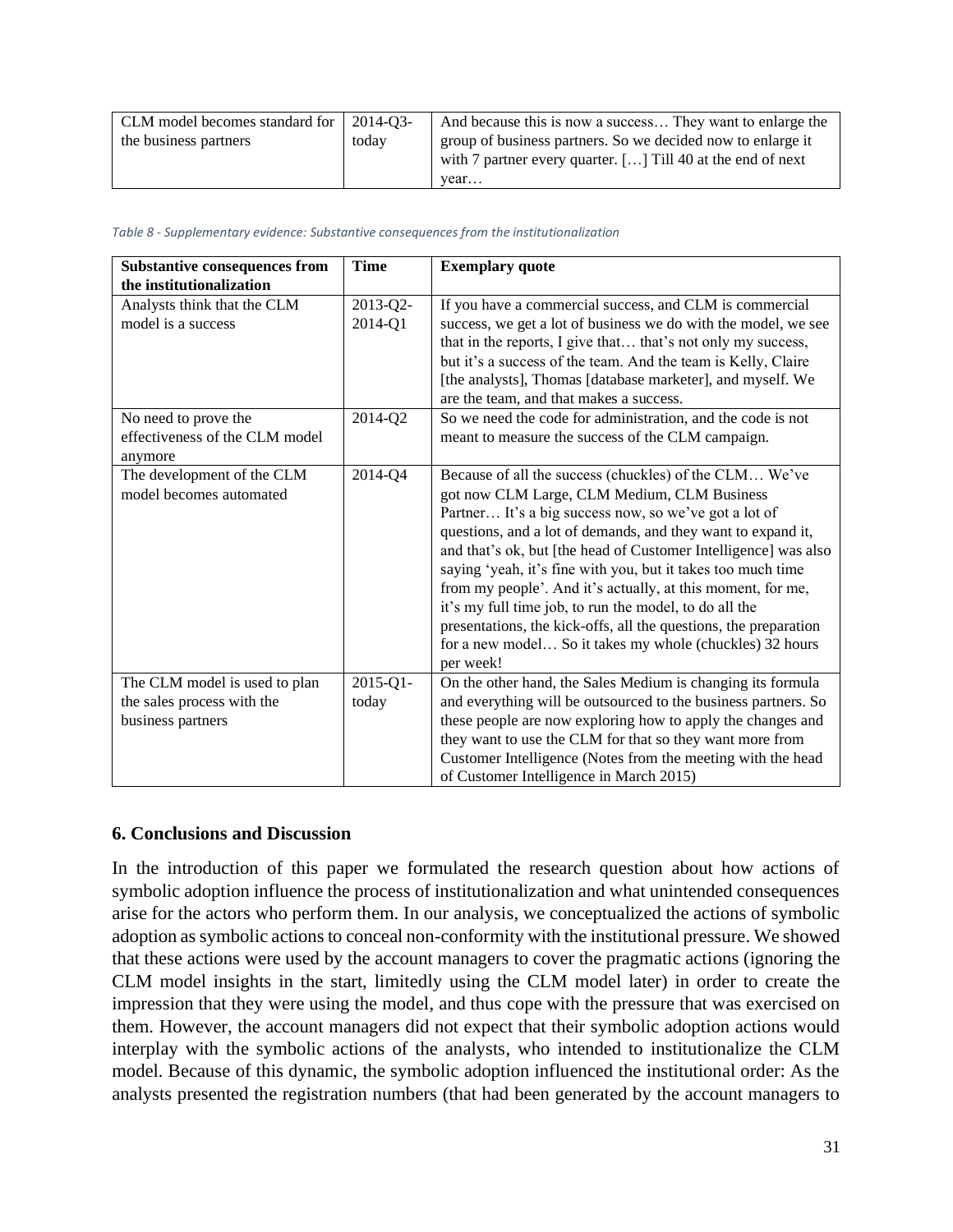conceal their non-conformity) to the higher management, the CLM model got the support of the directors and was considered as an established way of working; so the pressure to use it increased, and thus reinforced its symbolic use (through the act of registering the leads). In this process, as we have modeled it in figure 1, we can see that the symbolic adoption of a new practice can have high impact on its institutionalization, especially because it can enable mindful actors who try to institutionalize the new practice to accomplish this. This influence is experienced as an unintended consequence for the symbolic adopters, and it reinforces their symbolic actions of concealment. But also, as the practice becomes institutionalized, the symbolic adopters can also experience substantive consequences from this, and they have to deal with them in the realm of pragmatic action.

Our research contributes to the literature on institutionalization (Barley & Tolbert, 1997; Tolbert & Zucker, 1983) and institutional change (Dacin et al., 2002; Kellogg, 2009). By distinguishing the realm of pragmatic actions, performed to achieve substantive work outcomes, from the realm of symbolic actions, which are performed for symbolic reasons such as to manage impressions, we could specify the role of symbolic actions in influencing institutions. More specifically, while literature has already suggested how pragmatic actions can influence institutions (Garud et al., 2007; Lawrence et al., 2013; Lok & De Rond, 2013; Sminia, 2011), our study showed that the interplay between symbolic actions of concealment and symbolic actions aimed to institutionalize a new practice can also influence the institutional order. In this way, the symbolic adoption is part of the institutionalization process (Tolbert & Zucker, 1983). It is not only influenced by the institutional order (Bromley & Powell, 2012; Kostova & Roth, 2002), but it is also influencing it. This reinforces past findings on the effects of ceremonies and symbolic actions on the creation and maintenance of institutions. For example, Zbaracki (1998) found that the success stories that managers used to display the adoption of TQM by their organizations influenced the institutionalization of TQM within and outside the organization. Similarly, Boiral (2007) suggested that rational myths are not solely enforced by the institutional environment; instead, the ritual integration practices followed by organizations, such as documentation and rhetoric of justification, also afford the creation and reproduction of those rational myths. Our study illustrates the process through which the duality (Barley & Tolbert, 1997) between the institution and the symbolic actions emerges: as the account managers registered the CLM code in the CRM system without necessarily using it in practice, they strengthened the institutionalization of the CLM model and thus the pressure to prove that they used it, which in turn led them to continue concealing their nonconformity.

Furthermore, our paper contributes to the discussion on ceremonial conformity and symbolic adoption, by unpacking the often black-boxed process of concealing non-conformity, which cannot be easily traced through the organizational sector approaches on institutional isomorphism (Boxenbaum & Jonsson, 2008; Scheid-Cook, 1992). Our process study in TelCo sheds more light on the actions through which organizational members enact ceremonial conformity (Berente & Yoo, 2012; Boiral, 2007), while it emphasizes the fact that such actions are reinforced through the unintended consequences that they induce. In this endogenous process, agency plays an important role: the symbolic adopters consciously choose to perform the acts of concealment to deal with the institutional pressure (Oliver, 1991). They mindfully and intentionally choose to cynically adopt the new practice. However, later they have to deal with the unintended consequences (Giddens,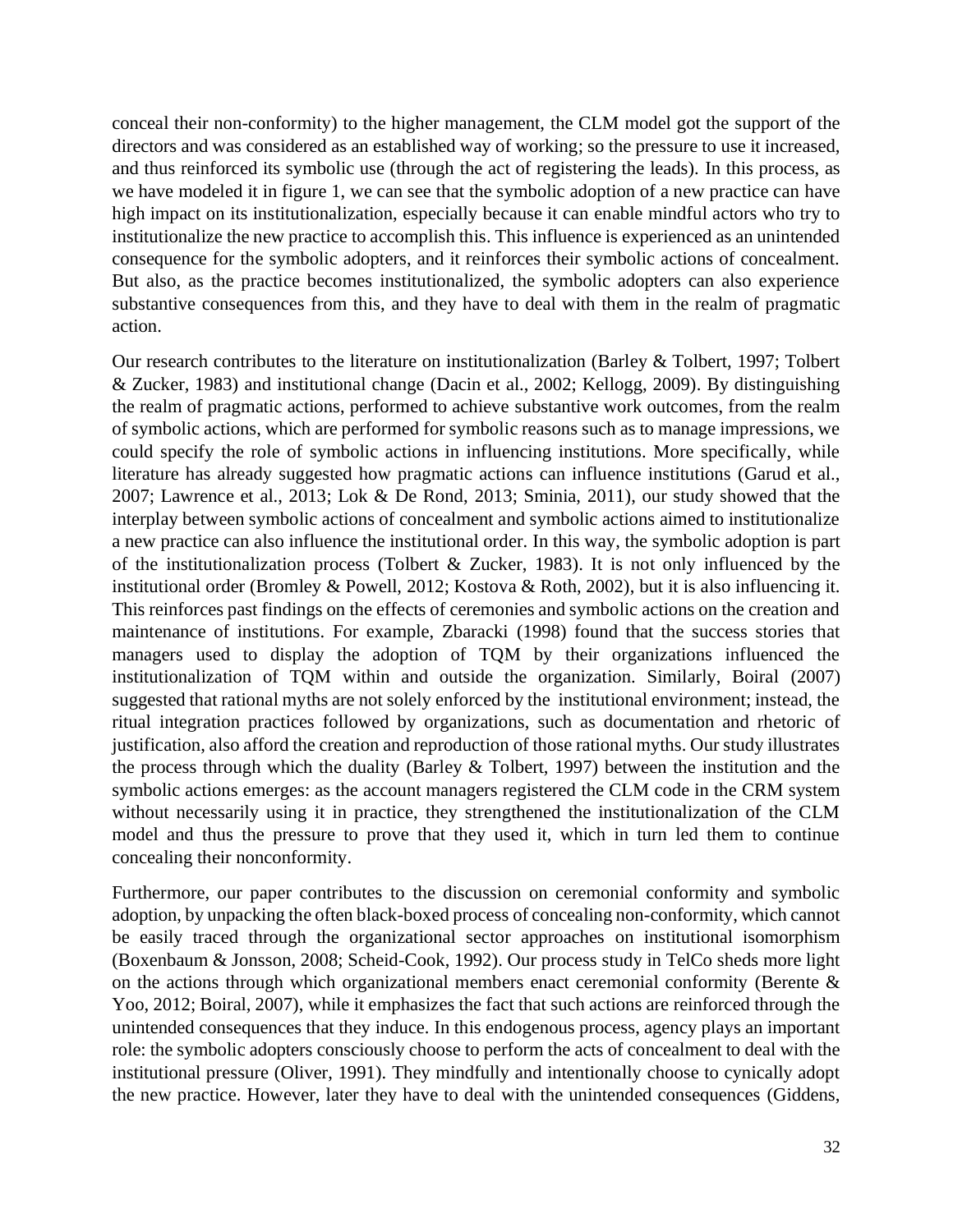1984) of their cynical adoption, which not only force them to continue their acts of symbolic use, but also prompt hard changes in their everyday life.

Finally, our findings contradict with the idea that symbolic adoption is becoming less prevalent due to the development of audit cultures and the extensive use of surveillance mechanisms such as monitoring and reporting procedures (Bromley & Powell, 2012; Dick, 2015; Wijen, 2014). Instead, our study shows that people come up with ways to bypass the evaluation implicated in surveillance mechanisms in order to perform actions that conceal their non-conformity. This triggers further reflection on the new epistemic ways through which organizational members use analytics and big data to make choices and guide their actions, and how these influence the emergence of new institutions: By looking at the thousands of leads that were registered with the CLM code, the analysts and higher management fell in the trap of superstitiously believing that the CLM model was being used and constituted an effective and efficient way of serving customers. With the account managers gone from the Sales Medium as of the start of 2015, the new situation included the use of the CLM model in order to manage the sales process with the business partners. However, the management had not really learned yet how this could happen, as the CLM model insights were not actually used by the account managers. On the other hand, the account managers also fell into another trap as they registered leads with the CLM code for symbolic reasons. They hadn't estimated that this would evolve into the accumulation of information that would prove the effectiveness of the model and thus change their sales practices for good. Consequently, in an era where information is more than ever used as a symbol of commitment to rational choice (Feldman & March, 1981), the conspicuous over-consumption of information can influence the institutional order in perverse ways for the different actors who produce and/or use this information.

Our study was performed under a few limitations. First, the data on the first 14 months of the study was collected retrospectively. We tried to overcome this limitation by triangulating the data between multiple sources (interviews and documentation) and between multiple respondents (account managers, sales managers, analysts and directors). Second, during the time that we performed our study, TelCo was in a very dynamic state due to the several reorganizations taking place, and thus there were several changes that needed to be traced in parallel. However, these organizational changes were also advantageous, as they helped us track how they offered an occasion for the CLM model to expand and become a stronger institution. Furthermore, although we have had the opportunity to observe the symbolic use while it emerged, we lack a long term view of how things will develop later. Especially concerning the consequences of the symbolic adoption on the organization, it would be interesting to see in the future how the superstitious use of the data-based practices influences the sales processes in the long run. Future research could be performed to investigate other unintended consequences of symbolic adoption, such as how it affects the culture of the organization. Researchers could also try explore the power dynamics between the symbolic adopters and the actors who try to institutionalize the new practice, and how the actions of symbolic adoption influence these dynamics. Finally, our study highlighted the role of symbolic adoption in the institutionalization process on the micro-level. More research is needed to study the mechanisms of symbolic adoption and its consequences on institutionalization in larger contexts.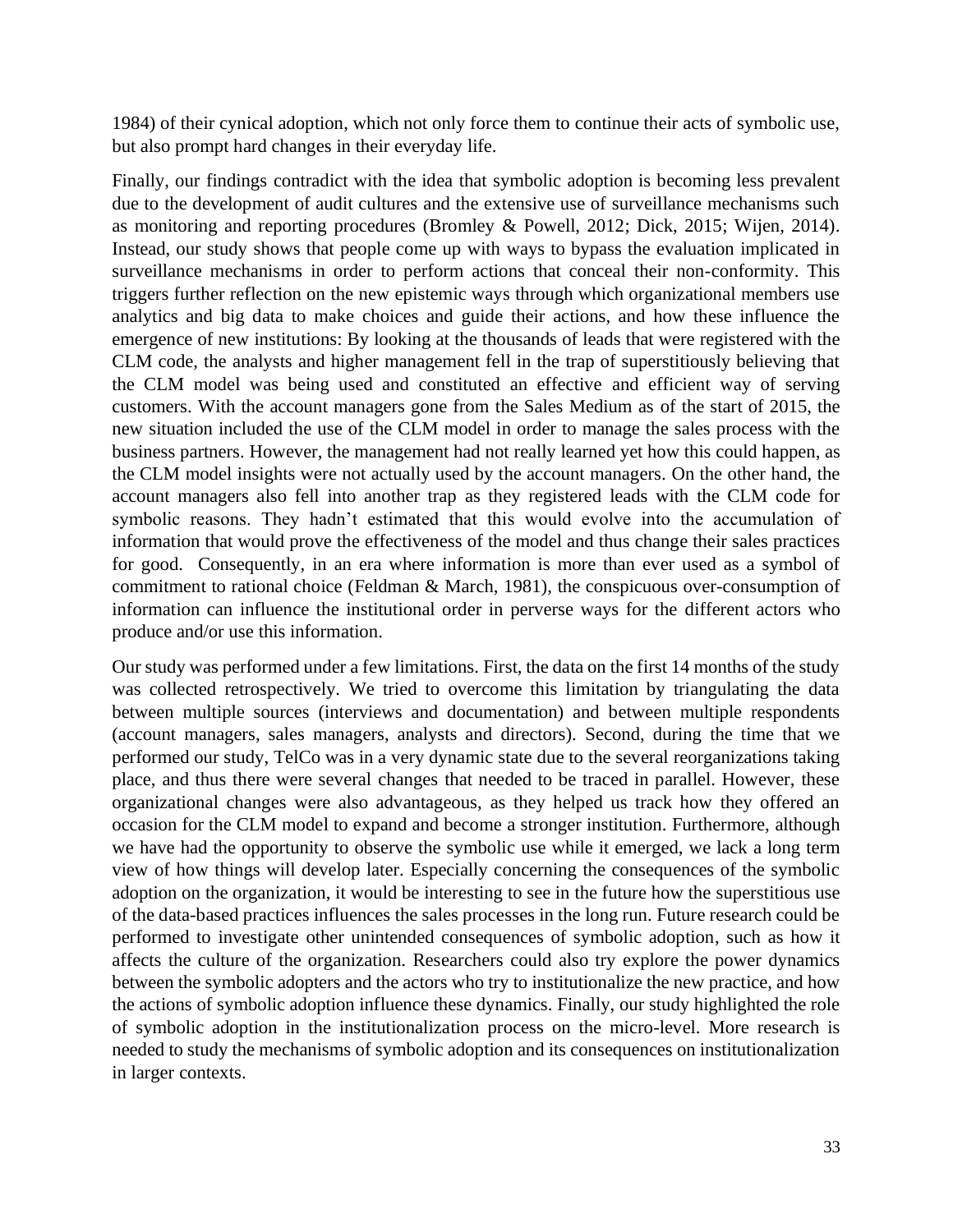### **References**

- Barley, S., & Tolbert, P. 1997. Institutionalization and Structuration. *Organization Studies*, 18(1): 93–117.
- Basu, O. N., Dirsmith, M. W., & Gupta, P. P. 1999. The Coupling of the Symbolic and the Technical in an Institutionalized Context: The Negotiated Order of the GAO's Audit Reporting Process. *American Sociological Review*, 64(4): 506.
- Berente, N., & Yoo, Y. 2012. Institutional contradictions and loose coupling: Postimplementation of NASA's enterprise information system. *Information Systems Research*, 23(2): 376–396.
- Berger, P. L., & Luckmann, T. 1966. *The Social Construction of Reality*. *Contemporary sociological theory*. New York, NY: Penguin Books.
- Binder, A. 2007. For love and money: Organizations' creative responses to multiple environmental logics. *Theory and Society*, 36(6): 547–571.
- Boiral, O. 2007. Corporate Greening Through ISO 14001: A Rational Myth? *Organization Science*, 18(1): 127–146.
- Boxenbaum, E., & Jonsson, S. 2008. Isomorphism, Diffusion and Decoupling. In R. Greenwood, C. Oliver, R. Suddaby, & K. Sahlin (Eds.), *The SAGE Handbook of Organizational Institutionalism*: 78–99. London: SAGE Publications Ltd.
- Bromley, P., & Powell, W. W. 2012. From Smoke and Mirrors to Walking the Talk: Decoupling in the Contemporary World. *The Academy of Management Annals*, 6(1): 483–530.

Brunsson, N. 2002. The Organization of Hypocrisy. Copenhagen Business School Press.

- Collings, D. G., & Dick, P. 2011. The relationship between ceremonial adoption of popular management practices and the motivation for practice adoption and diffusion in an American MNC. *The International Journal of Human Resource Management*, 22(January 2015): 3849–3866.
- Dacin, M. T., Goodstein, J., & Scott, W. R. 2002. Institutional theory and institutional change: Introduction to the special research forum. *Academy of Management Journal*, 45(1): 45– 57.
- Dick, P. 2015. From Rational Myth to Self-Fulfilling Prophecy? Understanding the Persistence of Means-ends Decoupling as a Consequence of the Latent Functions of Policy Enactment. *Organization Studies*.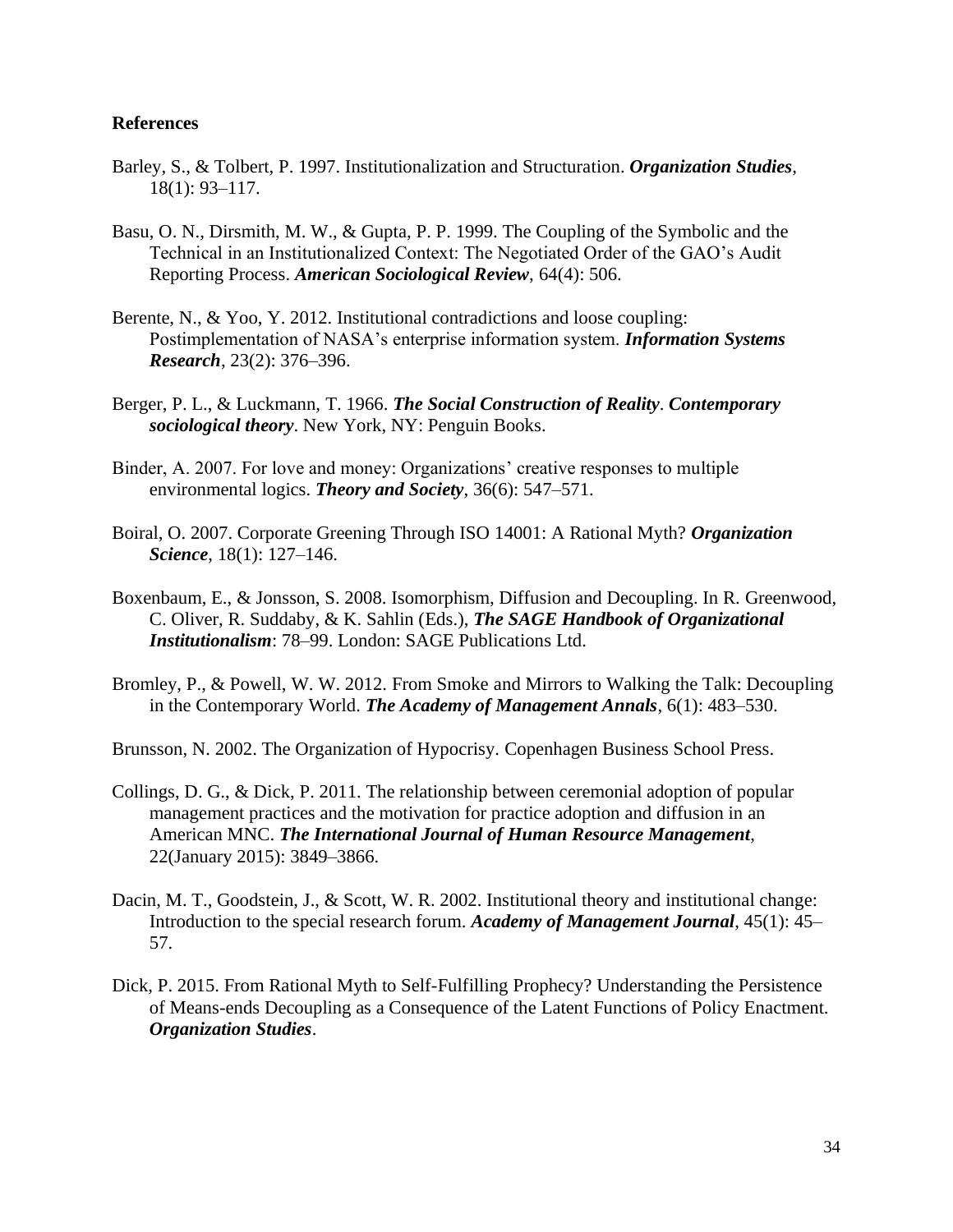- DiMaggio, P., & Powell, W. 1983. The iron cage revisited: Institutional isomorphism and collective rationality in organizational fields. *American Sociological Review*, 48(2): 147– 160.
- Dirsmith, M. W., Fogarty, T. J., & Gupta, P. 2000. Institutional pressures and symbolic displays in a GAO context. *Organization Studies*, 21(3): 515–537.
- Feldman, M., & March, J. 1981. Information in organizations as signal and symbol. *Administrative science quarterly*, 26(2): 171–186.
- Feldman, M. S., & Orlikowski, W. J. 2011. Theorizing Practice and Practicing Theory. *Organization Science*, 22(5): 1240–1253.
- Fiss, P. C., & Zajac, E. J. 2004. The diffusion of ideas over contested terrain: The (non)adoption of a shareholder value orientation among German firms. *Administrative Science Quarterly*, 49(4): 501–534.
- Garud, R., Hardy, C., & Maguire, S. 2007. Institutional Entrepreneurship as Embedded Agency: An Introduction to the Special Issue. *Organization Studies*, 28(7): 957–969.
- Giddens, A. 1984. *The constitution of society*. Berkeley, CA: University of California Press.
- Hallett, T. 2010. The Myth Incarnate: Recoupling Processes, Turmoil, and Inhabited Institutions in an Urban Elementary School. *American Sociological Review*, 75: 52–74.
- Hallett, T., & Ventresca, M. J. 2006. Inhabited institutions: Social interactions and organizational forms in Gouldner's Patterns of Industrial Bureaucracy. *Theory and Society*, 35(2): 213– 236.
- Kellogg, K. C. 2009. Operating room: relational spaces and microinstitutional change in surgery. *AJS; American journal of sociology*, 115(3): 657–711.
- Kennedy, M., & Fiss, P. 2009. Institutionalization, framing, and diffusion: The logic of TQM adoption and implementation decisions among U.S. Hospitals. *Academy of Management Journal*, 52(5): 897–918.
- Kostova, T., & Roth, K. 2002. Adoption of an Organizational Practice By Subsidiaries of Multinational Corporations : Institutional and Relational Effects. *Academy of Management Journal*, 45(1): 215–233.
- Kostova, T., Roth, K., & Dacin, M. T. 2008. Institutional Theory in the Study of Multinational Corporations : a Critique and New Directions. *Academy of Management Review*, 33(4): 994–1006.
- Langley, A. 1999. Strategies for Theorizing from Process Data. *The Academy of Management Review*, 24(4): 691.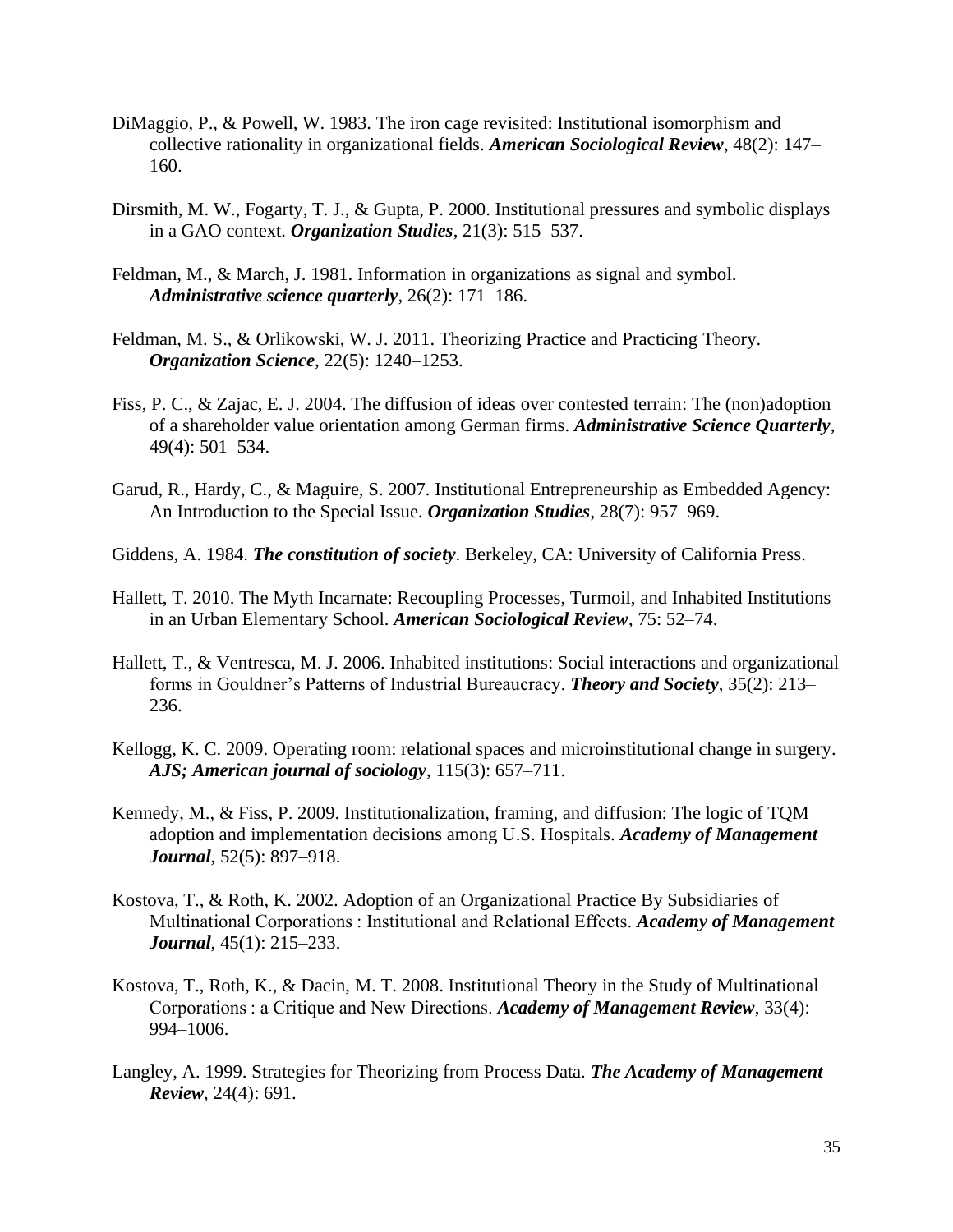Lawrence, T. B. 1999. Institutional strategy. *Journal of Management*, 25(2): 161–187.

- Lawrence, T. B., Leca, B., & Zilber, T. B. 2013. Institutional Work: Current research, new directions and overlooked issues. *Organization Studies*, 34(8): 1023–1033.
- Lawrence, T. B., & Suddaby, R. 2006. Institutions and Institutional Work. In S. R. Clegg, C. Hardy, T. B. Lawrence, & W. R. Nord (Eds.), *The SAGE Handbook of Organization Studies*: 215–255.
- Locke, K. 2001. *Grounded theory in management research*. Sage.
- Lok, J., & De Rond, M. 2013. On the plasticity of institutions: Containing and restoring practice breakdowns at the Cambridge University Boat Club. *Academy of Management Journal*, 56: 185–207.
- Lounsbury, M. 2008. Institutional rationality and practice variation: New directions in the institutional analysis of practice. *Accounting, Organizations and Society*, 33: 349–361.
- MacLean, T. L., & Behnam, M. 2010. The dangers of decoupling: The relationship between compliance programs, legitimacy perceptions, and institutionalized misconduct. *Academy of Management Journal*, 53(6): 1499–1520.
- Meyer, J. W., & Rowan, B. 1977. Institutionalized Organizations: Formal Structure as Myth and Ceremony. *American Journal of Sociology*, 83(2): 340.
- Moll, J., & Hoque, Z. 2011. Budgeting for legitimacy: The case of an Australian university. *Accounting, Organizations and Society*, 36(2): 86–101.
- Oliver, C. 1991. Strategic responses to institutional processes. *Academy of Management Review*, 16(1): 145–179.
- Pettigrew, A. M. 1990. Longitudinal Field Research on Change: Theory and Practice. *Organization Science*, 1(3): 267–292.
- Pfeffer, J. 1981. Management as symbolic action: The creation and maintenance of organizational paradigms. In L. L. Cummings & B. M. Staw (Eds.), *Research in organizational behavior*: 1–52. Greenwich, Connecticut: JAI Press Inc.
- Poole, M. S., van De Ven, A. H., Dooley, K., & Holmes, M. E. 2000. *Organizational Change and Innovation Processes: Theory and Methods for Research*. Oxford University Press.
- Roberts, J. 2009. No one is perfect: The limits of transparency and an ethic for "intelligent" accountability. *Accounting, Organizations and Society*, 34(8): 957–970.
- Rutherford, M. W., Buller, P. F., & Stebbins, J. M. 2009. Ethical Considerations of the Legitimacy Lie. *Entrepreneurship Theory and Practice*, 33(4): 949–964.